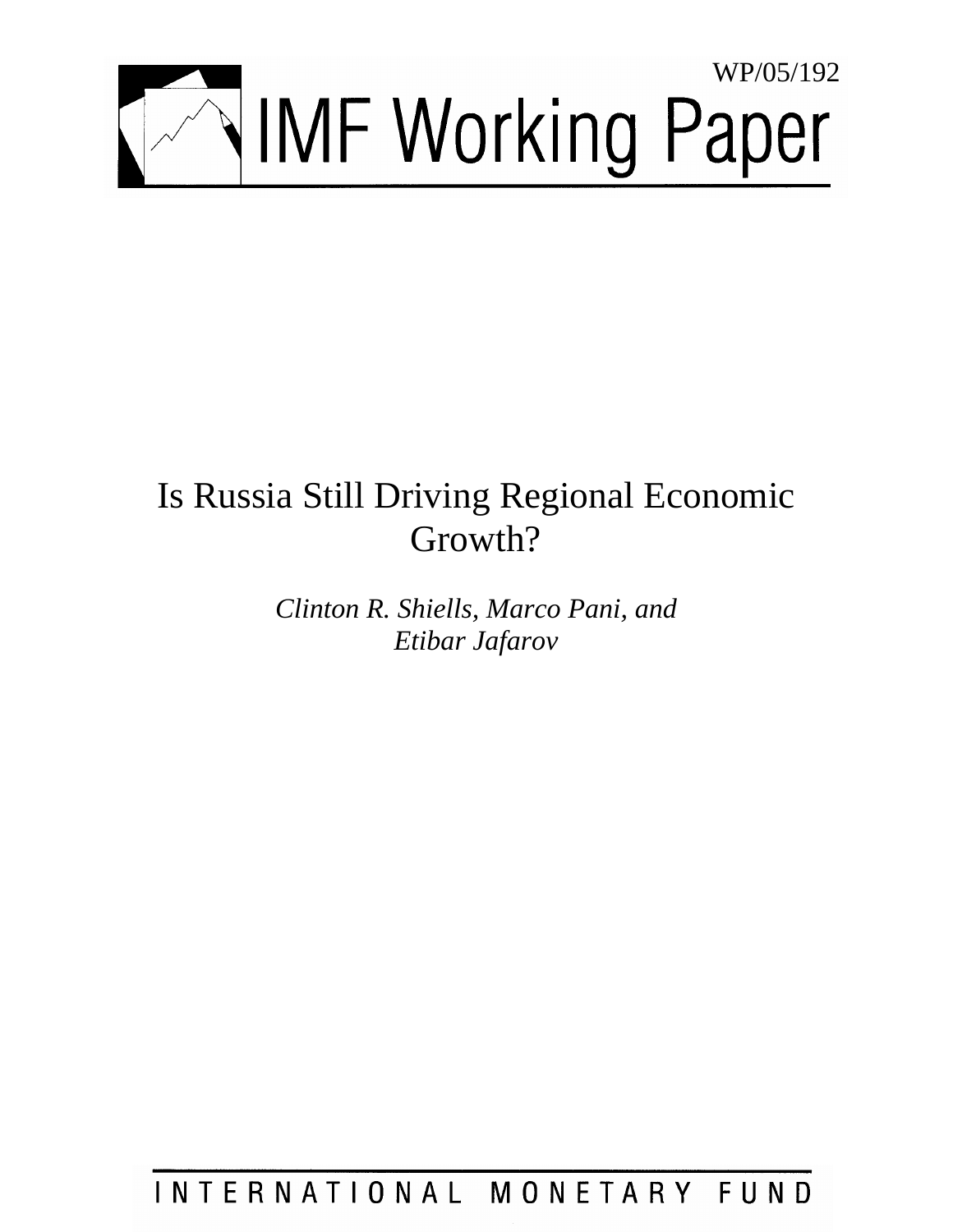© 2005 International Monetary Fund WP/05/192

# **IMF Working Paper**

IMF Institute, Middle East and Central Asia Department, and European Department

# **Is Russia Still Driving Regional Economic Growth?**

Prepared by Clinton R. Shiells, Marco Pani, and Etibar Jafarov<sup>1</sup>

Authorized for distribution by Eric V. Clifton, Edward H. Gardner, and Lorenzo U. Figliuoli

September 2005

**Abstract**

**This Working Paper should not be reported as representing the views of the IMF.** The views expressed in this Working Paper are those of the author(s) and do not necessarily represent those of the IMF or IMF policy. Working Papers describe research in progress by the author(s) and are published to elicit comments and to further debate.

This paper investigates whether the linkages between economic growth in Russia and growth in other countries in the region have weakened over time, particularly following the 1998 Russian crisis. It specifies an econometric model that includes standard growth determinants as well as Russian economic growth, and which allows for the effects of Russian growth to vary over time. The paper finds that Russian growth was indeed a significant determinant of regional economic growth prior to the Russian crisis, but that this link weakened significantly thereafter.

JEL Classification Numbers: F15, F43, O40

Keywords: Economic growth, Russia, CIS, Baltics

Author(s) E-Mail Address: cshiells@imf.org; mpani@imf.org; ejafarov@imf.org

 1 The authors would like to thank Balázs Horvath, Gabriela Inchauste, Shigeru Iwata, Yuko Kinoshita, Vitali Kramarenko, Nienke Oomes, and Mika Saito for helpful comments and suggestions.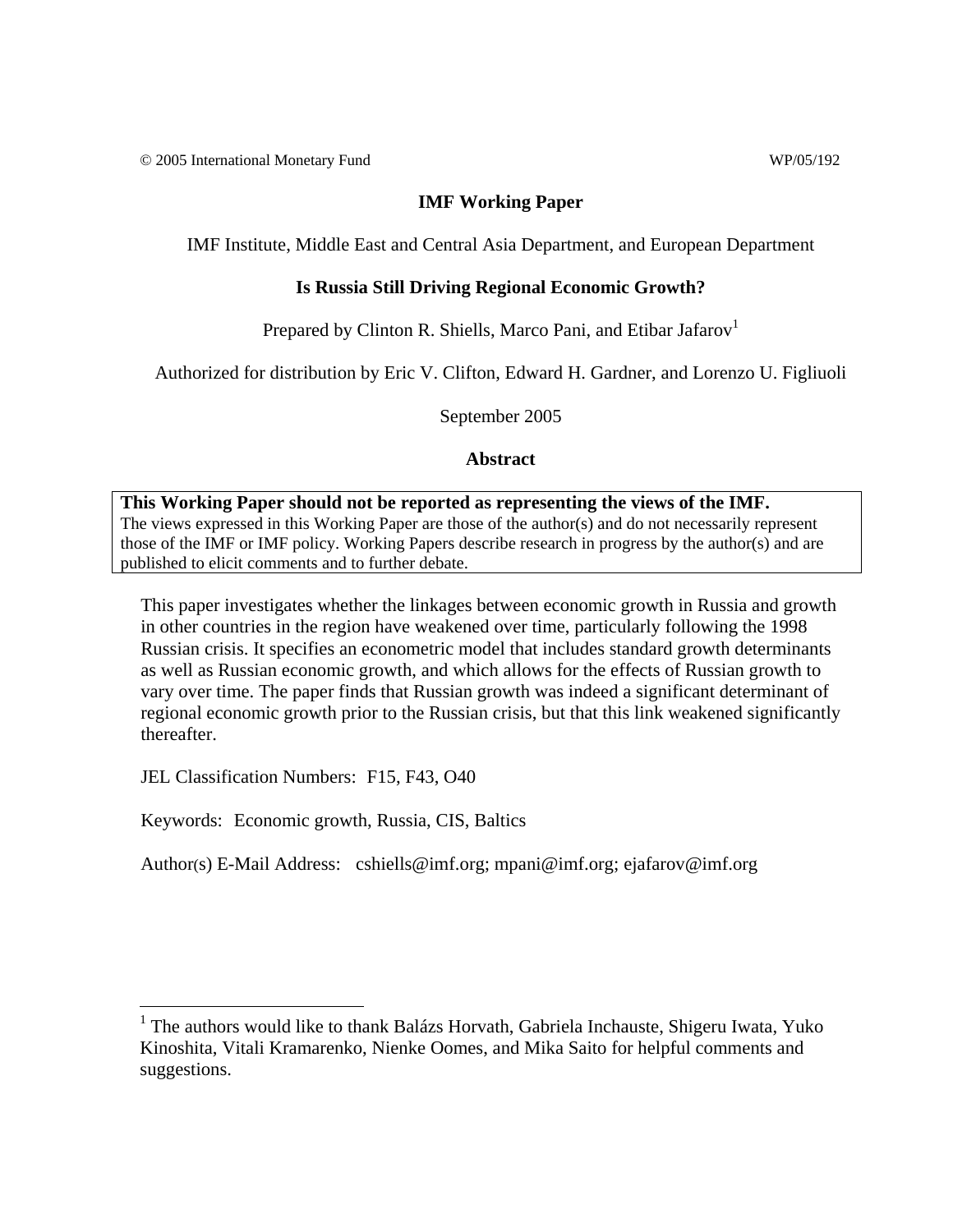# Contents Page

| I.      |                                                                            |
|---------|----------------------------------------------------------------------------|
| II.     |                                                                            |
| Ш.      |                                                                            |
| IV.     |                                                                            |
| V.      |                                                                            |
| VI.     |                                                                            |
|         |                                                                            |
|         |                                                                            |
| IX.     |                                                                            |
|         |                                                                            |
|         |                                                                            |
| Tables  |                                                                            |
| 1.      | Simple Correlation Coefficients Between Real GDP Growth in Russia          |
|         |                                                                            |
| 2.      |                                                                            |
| 3.      |                                                                            |
| 4.      | Coefficient Estimates in Real GDP Growth Regressions with Structural       |
|         |                                                                            |
| 5.      | Coefficient Estimates in Real GDP Growth Regressions with Structural       |
|         |                                                                            |
| 6.      | Arellano-Bond Estimates of Real GDP Growth Regressions with a Structural   |
|         |                                                                            |
| Figures |                                                                            |
| 1.      |                                                                            |
| 2.      |                                                                            |
| 3.      | Government Expenditure in the CIS and Baltic Countries, 1993-200327        |
| 4.      | Merchandise Trade with Russia as a Percent of Total Merchandise Trade      |
|         |                                                                            |
| 5.      |                                                                            |
|         | <b>Appendix Tables</b>                                                     |
| 1a.     | Simple Correlation Coefficients Between Real GDP Growth Rates, 1993–9731   |
| $1b$ .  | Simple Correlation Coefficients Between Real GDP Growth Rates, 1998–200332 |

1c. Simple Correlation Coefficients Between Real GDP Growth Rates, 1993–98 ..............33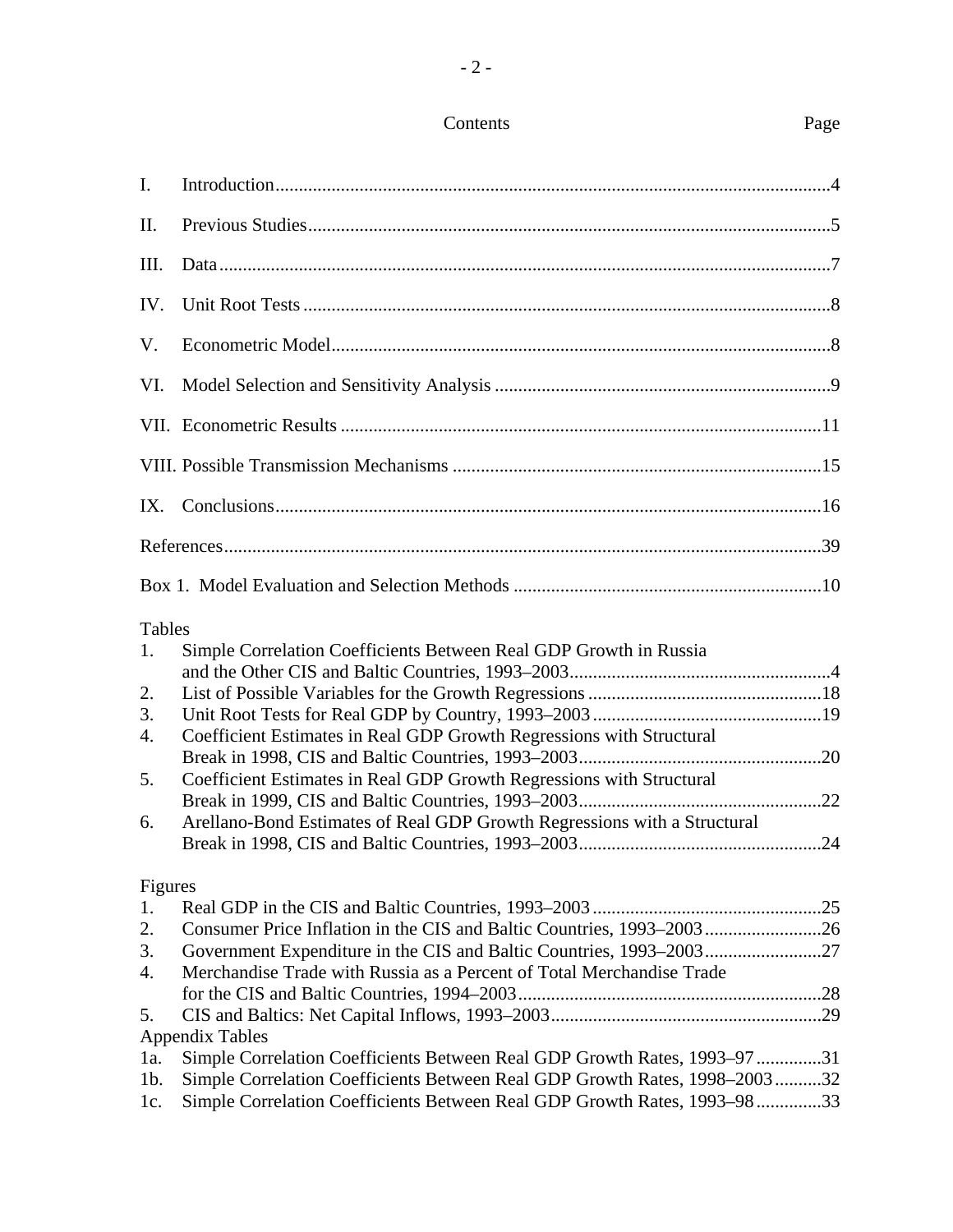|    | 1d. Simple Correlation Coefficients Between Real GDP Growth Rates, 1999–200334 |  |
|----|--------------------------------------------------------------------------------|--|
|    | 2a. Merchandise Exports to Russia as a Percent of Total Merchandise Exports,   |  |
|    |                                                                                |  |
|    | 2b. Merchandise Imports from Russia as a Percent of Total Merchandise Imports, |  |
|    |                                                                                |  |
| 3. | Contribution of External Demand and Exports to Russia to Real GDP Growth       |  |
|    |                                                                                |  |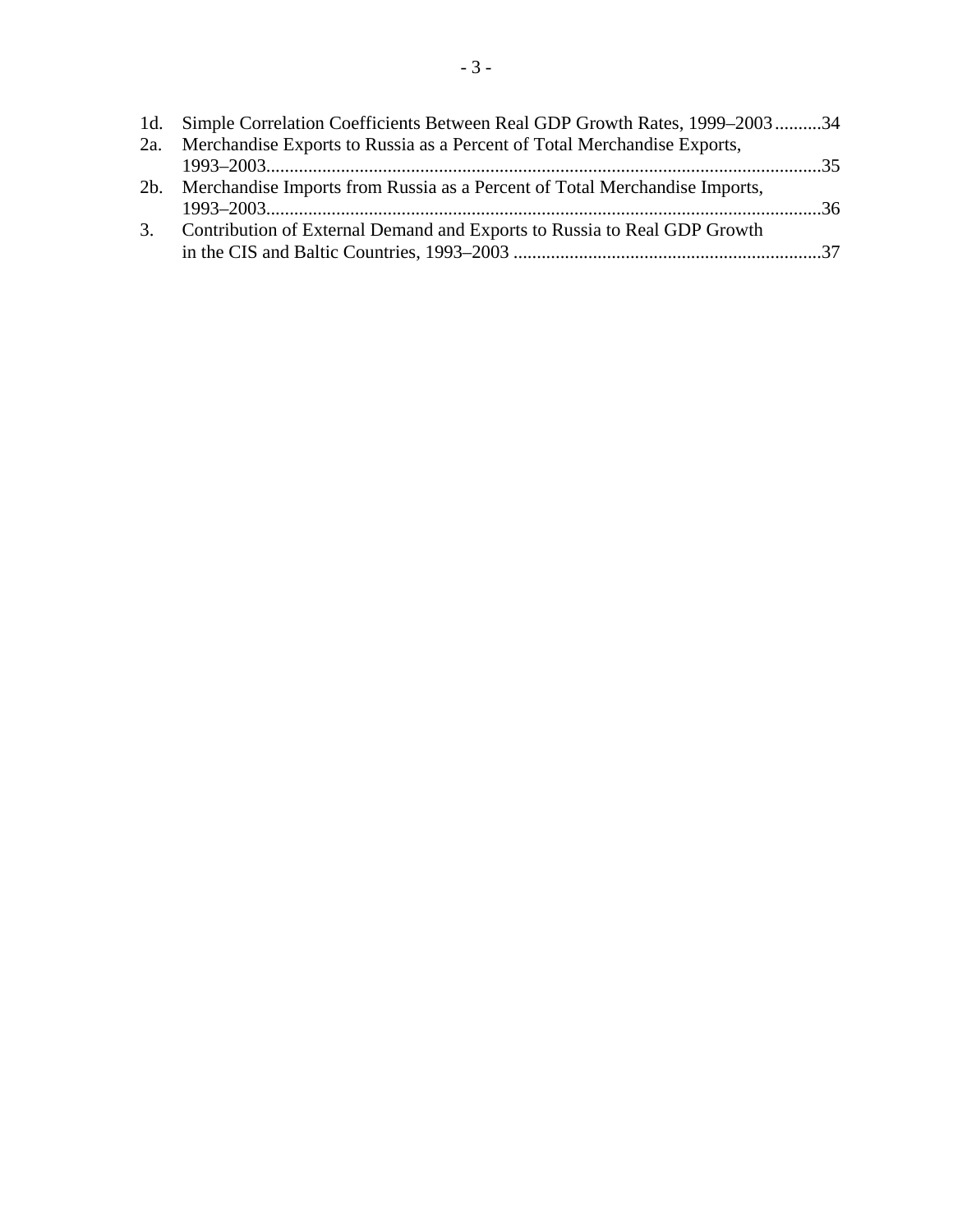### **I. INTRODUCTION**

More than a decade has passed since the demise of the Soviet Union. The fifteen countries that have emerged from it have undergone deep economic, social, and political transformations. All countries have introduced their own national currencies, many have opened their borders to trade, seven have joined the World Trade Organization (WTO), and the three Baltic countries have become members of the European Union (EU). In this process, the structures of these economies have been reoriented, away from a single centralized command economy, and toward more decentralized, diversified economies that respond to price signals and incentives. As a result, the strong interconnections that characterized these economies at the start of independence have weakened, while links to the rest of the world have increased.<sup>2</sup>

As shown in the following table (and Appendix Table 1), there was a precipitous drop in the simple correlations between real GDP growth in Russia on the one hand and in the other CIS and Baltic countries on the other—even for energy-exporting countries—roughly coincident with the 1998 Russian crisis:  $3\overline{3}$ 

|                  | 1993-97 | 1998-2003 | 1993-98 | 1999-2003 |
|------------------|---------|-----------|---------|-----------|
|                  |         |           |         |           |
| <b>CIS</b>       | 0.81    | 0.27      | 0.74    |           |
| Energy exporters | 0.91    | 0.32      | 0.82    | $-0.02$   |
| Energy importers | 0.77    | 0.25      | 0.70    |           |
| <b>Baltics</b>   | 0.73    | 0.06      | 0.70    | 0.03      |

Table 1. Simple Correlation Coefficients Between Real GDP Growth in Russia and the Other CIS and Baltic Countries, 1993–2003

**Source:** IMF World Economic Outlook database; Fund staff estimates.

 $\overline{a}$ 

<sup>3</sup> The Commonwealth of Independent States (CIS) is an economic alliance of 12 of the former Soviet republics: Armenia, Azerbaijan, Belarus, Georgia, Kazakhstan, the Kyrgyz Republic, Moldova, Russia, Tajikistan, Turkmenistan, Ukraine, and Uzbekistan. The Baltic countries consist of Estonia, Latvia, and Lithuania.

<sup>&</sup>lt;sup>2</sup> Michalopoulos and Tarr (1994, Chapter 1) describe the sharp contractions in trade and output during the period immediately following the breakup of the former Soviet Union, including due to the collapse of the trade agreements of the Council for Mutual Economic Assistance (CMEA) in 1991 and other serious impediments to interstate trade including payments problems, massive terms of trade shifts, export restraints, state trading and imperfect competition, and an erratic framework of regional trade preferences and discrimination. These impediments to trade were gradually dismantled. Michalopoulos (1999) reviews the subsequent trade and trade policy developments.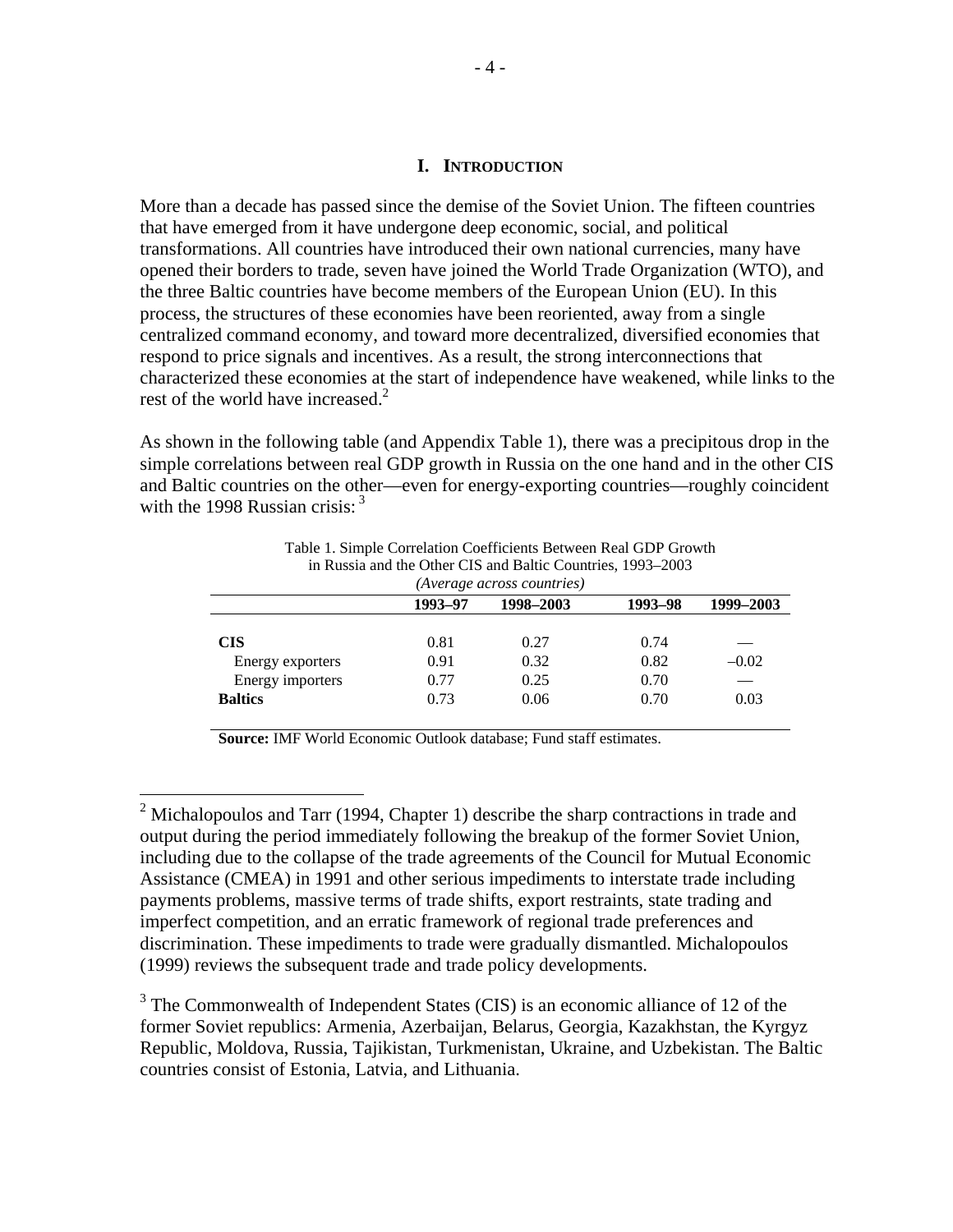The paper considers whether this drop is evident—even after controlling for other factors by adding Russian real GDP growth to a standard growth regression for the other CIS and Baltic countries. The model will be estimated using annual data for 1993–2003 pooled across the 13 CIS and Baltic countries (excluding Turkmenistan, for which data quality is poor and data are scarce, and of course Russia itself) using a one-way error component regression model.<sup>4</sup> The study tests whether there has been a change in the relationship between growth in Russia and growth in the other CIS and Baltic countries related to the Russian crisis. As suggested by the simple correlations, the econometric evidence supports the hypothesis of a weakening of the link that broadly coincided with the crisis. The paper also considers some possible reasons and transmission channels for this change, including a decline in trade and financial flows.

The paper is organized as follows. Section II provides a brief literature review. Section III discusses the data. Section IV presents unit root tests. Section V lays out the econometric model. Section VI discusses model selection and sensitivity analysis. Section VII presents estimates of the model. Possible transmission channels are considered in Section VIII. Section IX concludes.

## **II. PREVIOUS STUDIES**

Researchers studying the international correlation of output changes have mainly analyzed the transmission of business cycles between the industrial countries, although some papers have studied the business cycles of developing countries.<sup>5</sup> Given the short period since independence, these studies have limited relevance for the present study. Arora and Vamvakidis (2004) examine the effect of changes in U.S. economic growth on long-run economic growth in the rest of the world by including the U.S. growth rate as an explanatory variable in a regression of other countries' growth rates on standard determinants of growth. Similarly, Arora and Vamvakidis (2005b) estimate a model of economic growth for sub-Saharan African countries, augmented by growth in South Africa, to analyze the effect of South African growth on other countries in the region. More generally, Arora and Vamvakidis (2005a) examine the extent to which a country's economic growth is influenced by its trading partner economies, based on a panel of over 100 countries.

Empirical studies of the former Soviet Union have focused on the determinants of economic growth within each country rather than regional growth linkages and mostly refer to the period prior to the Russian crisis. A number of studies have estimated growth regressions for the transition economies, including notably Fischer, Sahay, and Végh (1998), Havrylyshyn, Izvorski, and van Rooden (1998), Berg and others (1999), and Havrylyshyn and van Rooden

 4 See Baltagi (2001), Chapter 2.

<sup>&</sup>lt;sup>5</sup> See, for instance, Backus, Kehoe, and Kydland (1992), Backus and Kehoe (1992), Agénor, McDermott, and Prasad (1999), Doyle and Faust (2002), and Helbling and Bayoumi (2003).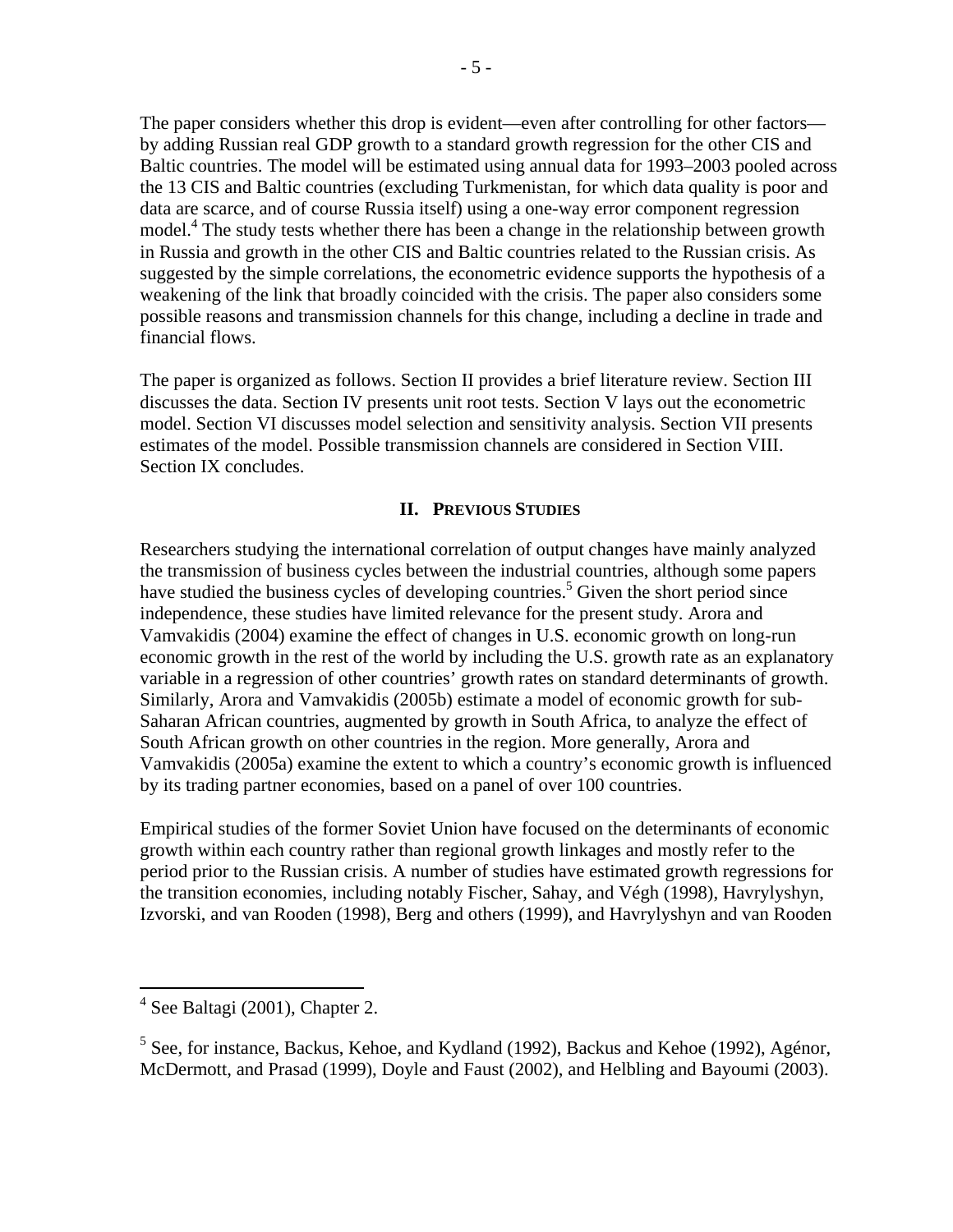(2000).<sup>6</sup> The studies have identified a variety of macroeconomic, structural, and institutional factors as determinants of economic growth in transition economies. Berg and others (1999) use perhaps the most extensive array of econometric techniques to address possible simultaneity bias, dynamics and unit roots, structural change, and panel data issues. In contrast to these previous studies, the present paper estimates the growth linkages between Russia and the other CIS and Baltic countries econometrically and considers how these may have changed following the Russian crisis.

The variables identified in past studies as determinants of economic growth in the transition economies may be classified into three broad categories: initial conditions (including institutions); macroeconomic variables (including both policy indicators and outcomes); and structural reform indices. A list of possible explanatory variables is presented in Table 2. Following Havrylyshyn, Izvorski, and van Rooden (1998) and Havrylyshyn and van Rooden (2000), growth in transition economies appears to be correlated with a set of initial conditions. The present study utilizes Havrylyshyn and van Rooden's (2000) two "clusters" of initial conditions—capturing respectively macroeconomic distortions and unfamiliarity with market processes (IC1) and the level of socialist development and its associated distortions (IC2)—and initial income.<sup>7</sup> Variables capturing macroeconomic performance include consumer price index (CPI) inflation (following for instance Berg and others, 1999; and Havrylyshyn and van Rooden, 2000) and government expenditure as a percentage of GDP (this measure was used—instead of the fiscal balance measure used by Berg and others, 1999; Fischer, Sahay, and Végh, 1998; and others—due to problems of noncomparability and breaks in series). A structural reform index has been compiled by the European Bank for Reconstruction and Development (EBRD). Other candidates for explanatory variables, not falling directly into one of these three categories, include: growth in other trading partners (real GDP growth in the EU; and in the world);<sup>8</sup> measures of the real exchange rate (the CPIbased real exchange rate vis-à-vis Russia; and the trade-weighted real effective exchange rate); and measures of trade dependence (the share of exports to Russia; openness defined as exports plus imports divided by GDP).

<sup>&</sup>lt;sup>6</sup> These studies are surveyed by Havrylyshyn (2001), who also summarizes the large literature that explores possible reasons for the output collapse in the former Soviet Union during the early 1990s and describes how numerous studies containing growth regressions have attempted to control for these explanatory factors.

 $^7$  As explained by Havrylyshyn, Izvorski, and van Rooden (1998, p. 14), IC1 includes: repressed inflation, the black market premium, trade dependency, market memory, existence as an independent state prior to 1989, and location. IC2 includes: 1989 per capita income, the level of urbanization and over-industrialization, prior economic growth, and the richness of natural resources.

<sup>&</sup>lt;sup>8</sup> This may introduce some multicollinearity into the regression because EU and world growth may also affect Russian growth.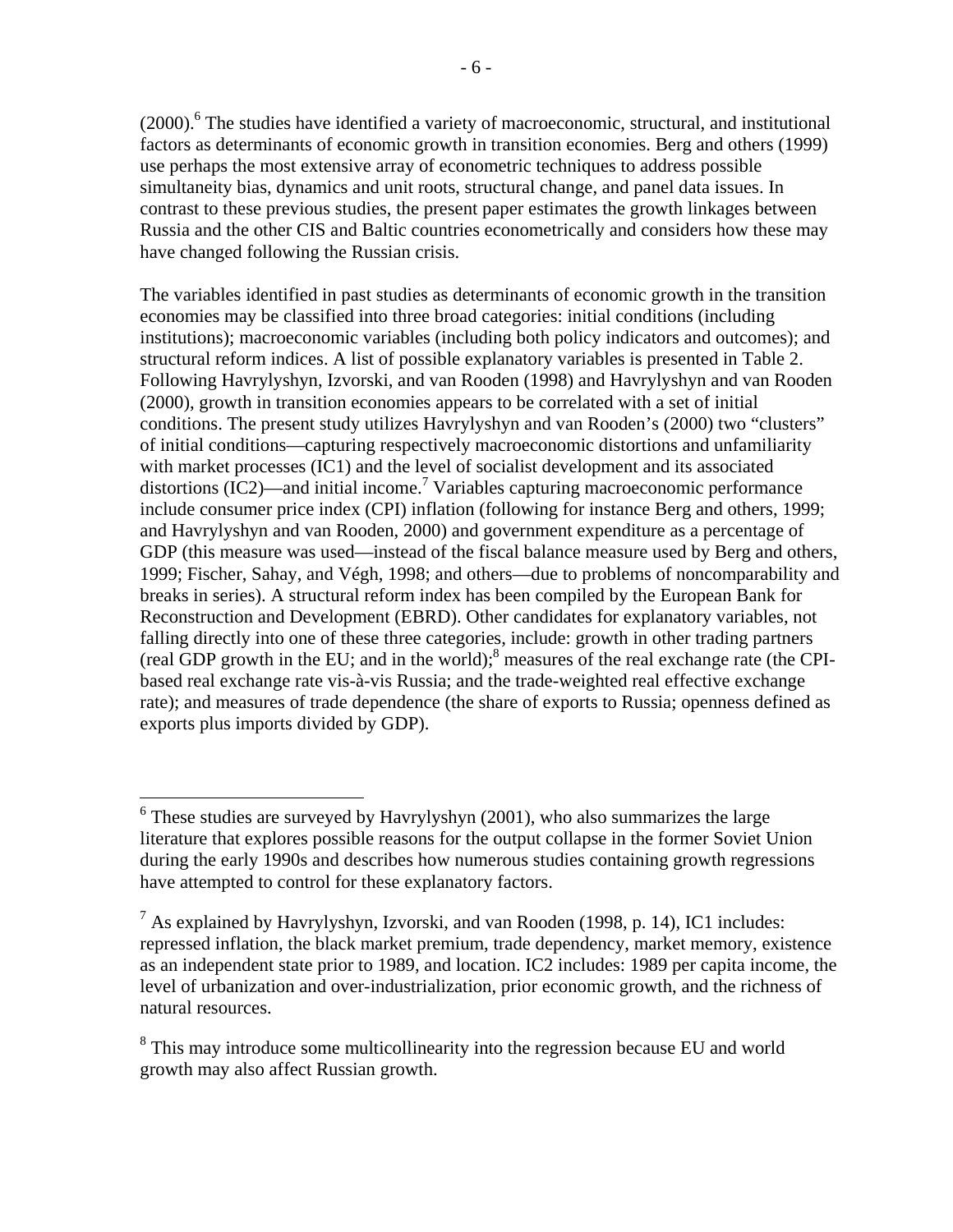It is also worth noting that other studies have examined related aspects of economic growth performances in the CIS countries. Loukoianova and Unigovskaya (2004), for instance, analyze recent growth developments in the low-income CIS countries using standard demand-side growth decompositions and growth accounting. Berengaut and others (2002) consider various possible explanations for the pickup in Ukraine's economic growth following several years of decline, such as increased utilization of the capital stock inherited from the Soviet period. Elborgh-Woytek (2003) documents the shift in trade by the CIS countries away from intra-CIS trade and toward the rest of the world, including notably the EU, and compares actual with potential trade.

#### **III. DATA**

Annual data for real GDP growth, CPI inflation, and government expenditures as a percentage of GDP were obtained from the IMF World Economic Outlook database, which reflects the data used by country desk officers. These data are displayed in Figures 1-3. Figure 1 shows that the graphs of real GDP for most of the CIS countries exhibit a "smile" pattern, while the Baltics experienced an increasing output trajectory. Trends in real GDP data are extensively discussed in Campos and Coricelli (2002).<sup>9</sup> Consumer price inflation data are displayed in Figure 2. They show in many cases rapid disinflation in the early 1990s and low inflation thereafter. Movements in government expenditure as a share of GDP shown in Figure 3—are varied. Data describing initial conditions were taken from Havrylyshyn and van Rooden (2000). The reform index was obtained from the European Bank for Reconstruction and Development (EBRD) reform indices, which summarize a variety of indicators of reform progress.

The data suffer from several weaknesses. Gross domestic product data likely include serious biases due to underreporting by private enterprises to avoid taxes and regulations.<sup>10</sup> Moreover, government expenditure data may not be fully comparable across countries depending on the progress in achieving transparency of government operations, as well as on differences in definitions and coverage.<sup>11</sup> For example, it is not particularly meaningful to compare fiscal expenditures in Belarus directly, where there are sizeable and time-varying quasi-fiscal expenditures, with those of the Baltic countries, where fiscal transparency is much higher. Social safety net expenditures are included in the definition of expenditure in

<sup>11</sup> Measures of fiscal deficits appeared to suffer from greater problems of non-comparability across countries and over time than the government expenditure measures due to breaks in series.

Their survey describes the growth performances of the transition countries, reviews the theoretical macroeconomic literature on transition, and assesses whether the empirical literature supports the theory.

<sup>&</sup>lt;sup>10</sup> Many countries do however incorporate—albeit partially—an estimate of the underground economy into their official GDP data. See Johnson, Kaufmann, and Shleifer (1997) for estimates of the unofficial economy in transition countries.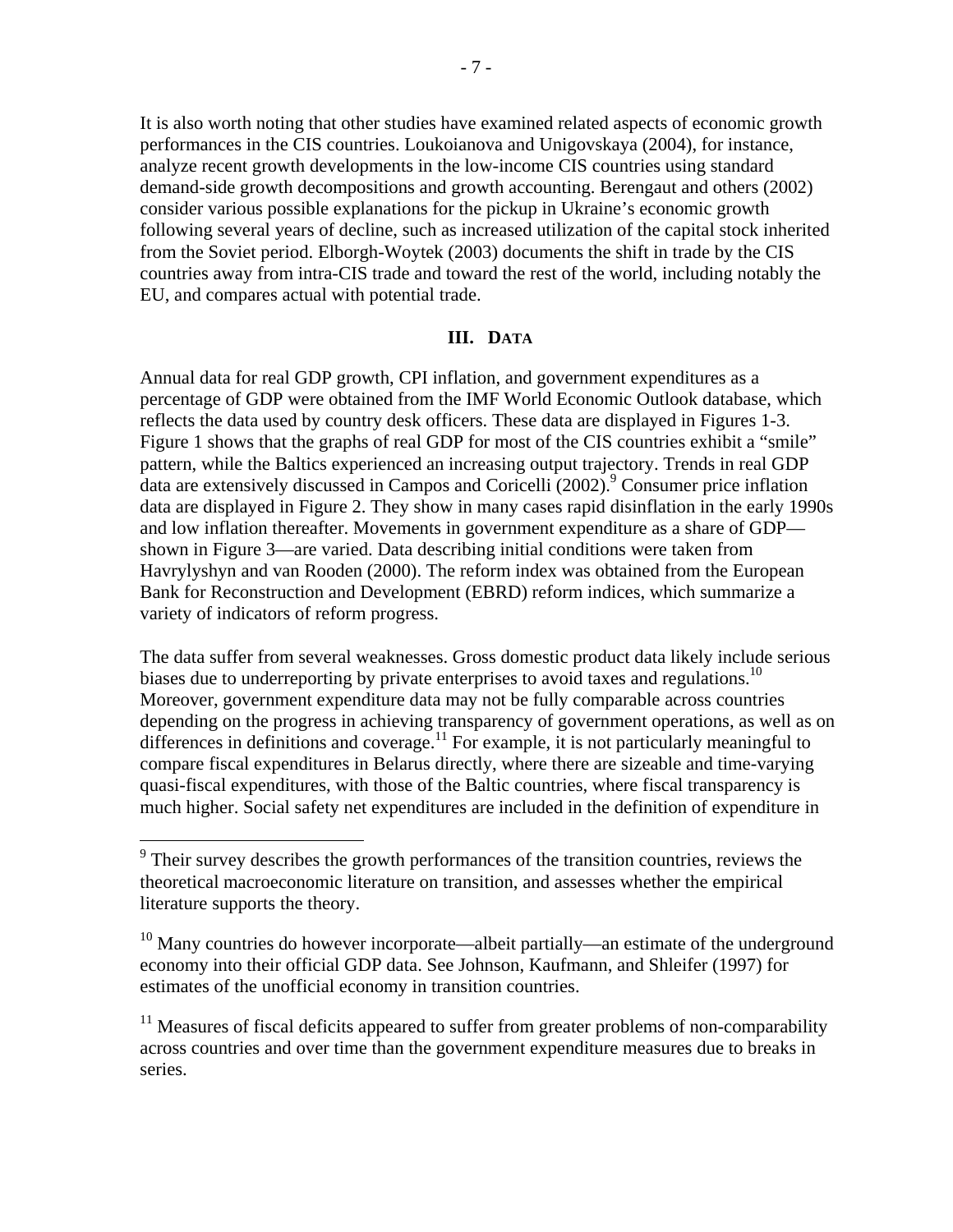some countries but not others. Even the quality of consumer price inflation data may vary considerably across countries. Owing to the poor quality of the data, the years prior to 1993 were excluded from the sample. For this same reason, Turkmenistan was not included in the analysis. $^{12}$ 

#### **IV. UNIT ROOT TESTS**

There are two main views in the literature on whether growth rates or levels of output should be analyzed. Arora and Vamvakidis (2004) assert that "[s]ince the regressions are on growth rates, it is not necessary to test for unit roots and co-integration relationships in the data." In contrast, Berg and others (1999) seek to determine whether the dependent variable in the regression should be the level of output or its growth rate by conducting unit root tests, while assuming that the independent variables included in the regression are stationary based on the argument that "policy variables evolve (or 'revert') toward some international standard defined by market economies."

Table 3 provides test statistics for the null hypothesis that the level of real GDP exhibits a unit root. Based on a presumption that real GDP series are trended, both a constant and a time trend are included in the Dickey-Fuller (DF) and augmented Dickey-Fuller (ADF) regressions.<sup>13</sup> The null hypothesis of a unit root is rejected in 7 of 13 cases at the 5 percent level based on the DF test but in only 2 of 13 cases based on the ADF test. Using the specification that minimizes the Akaike Information Criterion (AIC), the tests reject the null hypothesis in 5 of 13 cases. The Im, Pesaran, and Shin (2003) t-bar test strongly rejects the null hypothesis that all cross-sectional units have a unit root based on either the DF or ADF test statistics. Given that the levels of real GDP for most countries appear to have a unit root, regressions will be estimated below using real GDP growth rates.

#### **V. ECONOMETRIC MODEL**

The regression model estimated in this paper is of the following general form:

$$
y_{it} = \alpha + \beta_1 y_{Rt} + \beta_2 y_{R,t-1} + \beta_3 x_{it} + \beta_4 y_{i,t-1} + u_{it} = Z_{it} \delta + u_{it}
$$
 (1)

where  $y_i$  is real GDP growth for country i in year t,  $y_{k}$  is real GDP growth for Russia in year t,  $x_i$  is a vector of exogenous determinants of growth in country i, and  $u_i$  is a random disturbance term, with

$$
u_{it} = \mu_i + v_{it}
$$

and

 $\overline{a}$ 

 $12$  See IMF (1999) for a description of weaknesses in the data for Turkmenistan.

 $13$  The ADF regressions include one lag. It is also possible that the trend is nonlinear, reflecting transition effects.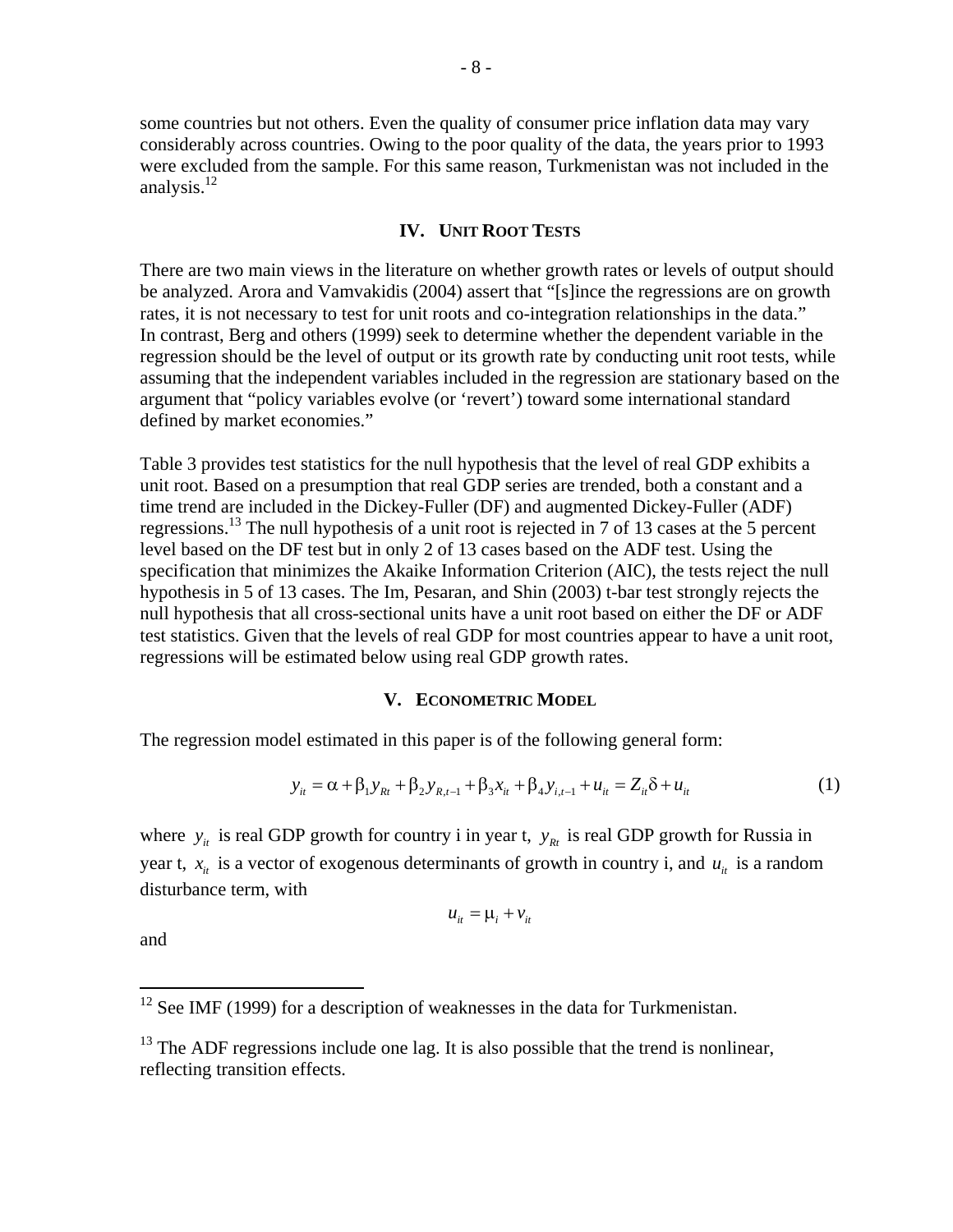$$
Z_{i} = (1, y_{R}, y_{R,t-1}, x_{i}, y_{i,t-1}); \delta = (\alpha, \beta_1, \beta_2, \beta_3, \beta_4)
$$

This is a one-way error component regression model. If  $x_{it}$  includes both current and oneperiod lags, this model is in the form of a first-order autoregressive distributed lag model. Inclusion of a lagged dependent variable gives rise to a bias in standard estimators of either the fixed or random effects model.<sup>14</sup>

Allowing for a possible shift in the regression coefficients following the Russian crisis, the regression equation is as follows:

$$
y_{it} = \alpha + \gamma_0 d_t + \beta_1 y_{Rt} + \gamma_1 d_t y_{Rt} + \beta_2 y_{R,t-1} + \gamma_2 d_t y_{R,t-1} + \beta_3 x_{it} + \gamma_3 d_t x_{it} + \beta_4 y_{i,t-1} + \gamma_4 d_t y_{i,t-1} + \mu_i + d_t \mu_i + v_{it} = Z_{it} \delta + d_t Z_{it} \delta_d + \mu_i + d_t \mu_i + v_{it}
$$
(2)

where  $d<sub>i</sub>$  is equal to 0 prior to the Russian crisis and 1 thereafter.<sup>15</sup> While there is prior information that the regression coefficients may have changed at the time of the Russian crisis, there is some uncertainty regarding the precise timing of this possible shift, suggesting the desirability of a searching within a neighborhood of the Russian crisis for the most likely shift point. $16$ 

#### **VI. MODEL SELECTION AND SENSITIVITY ANALYSIS**

Starting with the general fixed effects model with first-order lagged dependent and independent variables, not surprisingly, the estimates with the full set of explanatory variables included in the regression are not informative, owing to the close correlation between variables common to all countries in a panel data model. Apart from coefficients for a few of the country dummy variables, coefficients had insignificant t-statistics in the general

 $\overline{a}$ 

 $d_{\mu}$  is are equal to zero need to be imposed on the estimation of equation (2) to avoid the

 $14$  See for instance Baltagi (2001), Chapter 8. As discussed there, Arellano and Bond (1991) and others develop estimators that avoid this inconsistency by using instrumental variables.

<sup>&</sup>lt;sup>15</sup> Under the assumption of fixed country effects, the restrictions that the sums of the  $\mu$ <sub>i</sub> s and

dummy variable trap. Initial conditions must also be excluded from  $x_i$  under the assumption

of fixed effects (but can be included under the assumption of random effects) since the initial conditions vary across countries but not over time and hence are perfectly collinear with the country effects.

<sup>&</sup>lt;sup>16</sup> Maddala and Kim (1998, p. 398) argue that prior information on the regime switch point should be used if it is available—asking the question of whether there was a structural change around that period—rather than simply endogenizing the breakpoint.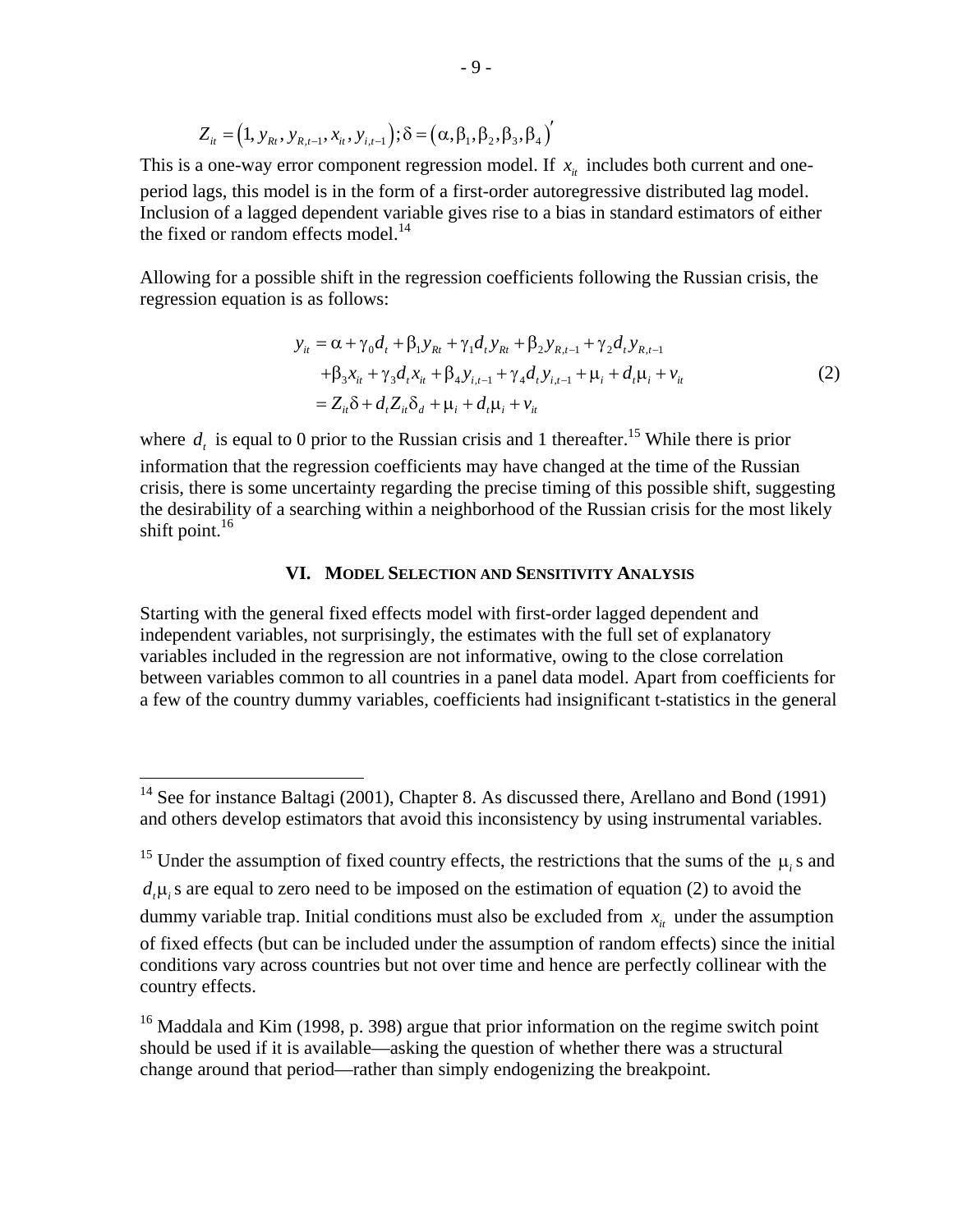model.<sup>17</sup> This appears to stem from the inclusion of first-order lags for all explanatory variables notwithstanding the short time series (11 observations). In particular, if lagged values of the explanatory variables are omitted, coefficients on most explanatory and dummy variables are significant, as discussed below. If these lags are not omitted, it is very difficult to find a specification that yields significant and economically sensible results. The remainder of the econometric analysis therefore proceeds from the general model, including a lagged dependent variable to permit some dynamics but excluding all of the lagged independent variables.<sup>18</sup>

Two well-known model evaluation and selection methods could alternatively have been used: (i) the general-to-specific approach associated with David Hendry and others;<sup>19</sup> and (ii) the Bayesian Averaging of Classical Estimates (BACE) approach developed by Sala-i-Martin, Doppenhofer, and Miller (2004). However, these approaches do not seem well suited to the estimation problem in this paper, for the reasons discussed in Box 1.

# **Box 1. Model Evaluation and Selection Methods**

The general-to-specific approach starts with a general model, such as equation (2), that includes current and lagged values of the dependent and independent variables, and considers multiple paths along which combinations of explanatory variables may be excluded based on standard statistical tests. It is a priori agnostic as to which combination of explanatory variables should be included in the regression, a quandary that led Berg and others (1999) to apply the general-to-specific methodology "loosely" by always simplifying first among time constants, then initial conditions, and finally policy variables. This appears well suited to the aim in Berg and others (1999) of disentangling the role and timing of macroeconomic and structural reform policies from initial conditions as explanations of economic growth performances in transition economies. In the present study, however, once the specification has been narrowed to exclude dynamics that appear excessively demanding given the short time series, the need to narrow the specification further is limited.

The BACE approach, developed to sort through a large number of possible explanatory variables suggested by alternative theories of economic growth by forming weighted averages of coefficient estimates based on all possible combinations of regressors, is agnostic as to the correct specification except for model size. The main issue of model specification in the present paper is rather that there are insufficient time-series observations to permit the estimation of dynamics.

 $\overline{a}$ 

 $17$  Results for this general model, including lags for all explanatory variables, are available from the authors upon request.

<sup>&</sup>lt;sup>18</sup> Results should be interpreted with caution since lagged explanatory variables may be important.

<sup>&</sup>lt;sup>19</sup> For a review, see for instance Ericsson, Campos, and Tran (1990).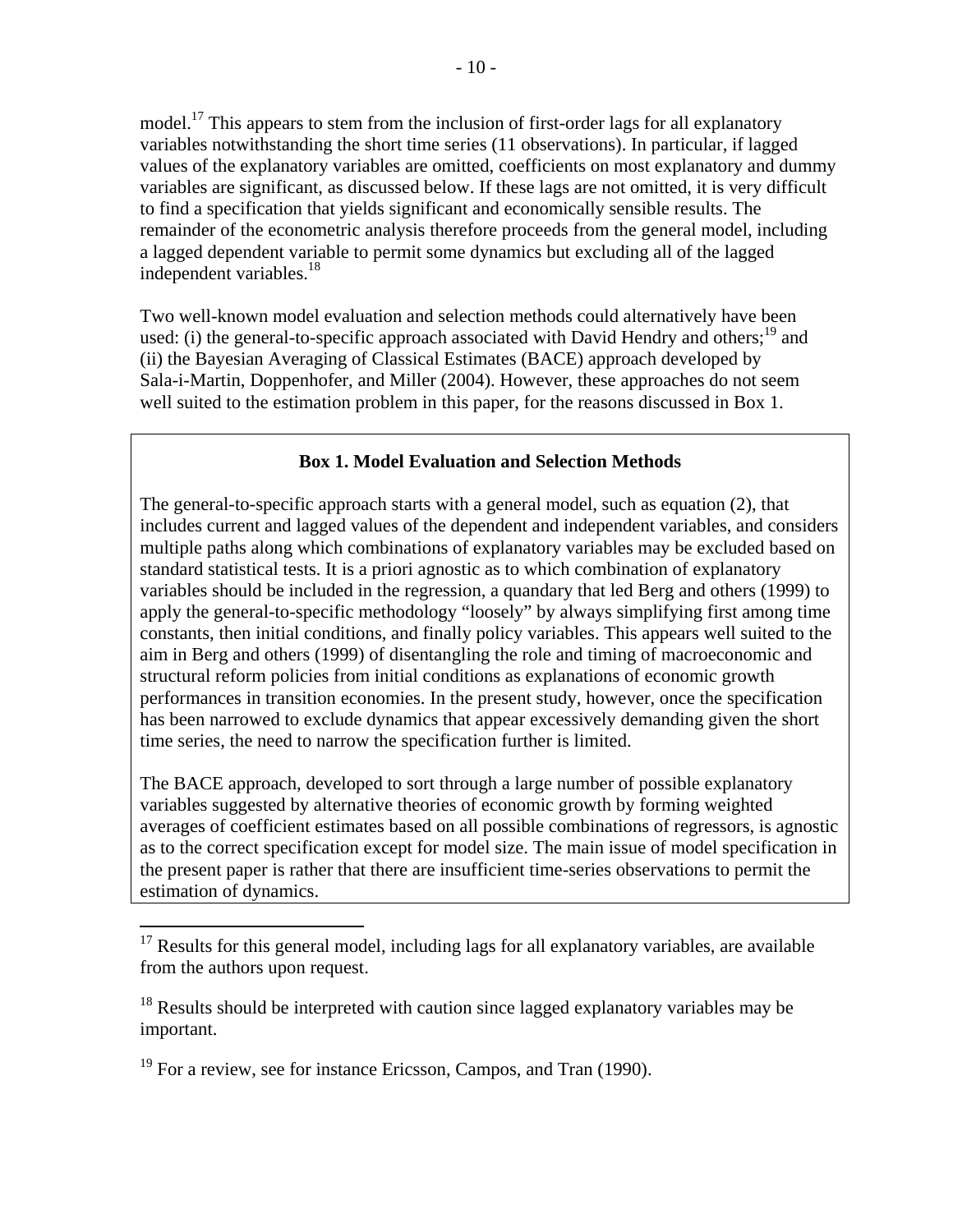#### **VII. ECONOMETRIC RESULTS**

Table 4 presents a comparison of results for a variety of different specifications that were estimated following the exclusion of lagged independent variables from the general model in equation (2). Results for the general model (albeit excluding lagged independent variables) are presented in column (1). This specification includes lagged own-country growth, country dummies, the CPI, government expenditure in percent of GDP, the EBRD structural reform index, EU growth, the real exchange rate, Russian growth, the trade openness ratio,  $^{20}$  and interactions between a post-Russian-crisis dummy variable and all of the other explanatory variables. This specification assumes that the structural break point was 1998; the dummy is equal to 0 prior to 1998 and 1 in 1998 and onwards. Additional results are presented below based on the alternative assumption that the break point occurred in 1999; structural change tests based on endogenizing the break point are also discussed. The coefficient on Russian growth is quite substantial  $(0.96)$  and significant.<sup>21</sup> The coefficient on the Russian crisis dummy interacted with Russian growth is –0.91 and also highly significant. These results imply that, on average, a one percentage point increase in Russian growth was associated with a 0.96 percentage point increase in another country's growth rate, holding other factors constant, before the Russian crisis. After the crisis, this effect dropped to 0.05 percentage points and was not significantly different from zero. As described below, this finding is robust to changes in the set of included explanatory variables, use of initial conditions instead of country dummies, and many other specification choices.

While countries' growth linkage to Russia fell on average following the Russian crisis, the own-country effect rose in 9 of 12 cases following the crisis. This is reflected in the many positive (and significant) coefficients on the interactions between the Russian crisis dummy and the country dummies. These results suggest that pickups in economic growth in the last few years are explained by own-country effects and do not appear to reflect higher growth in Russia.

Based on the results in column (1), the coefficient on CPI inflation is not significant and is near zero, as is the coefficient on the interaction between CPI inflation and the Russian crisis dummy. While the coefficient on government expenditure (as a percent of GDP) is also insignificant and essentially near zero, its interaction with the Russian crisis dummy is –0.5 and statistically significant. Growth in the EU has a negative coefficient  $(-2.9)$  and is significant prior to 1998, while in the 1998–2003 period it becomes insignificant and close to zero. The negative coefficient on EU growth during 1993–97 appears to be a statistical reflection of declining output in the CIS countries coincident with growth in the EU, whereas

 $\overline{a}$ 

 $^{20}$  Alternative specifications were also estimated that included exports to Russia as a proportion of the country's total exports but this variable was not statistically significant.

<sup>&</sup>lt;sup>21</sup> This result is broadly consistent with the finding in Arora and Vamvakidis (2005a) that a 1 percentage point increase in economic growth of trading partners is correlated with as much as a 0.8 percentage point increase in domestic growth.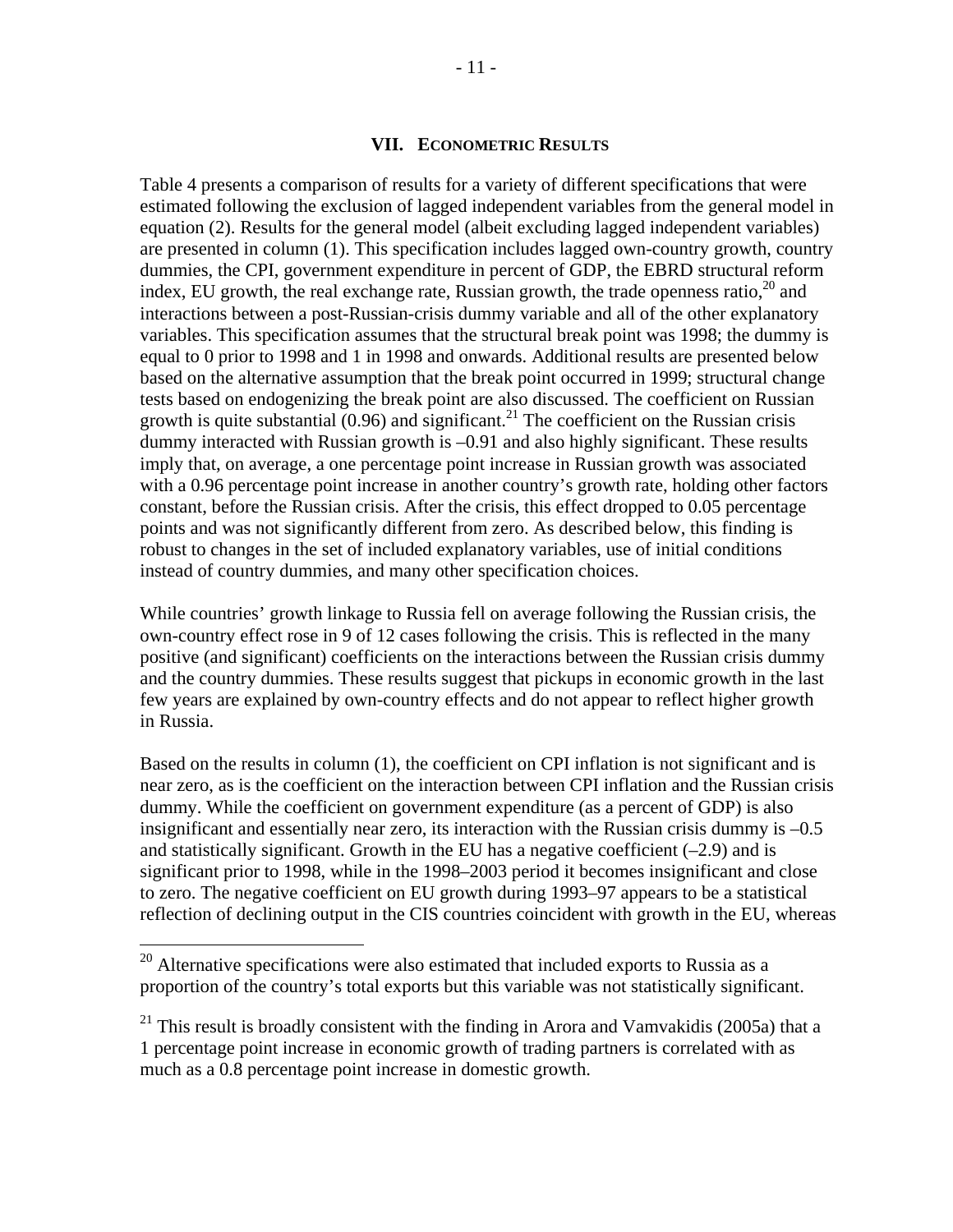the finding that the coefficient on EU growth was insignificant during 1998-2003 suggests that the regression is capturing more than a shift in trade patterns. The coefficient on EU growth would need to become positive and significant if the results were just a reflection of the EU taking up the role that Russia used to play. Lagged Russian growth is not significant.

Estimation of an alternative specification, including initial condition measure IC2 (IC1 was not significant) but not country effects, is shown in column (2) of Table 4. The results are broadly similar to those obtained above. The estimated coefficient on Russian growth is 0.67 and highly significant prior to 1998, while thereafter it fell to 0.19 and was insignificant. Interestingly, estimated coefficients corresponding to the CPI and government expenditure in percent of GDP are statistically significant in this specification, although the coefficient on the CPI is still near zero. These findings are consistent with the observation above that the country fixed effects partly capture the effects of missing macroeconomic variables on each country's economic growth.

In contrast to the negative (expected) sign found by Havrylyshyn and others (1998), the estimated coefficient for initial conditions is positive and highly significant. In other words, unfavorable initial conditions appear to have had a persistent, depressing effect on growth in the model estimated by Havrylyshyn and others (1998), while in the present study they seem to have had a positive effect, probably by creating more incentives to "catch up." This difference is probably due to the different sample of countries and time periods (the sample used by Havrylyshyn and others, 1998, included transition countries in Central and Eastern Europe and covered only the period up to 1997). Rerunning the regressions estimated by Havrylyshyn and others (1998) using the sample of countries and years included in the present study, the impact of initial conditions appears to be positive.

A regression equation including regional dummy variables (Baltics; the Caucasus and Moldova; and Central Asia—Belarus and Ukraine constitute the reference group) instead of country effects was also estimated. The equation includes the same variables as in column (1) except that all terms involving country dummies are omitted and the following variables involving regional dummies are added: (i) the regional dummies themselves; and (ii) regional dummies interacted with the Russian crisis dummy. Results reported in column (3) of Table 4 are broadly similar to the results in column (1).

The results are insensitive to the choice of whether the Baltics are included in the sample, which suggests importantly that the paper's findings are quite robust with respect to changes in the country sample. Column (4) of Table 4 presents estimates based on the previous specification but excluding the Baltics. The coefficient on growth in Russia is 1.37 and is highly significant while the coefficient on the Russian crisis dummy interacted with Russian growth is –1.32 and highly significant; their difference is 0.06 and is insignificant. For completeness, column (5) includes estimates using data only for the Baltics.

Two other variants are obtained by including a CPI-based bilateral real exchange rate vis-àvis Russia either instead of, or in addition to, the multilateral real effective exchange rate index, in the previous specification. Results obtained by including these variables should be interpreted with care owing to several shortcomings in the calculation of these indices. For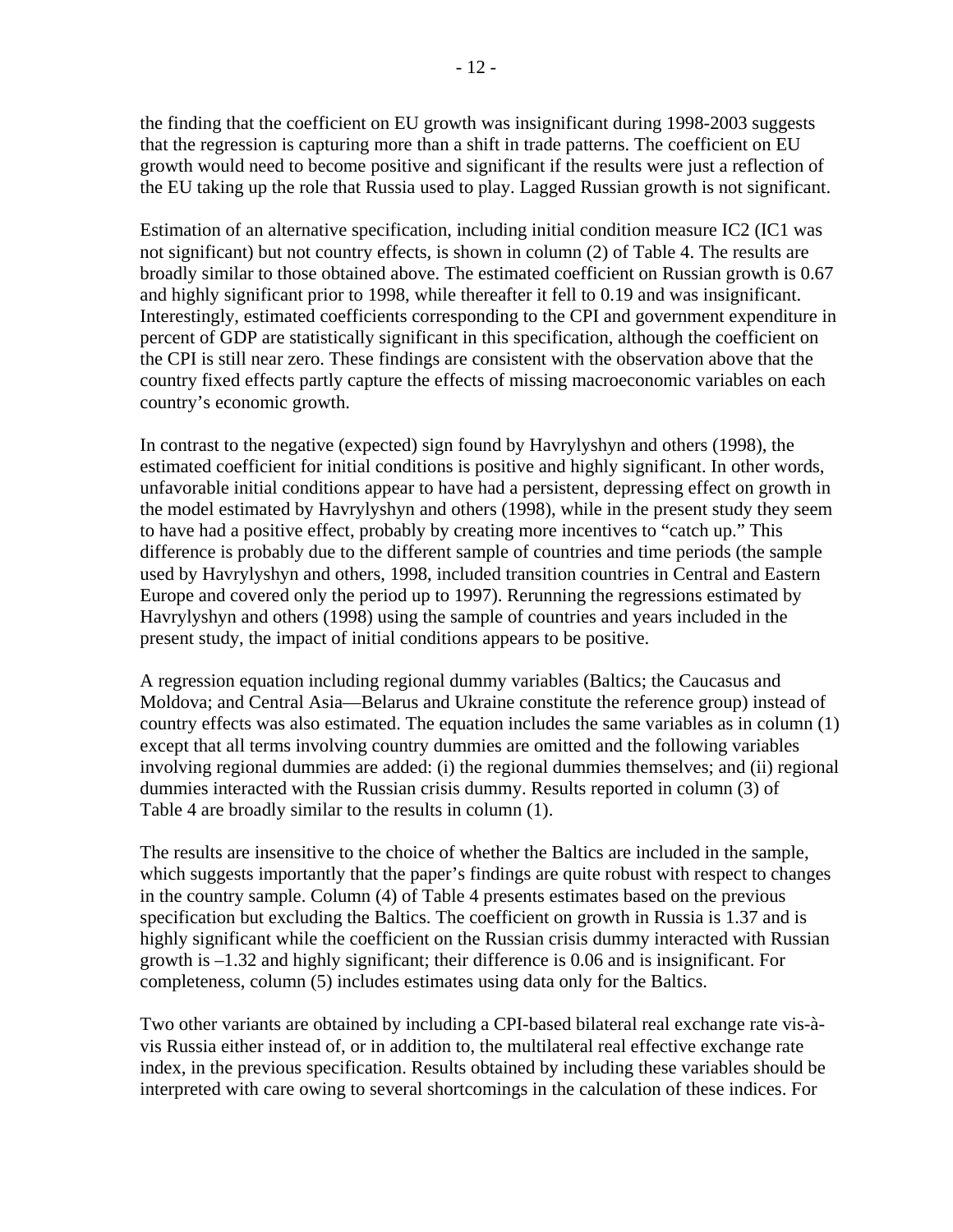instance, real exchange rate measures are based on official exchange rates, whereas various countries (e.g., Belarus and Uzbekistan) have operated systems of multiple exchange rates. Moreover, while the CPI may be a highly inaccurate index of price competitiveness, possibly more appropriate indicators such as the producer price index (PPI) are not available for all countries and all years in the sample. With these caveats, results from these regressions reported in columns (6) and (7) of Table 4—are very similar to those reported above for the key variables of interest. In column (7), for instance, the coefficient on Russian growth is 0.78 and highly significant prior to 1998, while it falls to 0.06 and becomes insignificant thereafter.

The table includes estimates for a variety of other specifications, results of which are all broadly similar for the key variables of interest—namely, Russian growth and its interaction with the crisis dummy. Column (8) provides estimates for a specification that excludes both country fixed effects and initial conditions. Possible nonlinearity in the response of growth to inflation is explored in column (9) by including INF, the natural logarithm of percent changes in CPI inflation, in place of CPI. The coefficient on (log) CPI inflation is still insignificant, while the coefficients on Russian growth are similar to those reported earlier, indicating that the results are robust to changes in the functional form. Column (10) includes estimates based on substituting world growth for EU growth. While the coefficient on world growth is insignificant, once again the coefficients on Russian growth are similar to the earlier results.

It is likely that the Russian crisis was associated with changes in the output linkages between Russia and the other CIS and Baltic countries, although the timing of changes in these relationships is somewhat uncertain. These changes probably occurred in either 1998 or 1999. To assess whether the choice of 1998 as the structural break point is appropriate and whether a different choice would affect the results, estimates are presented in Table 5 for the same specifications as in Table 4 but assuming that the break occurred in 1999 rather than 1998. The fit of these regressions is (except for the Baltics-only regression) uniformly worse using a break point of 1999 compared to regressions using a break point of 1998, as reflected in the lower values of the log-likelihood function, the higher values of the Akaike information criterion (AIC), and the smaller number of significant t-statistics. While the coefficients are generally less precisely estimated using a break point of 1999, results are very similar in many respects to those presented in Table 4 above. In particular, the coefficient on Russian growth is broadly similar in magnitude to the estimates based on a 1998 break point and highly significant in all but one specification. However, the coefficient on the Russian crisis dummy interacted with Russian growth ranges widely and is no longer significant in any of the specifications. Moreover, the effect of Russian growth on growth in the other CIS and Baltic countries is not significantly different from zero following the break point in any of the specifications and the magnitude of the post-crisis effect varies widely.

Taken together, these results provide support for the choice of 1998 as the structural break point. This finding may appear somewhat surprising in view of the fact that the authorities allowed the Russian ruble to float on August 17, 1998, leaving only a limited amount of time in the remainder of 1998 for the Russian crisis to influence the output linkages between Russia and the other CIS and Baltic countries. Upon further consideration, however, it seems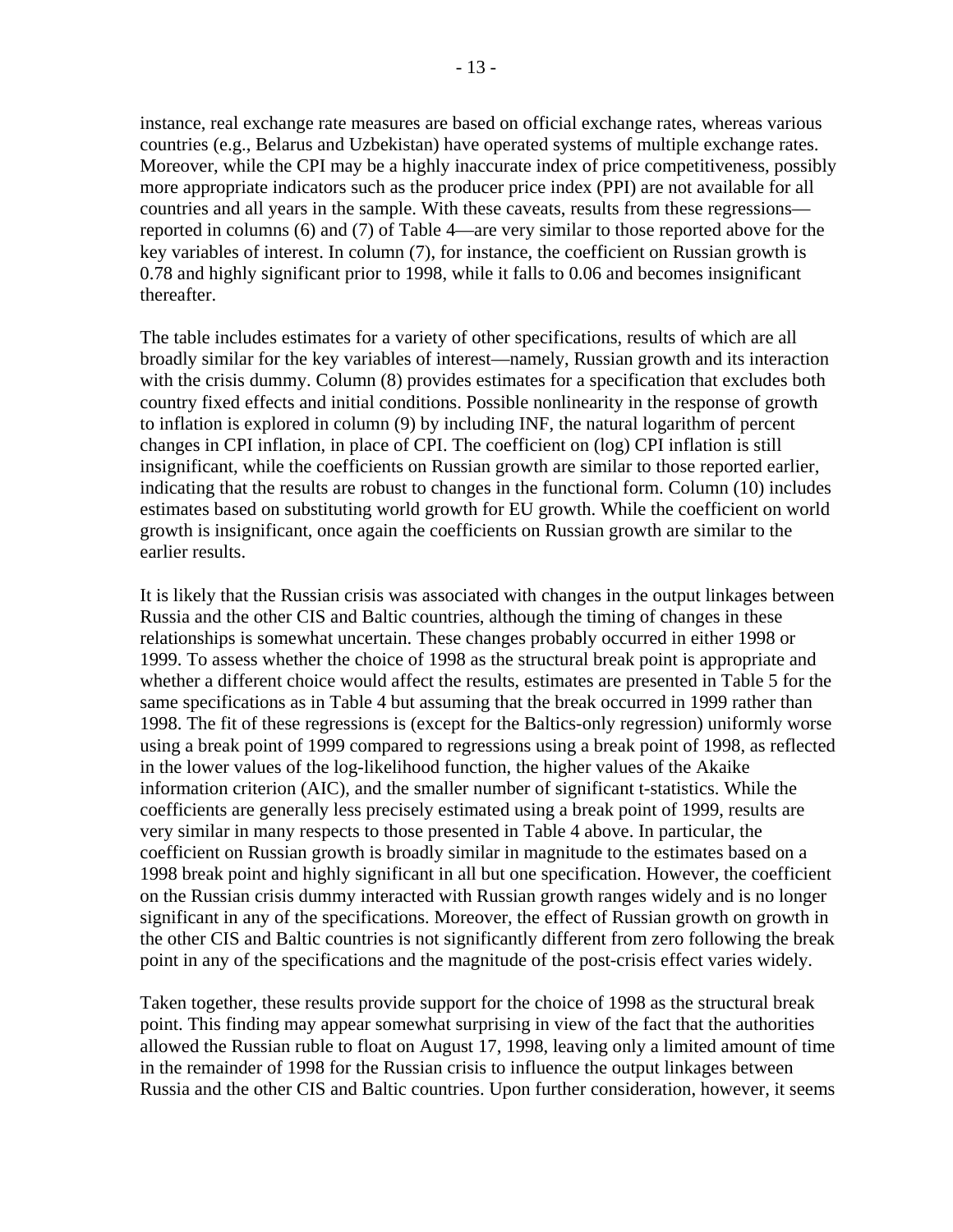reasonable that the break point could have been in 1998. Expectations appear to have converged by early 1998 that macroeconomic imbalances were emerging in Russia. Moreover, links between Russia and the other CIS and Baltic countries may have been disrupted even before the currency crisis by the same macroeconomic imbalances and financial sector vulnerabilities that eventually precipitated the crisis (see Owen and Robinson, 2003, Chapter 2).

To assess further the sensitivity of the results to changes in the break point, and notwithstanding the prior information, Andrews's (1993) Sup W, Sup LM, and Sup LR tests—which allow for uncertainty regarding the break point—were applied to assess whether there was a structural break using a range of possible break points. These tests also have power against alternatives that involve gradual changes in regression coefficients. Results of these tests did not allow to reject the null hypothesis of parameter constancy, either for the entire coefficient vector or for the coefficient on Russian growth. Reflecting partly the limited number of observations, the data set provides insufficient information either to reject the null hypothesis of parameter constancy or to accept it based upon the tests proposed by Andrews. The reason for this indeterminacy is also related to the fact that these tests are based on sums of squared regression residuals; imprecision in the estimation of coefficients on the many control variables in the model appears to have contaminated the findings concerning the constancy of the coefficient on Russian real GDP growth. In contrast, the standard tests of constancy of the coefficient on Russian real GDP growth presented above are not contaminated in this way, suggesting that the standard tests are more reliable in this context.

As noted above, inclusion of a lagged dependent variable in the error components model leads to a bias in least-squares dummy variable (LSDV) estimators. Arellano and Bond (1991) and others provide consistent instrumental variables estimators for this model. In Table 6, results based on LSDV estimation, presented in column (1), are compared with results based on Arellano-Bond estimation in column (11) and for an alternative specification in column  $(12).^{22}$  Coefficients on Russian growth are broadly comparable to those obtained using LSDV estimation, although the coefficient is significant only in one of two specifications. Arellano-Bond estimates of the coefficient on the interaction between the crisis dummy and Russian growth are also comparable to the LSDV estimates and are significant in both specifications.<sup>23</sup> Results of the Sargan test do not reject the null hypothesis that the overidentifying restrictions underlying the Arellano and Bond (1991) estimation method are satisfied, suggesting that the instruments are valid. Finally, the null hypotheses of second-order serially uncorrelated errors are not rejected, fulfilling a necessary condition for

 $\overline{a}$ 

<sup>23</sup> The Arellano-Bond procedure uses first differences of strictly exogenous regressors as instruments and hence time-invariant strictly exogenous regressors such as the country fixed effects drop out.

 $22$  The Arellano and Bond (1991) estimates presented in Table 6 correspond to a one-step procedure, using one-period lags of the independent variables as instruments. Results using a two-step procedure and robust standard errors are similar to those presented in Table 6.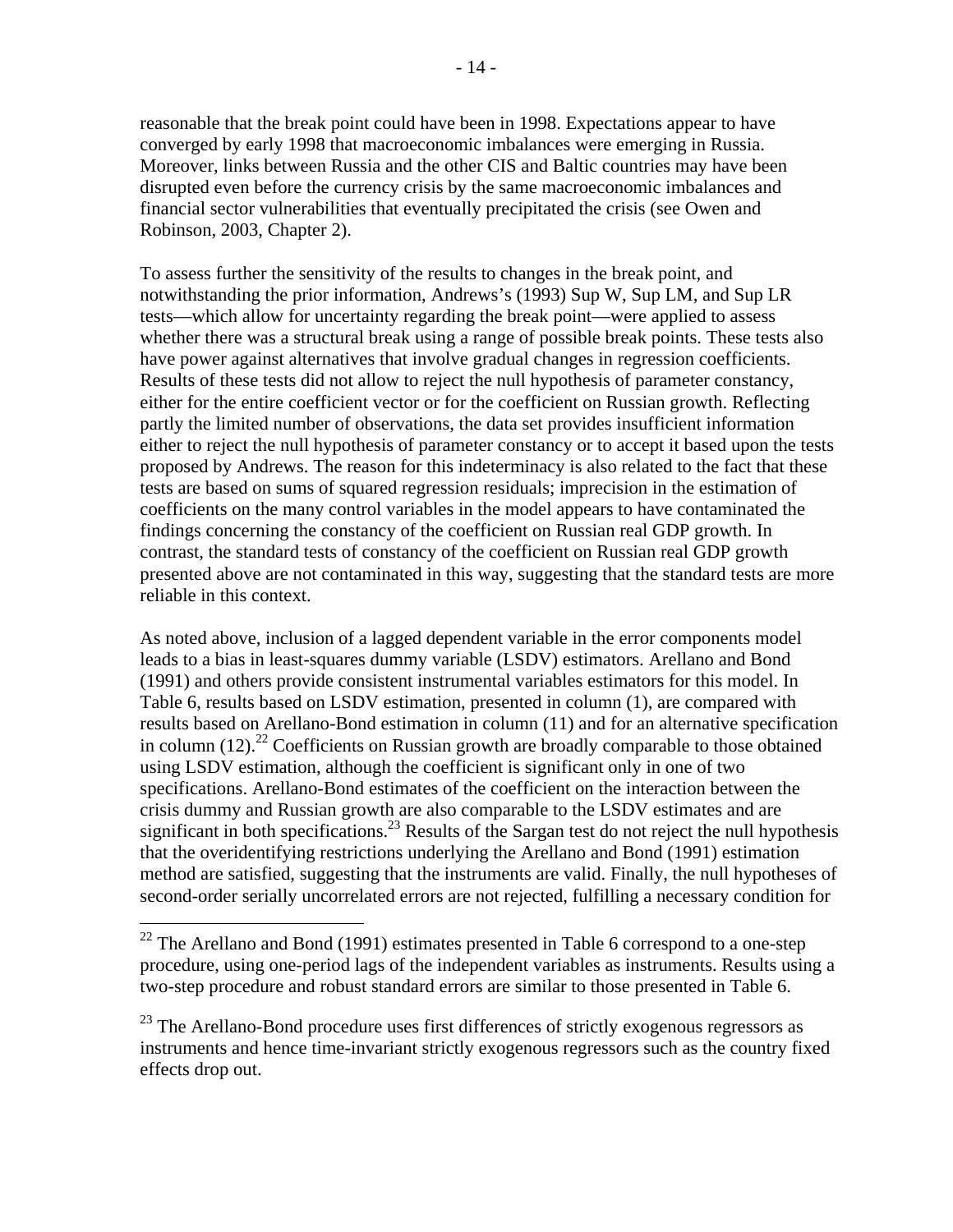consistency of the Arellano-Bond estimation procedure. Column (13) presents Arellano-Bond estimates that also correct for possible endogeneity of the explanatory variables CPI and EXP, using one-period lagged values of these variables as instruments. These estimates are very similar to estimates based on the assumption that the explanatory variables are exogenous. While the Arellano-Bond estimator is consistent under the stated assumptions, it may nevertheless exhibit large bias in finite samples and will have higher standard errors than ordinary least-squares. Therefore, even the endogeneity-corrected coefficient estimates presented in Table 6 need to be treated with caution and should not necessarily be presumed superior to the LSDV estimates presented in Table 4.

For the random effects model, estimates of the variance of the random country effect  $\mu$ <sub>*i*</sub> were negative. As discussed in Baltagi (2001), this problem occurs only when the true variance is small and close to zero. In these circumstances, the generalized least squares estimator for the random effects model reduces to ordinary least squares.

# **VIII. POSSIBLE TRANSMISSION MECHANISMS**

Disruptions in trade and financial flows are two candidates for explaining the drop in the effect of Russian economic growth on growth in the other CIS and Baltic countries. The Russian crisis reduced Russia's demand for imports. Capital flows into the region declined as well, both as a result of reduced Russian investment and reflecting the sharp cutbacks in international capital flows into emerging markets generally in response to the crisis. $^{24}$ Worker remittances from Russia to the other CIS countries may also have been affected by the crisis. An alternative explanation for the declining effect of changes in Russian real GDP growth on growth in the other CIS countries could be transition-related effects (see for instance Havrylyshyn, 2001, pp. 54–56). In 1993–98, real GDP in the CIS countries may have fallen together due to transition effects. Once these effects had begun to play themselves out, output may have rebounded at different rates.

Concerning trade flows, Figure 4 (and Appendix Table 2) shows that merchandise exports from the CIS and Baltic countries to Russia, as a percent of their total merchandise exports, were generally on a declining trend during 1993–2003. The drop in exports to Russia as a share of total exports during 1997–99 was pronounced for the Baltics, whereas for the CIS countries it was more gradual and started prior to the crisis. As noted above, the share of exports to Russia in total exports was statistically insignificant in alternative specifications of the growth regressions reported in Section VII above.

Aggregate growth decompositions provide little support for the hypothesis that net external demand played a crucial role in economic growth of the CIS and Baltic countries

1

 $24$  Reductions in capital flows would lead to simultaneous reductions in Russian and other CIS countries' growth but do not necessarily provide a reason why a decline in Russian growth would cause a decline in other CIS countries' growth.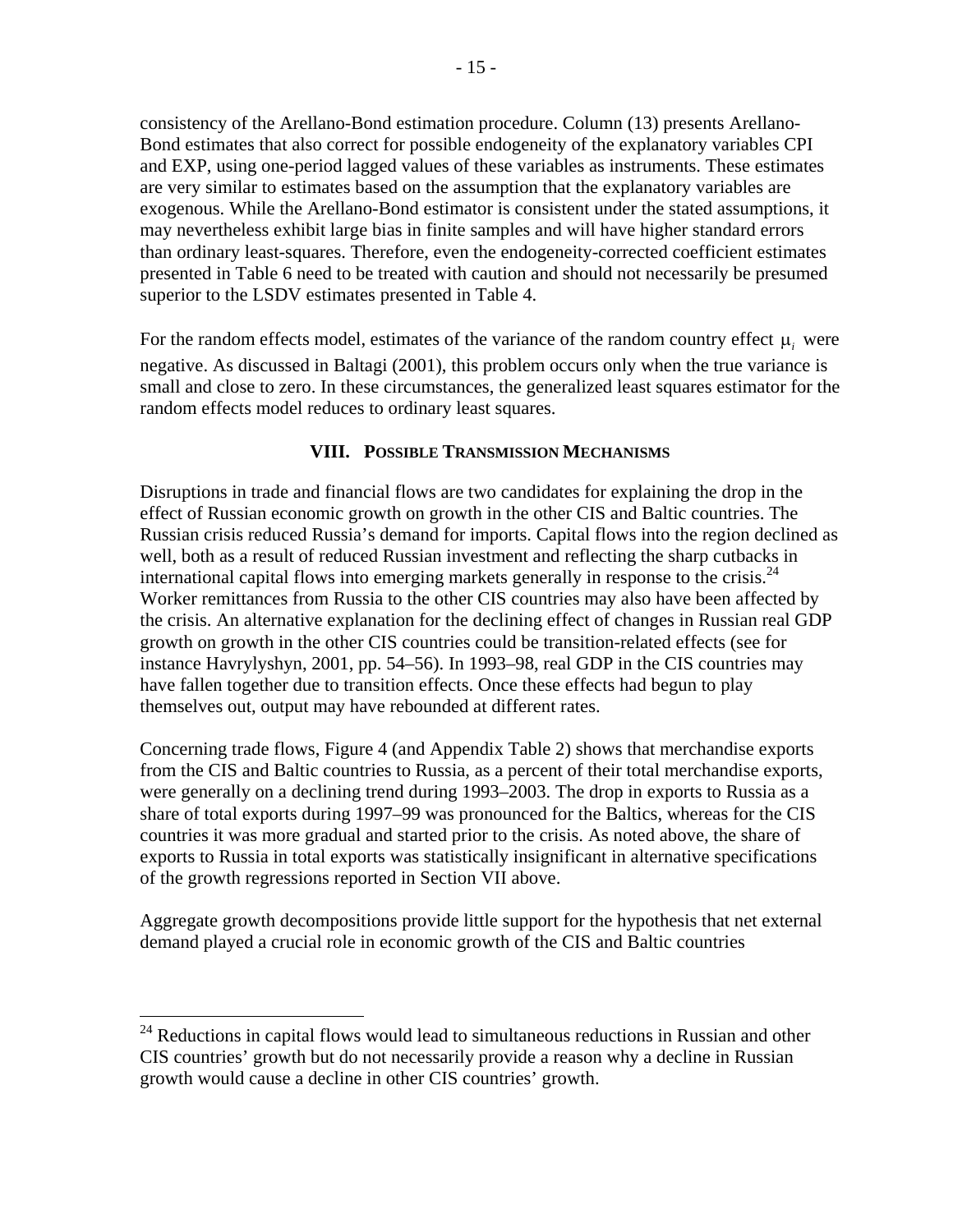(Appendix Table 3).<sup>25</sup> External demand usually was not a large factor in accounting for real GDP growth and the effects of the Russian crisis on real GDP growth via external demand are not very evident. Exports to Russia generally contributed only a small amount to real GDP growth in these countries and there is little evidence that this contribution declined following the Russian crisis.<sup>26</sup> Notwithstanding these aggregate figures, it would be premature to discard the hypothesis that a decline in Russian export demand helps explain lower growth in the other CIS countries and the decline in growth correlations. Although exports to Russia did not account for a large portion of their growth directly, indirect effects that are difficult to capture may be even more important than the direct effects. Specifically, export production generates purchases of domestically produced inputs whose value added contributes to GDP.

While net capital inflows did slow markedly during the crisis (Figure 5), data on capital inflows from Russia are unavailable.<sup>27</sup> It is reasonable to suppose that at least some of the additional capital (and other foreign exchange) flows into Russia in the post-crisis period were invested in other CIS countries which, if true, might tend to strengthen rather than weaken the growth linkages.

# **IX. CONCLUSIONS**

This paper has investigated whether the growth linkages between Russia and the other CIS and Baltic countries have become weaker over time, particularly following the 1998 Russian crisis. After the breakup of the former Soviet Union, the countries faced severe output shocks and implemented far-reaching macroeconomic and structural reforms, which have proceeded at different speeds. The resulting economic, social, and political transformation has led to a

1

 $26$  The contribution of exports to Russia from one of the CIS and Baltic countries is estimated as follows:  $100 \times \Delta[(XR_t / X_t)x_t]/y_{t-1}$  where *XR<sub>t</sub>* and  $X_t$  are the values of exports to Russia and total exports of merchandise, respectively,  $x<sub>t</sub>$  is real total exports of goods and services, and  $y_{t-1}$  is real GDP.

 $25$  Strictly speaking, only net exports should be compared with GDP. Caution is needed in comparing exports and GDP because the former includes the imported intermediate inputs used to produce exports whereas the latter includes only value added. In addition, the data underlying these decompositions are subject to substantial shortcomings such as weaknesses in the expenditure decomposition of GDP.

 $27$  In the early years of the transition, the central banks of the CIS countries had a payment agreement that resulted in significant debts to Russia by the other CIS countries, resulting in de facto financing of these countries' net exports to Russia by the Central Bank of Russia. In the mid-1990s, this payment agreement was abandoned. Efforts to reduce barter and other noncash types of transactions in the economy following the Russian crisis may also have contributed to the declines in the share of exports to Russia in total exports of the other CIS countries.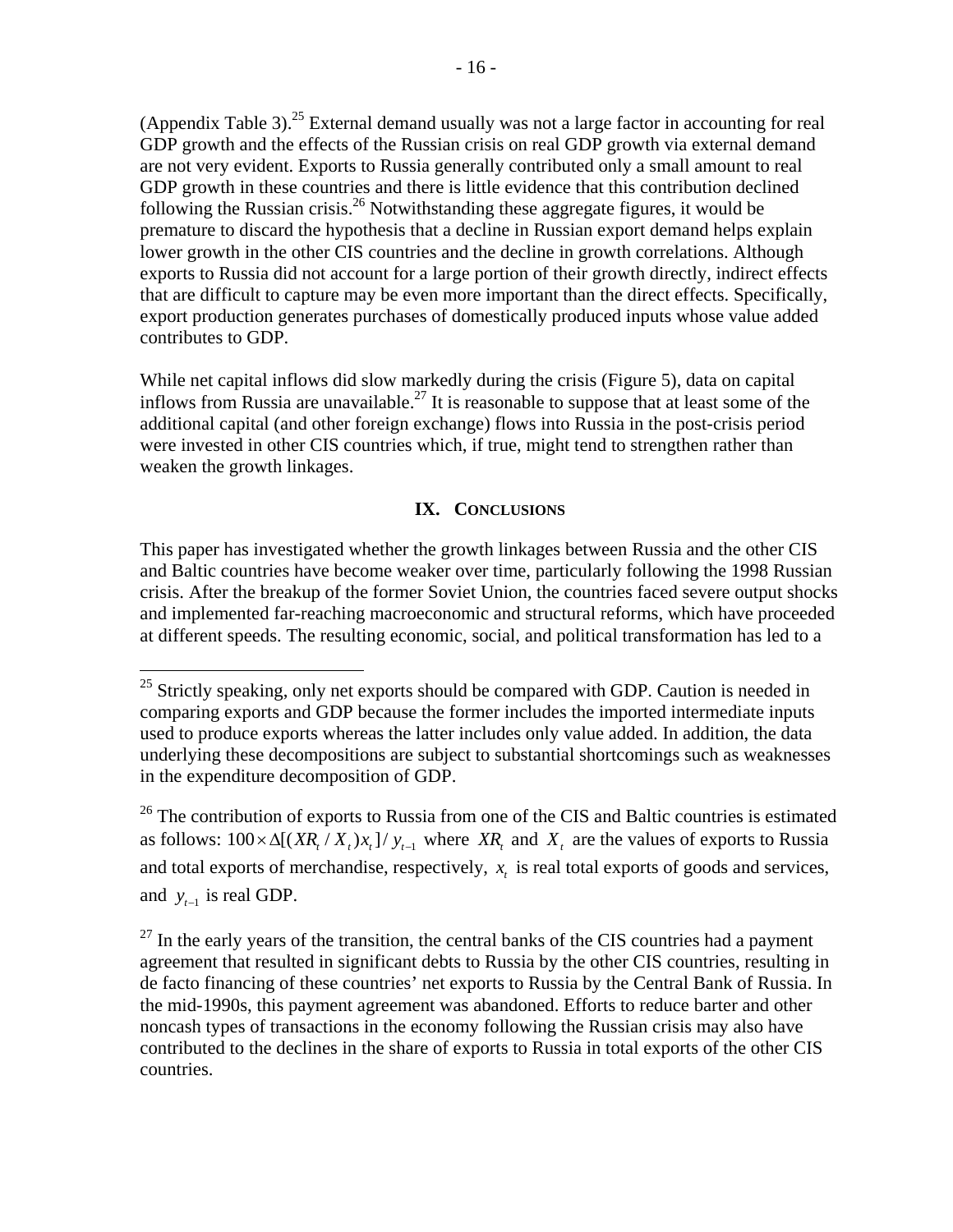substantial reorientation of production and trade away from other former republics and toward other trading partners.

To investigate whether these growth linkages have weakened, the paper specified an econometric model which includes standard determinants of growth identified in the literature on transition economies (initial conditions, macroeconomic variables, and measures of progress with structural reform) as well as the economic growth rate of what had been the leader and dominant player in the region—Russia. The model also allows for the effects of Russian growth to vary over time, in particular between the periods before and after the Russian crisis. A variety of sensitivity tests were performed on the resulting econometric estimates.

Based on this methodology, the paper found that indeed Russian economic growth was a significant determinant of economic growth in the other CIS and Baltic countries in the period prior to the Russian crisis, with each percentage point of additional growth in Russia leading to around 0.8–0.9 percentage points of additional growth in the other countries on average and holding other factors constant. Beginning in 1998, a 1 percentage point increase in Russian real GDP appears to have induced an increase in the real GDP of the other CIS and Baltic countries of less than 0.2 percentage points on average. Moreover, this link was statistically insignificant in the period starting in 1998, the most likely break point given the data. These findings are quite robust with respect to the choice of explanatory variables and estimation methods. While there may have been substantial variations in the extent to which countries saw their growth links with Russia fall after the Russian crisis, the results indicate that on average this drop was statistically significant. These findings should however be interpreted with care in light of substantial weaknesses in the data and the limited number of time-series observations.

Exploring the role of trade and financial flows as growth channels at an aggregate level did not yield a clear-cut explanation for why the link between Russian economic growth and growth in other CIS and Baltic countries fell substantially in the post-crisis period. Exports to Russia fell quite a lot over time, albeit gradually and starting prior to the crisis. Net external demand generally, and exports to Russia in particular, did not, in most cases, account for a large proportion of real GDP growth even before the crisis. However, indirect effects of trade on growth are difficult to measure and may even exceed the direct effects. Capital flows were clearly affected by the crisis in many countries but there is little information on how Russian investment into neighboring countries may have been affected. Further investigation into the links between trade and financial flows in the region are needed, possibly at a disaggregated level, in order to explain the apparently significant break in economic growth links that this paper found in the post-crisis period. An alternative explanation discussed in the paper is that output fell during 1993–98 due to transition effects, resulting in a high correlation, but that countries rebounded at different rates.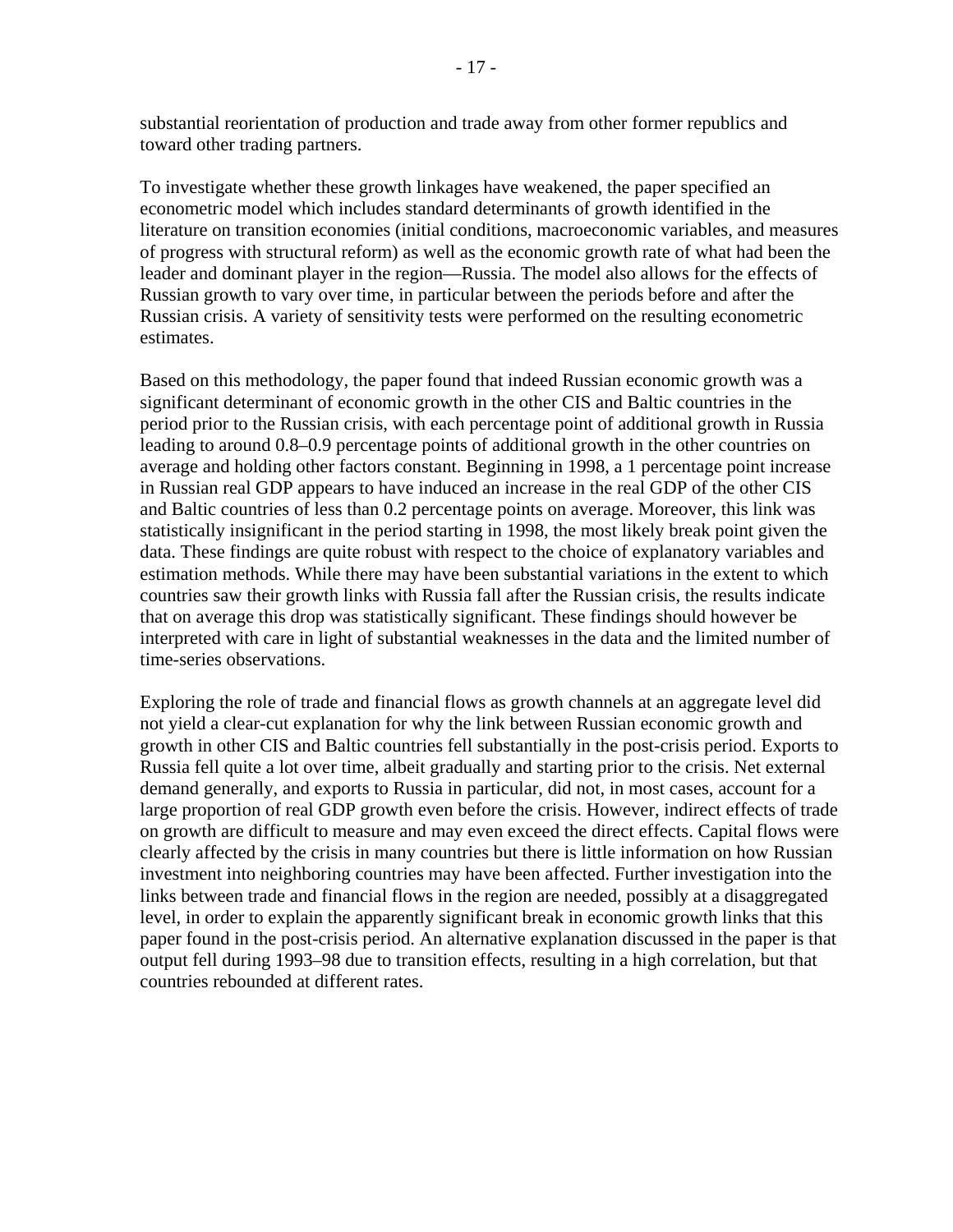| Variable type             | Acronym         | Definition                                                                                                    |
|---------------------------|-----------------|---------------------------------------------------------------------------------------------------------------|
| <b>Dependent</b>          |                 |                                                                                                               |
|                           | GR              | Real GDP growth for each CIS and Baltic country                                                               |
|                           |                 |                                                                                                               |
| <b>Initial conditions</b> |                 |                                                                                                               |
|                           | IC1             | Initial conditions cluster capturing macroeconomic distortions                                                |
|                           | IC <sub>2</sub> | (Havrylyshyn and van Rooden, 2000)<br>Initial conditions cluster capturing the level of socialist development |
|                           |                 | and its associated distortions (Havrylyshyn and van Rooden, 2000)                                             |
|                           |                 |                                                                                                               |
| Macroeconomic performance |                 |                                                                                                               |
|                           | CPI             | CPI (percentage change)                                                                                       |
|                           | INF             | CPI (natural logarithm of percentage change)                                                                  |
|                           | EXP             | Government expenditure (as a percentage of GDP)                                                               |
| <b>Structural reforms</b> |                 |                                                                                                               |
|                           | RI              | <b>EBRD</b> transition index                                                                                  |
|                           |                 |                                                                                                               |
| <b>Others</b>             |                 |                                                                                                               |
|                           | <b>GRRUS</b>    | Real GDP growth in Russia                                                                                     |
|                           | EUGR            | Real GDP growth in the EU                                                                                     |
|                           | WORLDGR<br>RER  | Real GDP growth in industrial countries                                                                       |
|                           | <b>RRUS</b>     | CPI-based real effective exchange rate                                                                        |
|                           | OPEN            | CPI-based real exchange rate vis-à-vis the Russian ruble<br>Exports plus imports as a percent of GDP          |
|                           |                 |                                                                                                               |
| <b>Dummy</b> variables    |                 |                                                                                                               |
|                           | D98             | Equal to zero for 1993-97 and one for 1998-2003                                                               |
|                           | D99             | Equal to zero for 1993-98 and one for 1999-2003                                                               |
|                           | D1              | Equal to one for Armenia and zero otherwise                                                                   |
|                           | D <sub>2</sub>  | Equal to one for Azerbaijan and zero otherwise                                                                |
|                           | D3              | Equal to one for Belarus and zero otherwise                                                                   |
|                           | D4              | Equal to one for Estonia and zero otherwise                                                                   |
|                           | D5              | Equal to one for Georgia and zero otherwise                                                                   |
|                           | D6              | Equal to one for Kazakhstan and zero otherwise                                                                |
|                           | D7              | Equal to one for the Kyrgyz Republic and zero otherwise                                                       |
|                           | D8              | Equal to one for Latvia and zero otherwise                                                                    |
|                           | D9              | Equal to one for Lithuania and zero otherwise                                                                 |
|                           | D <sub>10</sub> | Equal to one for Moldova and zero otherwise                                                                   |
|                           | D11             | Equal to one for Tajikistan and zero otherwise                                                                |
|                           | D <sub>12</sub> | Equal to one for Ukraine and zero otherwise                                                                   |
|                           | D <sub>13</sub> | Equal to one for Uzbekistan and zero otherwise                                                                |
|                           | <b>BALT</b>     | Equal to one for Baltics (Estonia, Latvia, and Lithuania)                                                     |
|                           |                 | and zero otherwise                                                                                            |
|                           | <b>BLRUKR</b>   | Equal to one for Belarus and Ukraine and zero otherwise                                                       |
|                           | <b>CASIA</b>    | Equal to one for Central Asian (Kazakhstan, the Kyrgyz Republic,                                              |
|                           |                 | Tajikistan, and Uzbekistan) and zero otherwise                                                                |
|                           | CAU             | Equal to one for the Caucasus (Armenia, Azerbaijan, and Georgia)                                              |
|                           |                 | and Moldova and zero otherwise                                                                                |
|                           |                 |                                                                                                               |

Table 2. List of Possible Variables for the Growth Regressions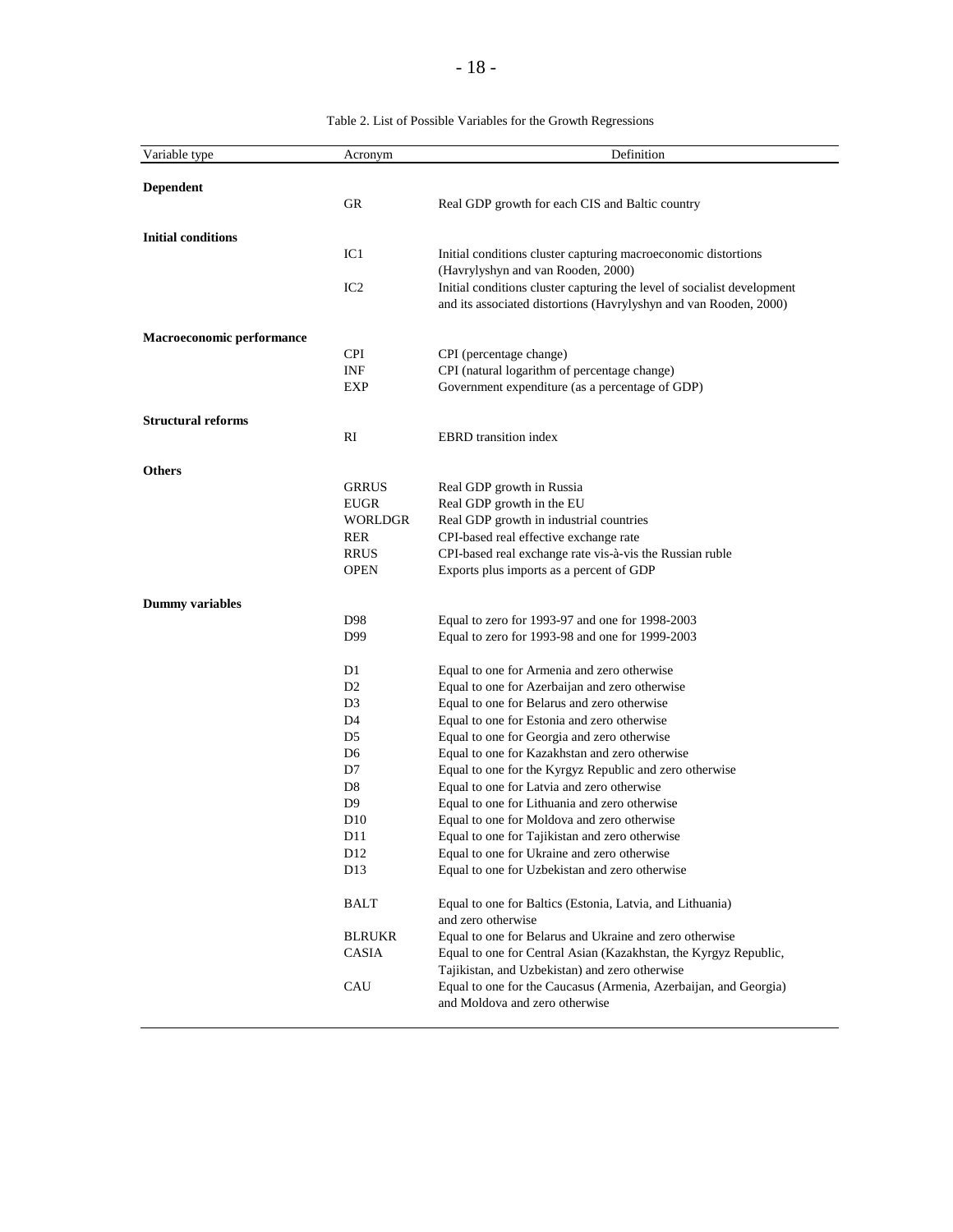|                     | <b>Dickey-Fuller</b> | <b>Augmented Dickey-</b> | <b>Preferred</b>           |
|---------------------|----------------------|--------------------------|----------------------------|
|                     | (DF) test            | Fuller (ADF) test $1$    | Specification <sup>2</sup> |
|                     |                      |                          |                            |
| Armenia             | 2.94                 | 0.92                     | DF                         |
| Azerbaijan          | $-10.38$             | $-2.07$                  | DF                         |
| <b>Belarus</b>      | $-5.16$              | $-6.75$                  | ADF                        |
| Estonia             | $-2.57$              | $-1.67$                  | DF                         |
| Georgia             | $-3.12$              | $-2.06$                  | <b>ADF</b>                 |
| Kazakhstan          | $-2.02$              | $-0.89$                  | DF                         |
| Kyrgyz Republic     | $-8.94$              | $-4.88$                  | ADF                        |
| Latvia              | $-0.86$              | $-1.48$                  | DF                         |
| Lithuania           | $-2.73$              | $-0.67$                  | DF                         |
| Moldova             | $-7.79$              | $-0.63$                  | ADF                        |
| Tajikistan          | $-10.63$             | $-1.12$                  | DF                         |
| Ukraine             | $-6.64$              | $-2.43$                  | ADF                        |
| Uzbekistan          | $-5.29$              | $-1.21$                  | DF                         |
| Im, Pesaran, and    |                      |                          |                            |
| Shin t-bar test $2$ | $-22.48$             | $-12.09$                 |                            |

Table 3. Unit Root Tests for Real GDP by Country, 1993-2003 *(Italics indicates statistically significant at the 5 percent level)*

 $1$  Dickey-Fuller regression were augmented by adding a single lag.

<sup>2</sup> Based on minimizing the Akaike Information Criterion (AIC).

<sup>3</sup> The critical value for the t-bar test at the 5 percent level is -2.74 (N=10, T=10).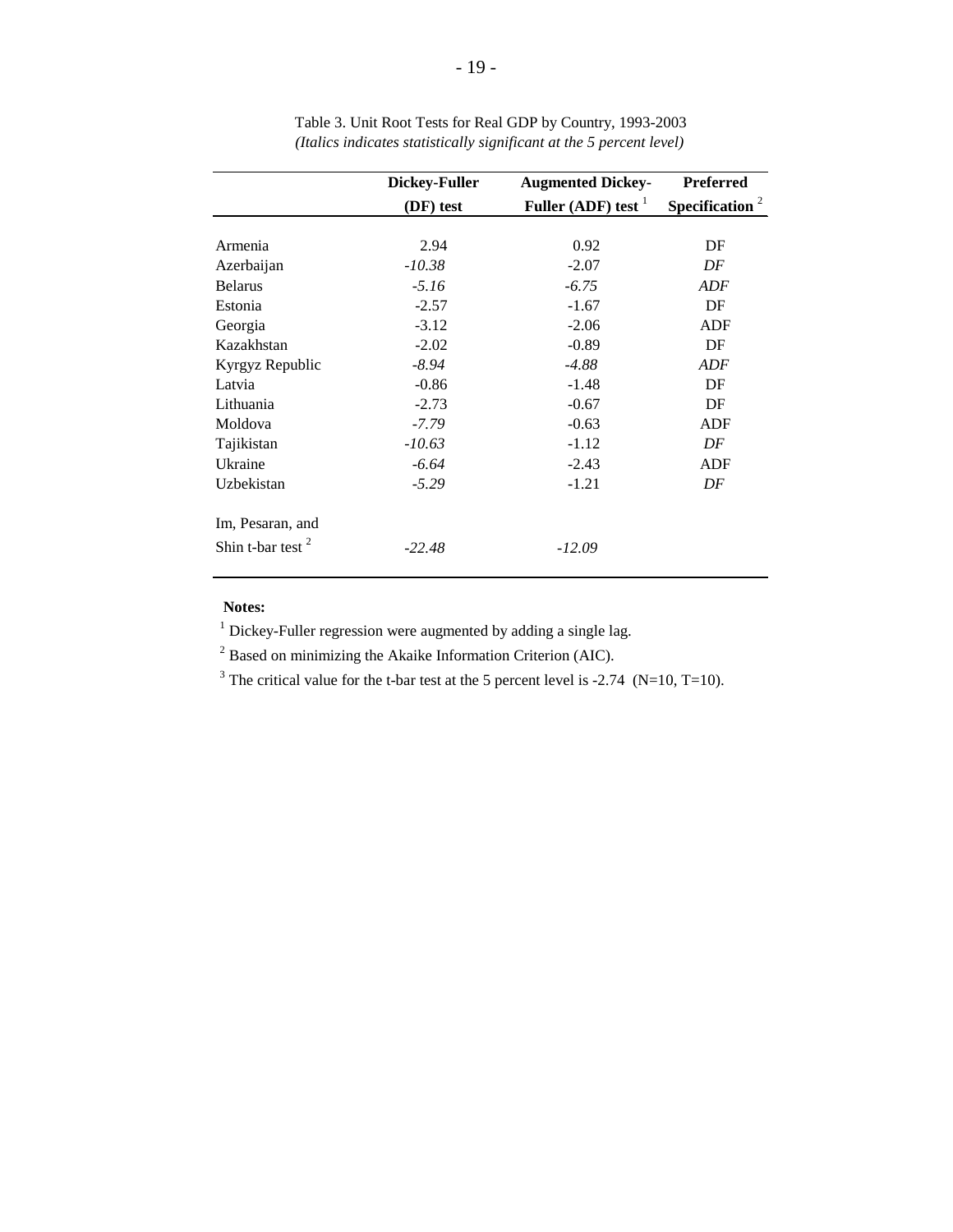|                      | (1)       | (2)       | (3)       | $(4)^2$   | $(5)^3$   | (6)       | (7)       | (8)       | (9)       | (10)      |
|----------------------|-----------|-----------|-----------|-----------|-----------|-----------|-----------|-----------|-----------|-----------|
| CONSTANT             | 23.99     | 10.91     | 17.94     | 34.57     | $-0.52$   | 22.64     | 25.72     | 5.23      | 24.94     | 13.55     |
|                      | (2.11)    | (2.00)    | (2.59)    | (2.96)    | $(-0.01)$ | (1.91)    | (2.36)    | (0.97)    | (2.24)    | (1.22)    |
| $GR_{-1}$            | 0.07      | 0.38      | 0.38      | $0.20\,$  | $-0.43$   | 0.11      | 0.18      | 0.43      | 0.07      | 0.04      |
|                      | (0.84)    | (4.98)    | (4.77)    | (2.22)    | $(-1.17)$ | (1.21)    | (2.10)    | (5.43)    | (0.82)    | (0.40)    |
| <b>CPI</b>           | 0.00      | 0.00      | 0.00      | 0.00      | $-0.29$   | 0.00      | 0.00      | 0.00      |           | 0.00      |
|                      | $(-0.12)$ | (3.42)    | (3.04)    | (0.50)    | $(-0.76)$ | (1.08)    | (1.52)    | (3.60)    |           | $(-0.16)$ |
| INF                  |           |           |           |           |           |           |           |           | $-0.54$   |           |
|                      |           |           |           |           |           |           |           |           | $(-0.52)$ |           |
| <b>EXP</b>           | $-0.04$   | $-0.21$   | $-0.17$   | 0.11      | $-0.13$   | $-0.01$   | $-0.05$   | $-0.12$   | $-0.03$   | $-0.09$   |
|                      | $(-0.35)$ | $(-2.89)$ | $(-1.95)$ | (0.95)    | $(-0.37)$ | $(-0.09)$ | $(-0.44)$ | $(-1.71)$ | $(-0.30)$ | $(-0.80)$ |
| RI                   | $-1.23$   | 2.98      | $-0.30$   | $-5.72$   | 5.31      | $-1.99$   | $-1.98$   | 4.10      | $-1.88$   | 0.86      |
|                      | $(-0.31)$ | (2.00)    | $(-0.13)$ | $(-1.39)$ | (0.18)    | $(-0.48)$ | $(-0.52)$ | (2.70)    | $(-0.47)$ | (0.22)    |
| <b>GRRUS</b>         | 0.96      | 0.67      | 0.81      | 1.37      | 0.21      | 1.15      | 0.78      | 0.66      | 0.93      | 0.90      |
|                      | (4.86)    | (4.22)    | (4.27)    | (5.81)    | (0.52)    | (5.76)    | (3.91)    | (3.91)    | (4.56)    | (2.61)    |
| <b>EUGR</b>          | $-2.94$   | $-2.78$   | $-3.15$   | $-5.98$   | $-0.69$   | $-3.30$   | $-4.01$   | $-2.97$   | $-2.78$   |           |
|                      | $(-2.06)$ | $(-1.78)$ | $(-1.94)$ | $(-3.54)$ | $(-0.18)$ | $(-2.21)$ | $(-2.89)$ | $(-1.80)$ | $(-1.91)$ |           |
| <b>WORLDGR</b>       |           |           |           |           |           |           |           |           |           | 0.45      |
|                      |           |           |           |           |           |           |           |           |           | (0.58)    |
| RER                  | $-0.07$   | $-0.05$   | $-0.05$   | $-0.59$   | 0.03      |           | $-0.15$   | $-0.04$   | $-0.07$   | $-0.07$   |
|                      | $(-3.38)$ | $(-2.34)$ | $(-2.46)$ | $(-2.64)$ | (0.28)    |           | $(-4.71)$ | $(-2.01)$ | $(-3.36)$ | $(-3.20)$ |
| <b>RRUS</b>          |           |           |           |           |           | $-0.02$   | 0.11      |           |           |           |
|                      |           |           |           |           |           |           | (2.97)    |           |           |           |
|                      |           |           | $-0.02$   |           |           | $(-0.88)$ | $-0.03$   |           |           | $-0.04$   |
| <b>OPEN</b>          | $-0.03$   | 0.00      |           | $-0.14$   | 0.03      | $-0.01$   |           | 0.00      | $-0.03$   |           |
|                      | $(-1.36)$ | (0.00)    | $(-1.08)$ | $(-0.53)$ | (0.23)    | $(-0.38)$ | $(-1.42)$ | $(-0.19)$ | $(-1.12)$ | $(-1.57)$ |
| IC <sub>2</sub>      |           | 2.35      |           |           |           |           |           |           |           |           |
|                      |           | (2.95)    |           |           |           |           |           |           |           |           |
| D98                  | $-25.49$  | 3.16      | $-3.77$   | $-54.70$  | 34.35     | $-24.40$  | $-27.37$  | 0.75      | $-27.43$  | $-13.52$  |
|                      | $(-1.18)$ | (0.43)    | $(-0.39)$ | $(-2.25)$ | (0.38)    | $(-1.08)$ | $(-1.34)$ | (0.11)    | $(-1.28)$ | $(-0.82)$ |
|                      |           |           |           |           |           |           |           |           |           |           |
| $IC2\times D98$      |           | $-0.39$   |           |           |           |           |           |           |           |           |
|                      |           | $(-0.35)$ |           |           |           |           |           |           |           |           |
| $GR_{-1} \times D98$ | 0.25      | 0.02      | 0.09      | 0.11      | $-0.17$   | 0.21      | 0.14      | 0.08      | 0.25      | 0.28      |
|                      | (1.48)    | (0.09)    | (0.53)    | (0.63)    | $(-0.29)$ | (1.17)    | (0.83)    | (0.49)    | (1.51)    | (1.62)    |
| CPI×D98              | 0.00      | $-0.01$   | $-0.01$   | 0.00      | 1.45      | 0.00      | 0.00      | $-0.01$   |           | 0.00      |
|                      | $(-0.07)$ | $(-0.57)$ | $(-0.39)$ | (0.26)    | (2.16)    | $(-0.10)$ | $(-0.11)$ | $(-0.34)$ |           | $(-0.08)$ |
| INF×D98              |           |           |           |           |           |           |           |           | 1.59      |           |
|                      |           |           |           |           |           |           |           |           | (0.43)    |           |
| EXP×D98              | $-0.47$   | $-0.04$   | $-0.08$   | $-0.64$   | $-0.15$   | $-0.52$   | $-0.48$   | $-0.01$   | $-0.48$   | $-0.44$   |
|                      | $(-2.39)$ | $(-0.33)$ | $(-0.65)$ | $(-2.90)$ | $(-0.35)$ | $(-2.48)$ | $(-2.57)$ | $(-0.09)$ | $(-2.43)$ | $(-2.14)$ |
| $RI \times D98$      | 6.69      | $-4.38$   | $-0.49$   | 18.49     | $-8.62$   | 7.61      | 7.56      | $-4.33$   | 7.76      | 3.82      |
|                      | (0.88)    | $(-2.17)$ | $(-0.16)$ | (2.07)    | $(-0.26)$ | (0.95)    | (1.04)    | $(-2.14)$ | (1.02)    | (0.64)    |
| GRRUS×D98            | $-0.91$   | $-0.48$   | $-0.61$   | $-1.32$   | $-0.19$   | $-1.09$   | $-0.72$   | $-0.44$   | $-0.88$   | $-0.89$   |
|                      | $(-4.07)$ | $(-2.52)$ | $(-2.79)$ | $(-4.97)$ | $(-0.38)$ | $(-4.80)$ | $(-3.26)$ | $(-2.20)$ | $(-3.87)$ | $(-2.45)$ |
| EUGR×D98             | 3.10      | 2.28      | 2.77      | 6.34      | $-1.88$   | 3.47      | 4.15      | 2.61      | 2.91      |           |
|                      | (1.95)    | (1.39)    | (1.62)    | (3.42)    | $(-0.45)$ | (2.08)    | (2.69)    | (1.51)    | (1.80)    |           |
|                      |           |           |           |           |           |           |           |           |           | 0.00      |
| WORLDGR×D98          |           |           |           |           |           |           |           |           |           |           |
|                      |           |           |           |           |           |           |           |           |           | $(-0.12)$ |
| RER×D98              | 0.08      | 0.05      | 0.06      | 0.07      | $-0.02$   |           | 0.16      | 0.05      | 0.08      | 0.08      |
|                      | (3.60)    | (2.41)    | (2.54)    | (2.80)    | $(-0.24)$ |           | (4.78)    | (2.10)    | (3.61)    | (3.54)    |
| RRUS×D98             |           |           |           |           |           | 0.03      | $-0.11$   |           |           |           |
|                      |           |           |           |           |           | (1.10)    | $(-2.79)$ |           |           |           |
| OPEN×D98             | 0.11      | 0.02      | 0.03      | 0.07      | $-0.04$   | 0.08      | 0.11      | 0.02      | 0.10      | 0.11      |
|                      | (2.05)    | (0.91)    | (1.23)    | (1.17)    | $(-0.28)$ | (1.53)    | (2.22)    | (0.84)    | (1.92)    | (2.11)    |
|                      |           |           |           |           |           |           |           |           |           |           |

| Table 4. Coefficient Estimates in Real GDP Growth Regressions with Structural Break in 1998, CIS and Baltic Countries, 1993-2003       |  |  |
|----------------------------------------------------------------------------------------------------------------------------------------|--|--|
| (Bold indicates statistically significant at the 1 percent level; italics indicates significance at the 5 percent level) $\frac{1}{1}$ |  |  |

 $^{\rm l}$  T-statistics are in parentheses beneath the coefficient estimates.

 $2$  Regression (4) includes the CIS countries only (i.e., the Baltics are excluded).

<sup>3</sup> Regression (5) includes the Baltic countries only (i.e., the CIS countries are excluded).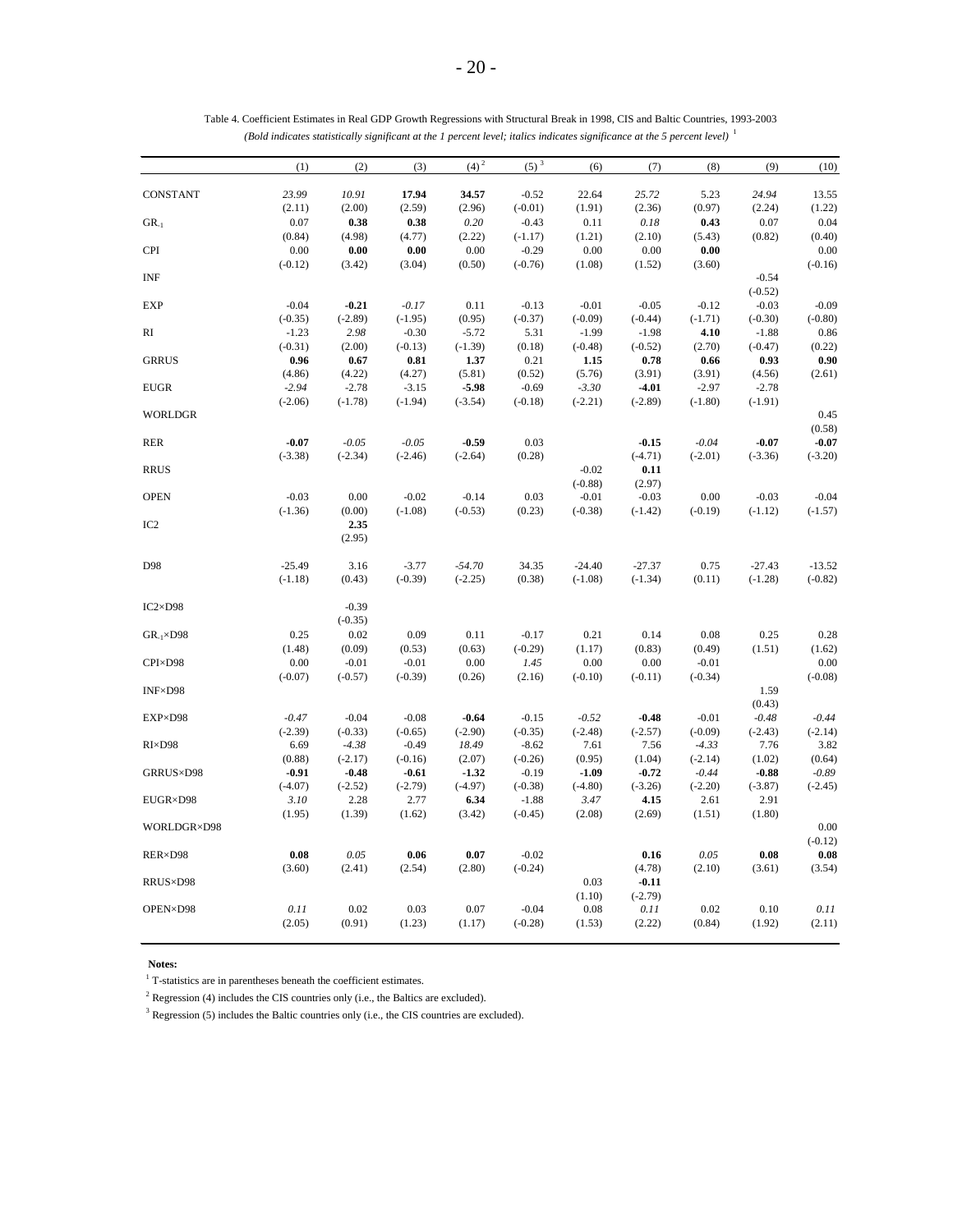|                          | (1)       | (2)       | (3)       | $(4)$ <sup>1</sup> | $(5)^2$  | (6)       | (7)       | (8)       | (9)       | (10)      |
|--------------------------|-----------|-----------|-----------|--------------------|----------|-----------|-----------|-----------|-----------|-----------|
| D <sub>2</sub>           | $-12.19$  |           |           | $-10.88$           |          | $-10.85$  | $-9.20$   |           | $-12.46$  | $-12.10$  |
| D3                       | $-5.84$   |           |           | $-8.78$            |          | $-6.81$   | $-4.20$   |           | $-6.15$   | $-4.49$   |
| D4                       | 2.29      |           |           |                    |          | 1.80      | 6.77      |           | 2.10      | 0.99      |
| D5                       | $-0.46$   |           |           | 1.22               |          | $-1.08$   | 2.49      |           | $-0.27$   | $-1.16$   |
| D6                       | $-11.23$  |           |           | $-6.97$            |          | $-7.39$   | $-7.37$   |           | $-11.03$  | $-12.56$  |
| D7                       | $-6.54$   |           |           | $-1.92$            |          | $-3.95$   | $-2.41$   |           | $-6.48$   | $-7.67$   |
| D8                       | $-1.97$   |           |           |                    |          | $-0.25$   | 1.63      |           | $-2.06$   | $-3.23$   |
| D9                       | $-1.17$   |           |           |                    |          | $-1.61$   | 1.07      |           | $-1.23$   | $-2.11$   |
| D10                      | $-15.82$  |           |           | $-14.66$           |          | $-15.44$  | $-10.80$  |           | $-16.25$  | $-16.06$  |
| D11                      | $-9.24$   |           |           | $-10.98$           |          | $-12.59$  | $-5.95$   |           | $-9.95$   | $-8.32$   |
| D12                      | $-15.59$  |           |           | $-15.30$           |          | $-15.17$  | $-12.45$  |           | $-15.80$  | $-15.36$  |
| D13                      | $-7.36$   |           |           | $-6.80$            |          | $-5.67$   | $-5.30$   |           | $-7.26$   | $-7.37$   |
| <b>BALT</b>              |           |           | 6.42      |                    |          |           |           |           |           |           |
| CASIA                    |           |           | $-1.11$   |                    |          |           |           |           |           |           |
| CAU                      |           |           | 0.27      |                    |          |           |           |           |           |           |
| $D2\times D98$           | 15.46     |           |           | 16.45              |          | 14.21     | 12.58     |           | 15.90     | 15.14     |
| $D3\times D98$           | 16.74     |           |           | 28.38              |          | 18.18     | 15.45     |           | 16.76     | 15.06     |
| $D4\times D98$           | $-8.52$   |           |           |                    |          | $-8.07$   | $-13.18$  |           | $-8.60$   | $-6.15$   |
| $D5\times D98$           | $-3.85$   |           |           | $-6.63$            |          | $-3.25$   | $-6.81$   |           | $-4.15$   | $-3.12$   |
| $D6 \times D98$          | 9.50      |           |           | 5.12               |          | 5.70      | 5.66      |           | 9.23      | 10.89     |
| $D7\times D98$           | 4.32      |           |           | 0.05               |          | 1.85      | 0.26      |           | 4.16      | 5.60      |
| $D8\times D98$           | 4.46      |           |           |                    |          | 2.89      | 0.99      |           | 4.33      | 6.45      |
| $D9\times D98$           | $-0.56$   |           |           |                    |          | $-0.04$   | $-2.79$   |           | $-0.70$   | 1.05      |
| $D10\times D98$          | 13.44     |           |           | 12.93              |          | 13.20     | 8.48      |           | 13.72     | 13.96     |
| $D11\times D98$          | 3.74      |           |           | 10.64              |          | 7.07      | 0.26      |           | 4.51      | 2.29      |
| $D12\times D98$          | 19.16     |           |           | 20.63              |          | 18.96     | 16.21     |           | 19.33     | 19.11     |
| D13×D98                  | 11.58     |           |           | 15.39              |          | 10.12     | 9.77      |           | 11.38     | 11.22     |
| BALT×D98                 |           |           | $-6.78$   |                    |          |           |           |           |           |           |
| CASIA×D98                |           |           | $-2.80$   |                    |          |           |           |           |           |           |
| CAU×D98                  |           |           | $-3.05$   |                    |          |           |           |           |           |           |
| <b>Memorandum items:</b> |           |           |           |                    |          |           |           |           |           |           |
| <b>GRRUS</b>             | 0.96      | 0.67      | 0.81      | 1.37               | 0.21     | 1.15      | 0.78      | 0.66      | 0.93      | 0.90      |
| GRRUS×D98                | $-0.91$   | $-0.48$   | $-0.61$   | $-1.32$            | $-0.19$  | $-1.09$   | $-0.72$   | $-0.44$   | $-0.88$   | $-0.89$   |
| Sum                      | 0.05      | 0.19      | 0.20      | 0.06               | 0.02     | 0.06      | 0.06      | 0.21      | 0.05      | 0.01      |
| F-test                   | 0.27      | 3.28      | 3.45      | 0.22               | 0.00     | 0.27      | 0.34      | 3.80      | 0.20      | 0.01      |
| P-value                  | 0.60      | 0.07      | 0.07      | 0.64               | 0.96     | 0.60      | 0.56      | 0.05      | 0.66      | 0.94      |
| Number of parameters     | 42        | 20        | 24        | 36                 | 18       | 42        | 44        | 18        | 42        | 42        |
| Log-likelihood           | $-323.92$ | $-358.24$ | $-358.91$ | $-244.81$          | $-54.65$ | $-330.57$ | $-315.15$ | $-366.36$ | $-323.68$ | $-326.75$ |
| <b>AIC</b>               | 2.82      | 2.98      | 3.06      | 2.81               | 2.19     | 2.92      | 2.72      | 3.08      | 2.81      | 2.86      |
| $R^2$                    | 0.87      | 0.77      | 0.77      | 0.90               | 0.86     | 0.85      | 0.88      | 0.74      | 0.87      | 0.86      |
| Adjusted $R^2$           | 0.80      | 0.73      | 0.72      | 0.84               | 0.67     | 0.78      | 0.82      | 0.70      | 0.80      | 0.79      |

| Table 4. Coefficient Estimates in Real GDP Growth Regressions with Structural Break in 1998, CIS and Baltic Countries, 1993-2003 (cont'd) |
|-------------------------------------------------------------------------------------------------------------------------------------------|
| (Bold indicates statistically significant at the 1 percent level; italics indicates significance at the 5 percent level)                  |

 $1$  Regression (4) includes the CIS countries only (i.e., the Baltics are excluded).

 $^{\rm 2}$  Regression (5) includes the Baltic countries only (i.e., the CIS countries are excluded).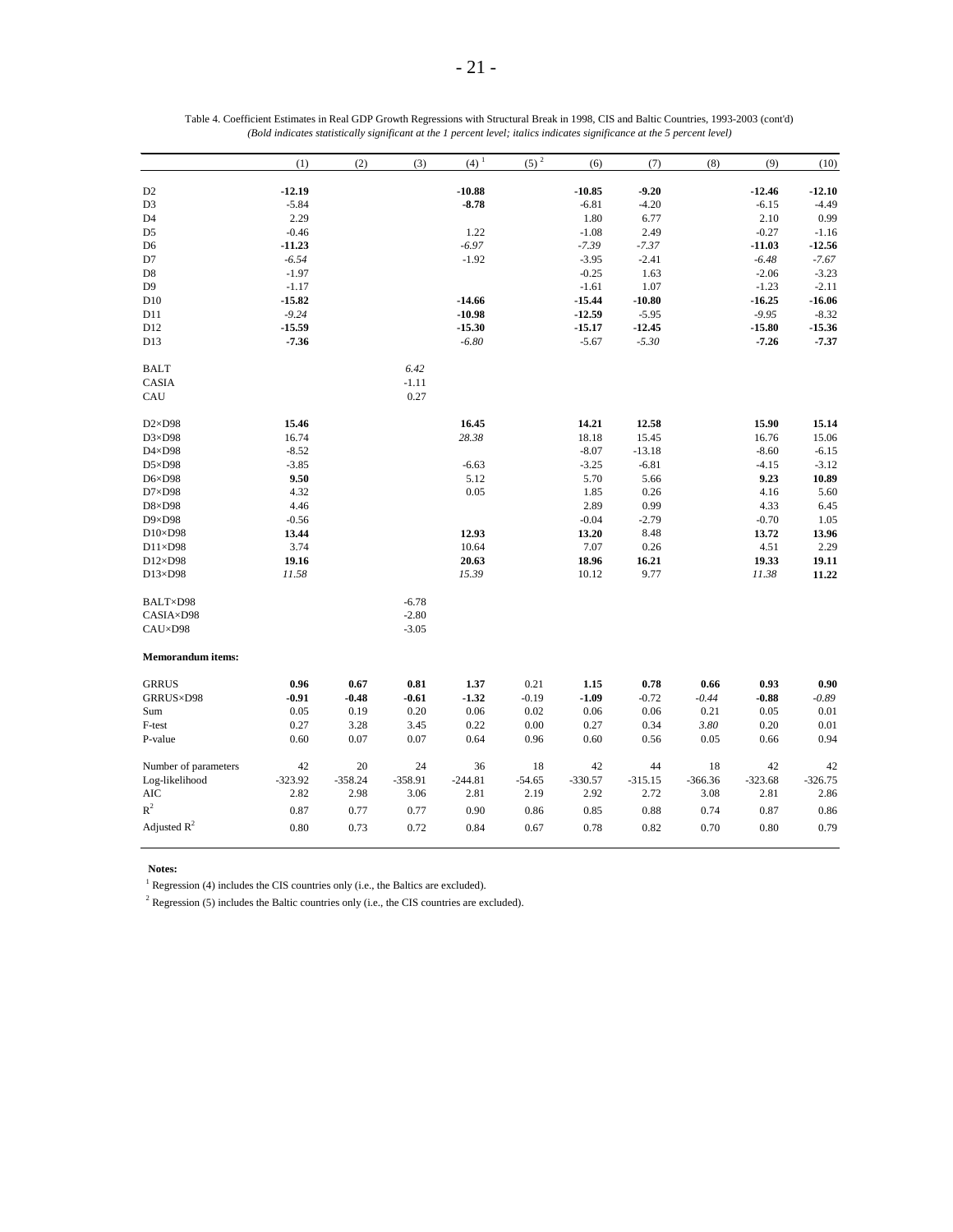|                   | (1)               | (2)                 | (3)       | $(4)^2$   | $(5)^3$   | (6)       | (7)       | (8)       | (9)       | (10)      |
|-------------------|-------------------|---------------------|-----------|-----------|-----------|-----------|-----------|-----------|-----------|-----------|
| <b>CONSTANT</b>   | 3.91              | 9.64                | 12.97     | 5.75      | 7.11      | 6.69      | 5.90      | 4.94      | 9.16      | 10.95     |
|                   | (0.43)            | (2.06)              | (2.29)    | (0.57)    | (0.15)    | (0.75)    | (0.64)    | (1.07)    | (0.96)    | (0.88)    |
| $GR_{-1}$         | 0.25              | 0.45                | 0.47      | 0.36      | $-0.46$   | 0.28      | 0.26      | 0.49      | 0.18      | 0.22      |
|                   | (3.05)            | (6.18)              | (6.37)    | (3.70)    | $(-1.92)$ | (3.53)    | (3.19)    | (6.69)    | (2.22)    | (2.89)    |
| <b>CPI</b>        | 0.00              | $\boldsymbol{0.00}$ | 0.00      | $0.00\,$  | $-0.33$   | $0.00\,$  | $0.00\,$  | 0.00      |           | 0.00      |
|                   | (1.73)            | (3.02)              | (3.00)    | (2.21)    | $(-1.24)$ | (2.57)    | (2.12)    | (3.26)    |           | (1.64)    |
| INF               |                   |                     |           |           |           |           |           |           | $-1.05$   |           |
|                   |                   |                     |           |           |           |           |           |           | $(-0.94)$ |           |
| EXP               | $-0.15$           | $-0.21$             | $-0.21$   | $-0.07$   | $-0.12$   | $-0.15$   | $-0.15$   | $-0.12$   | $-0.10$   | $-0.15$   |
|                   |                   |                     |           |           |           | $(-1.27)$ | $(-1.29)$ |           | $(-0.83)$ | $(-1.27)$ |
| RI                | $(-1.25)$<br>5.07 | $(-3.10)$<br>2.29   | $(-2.73)$ | $(-0.50)$ | $(-0.50)$ | 3.93      | 4.25      | $(-1.84)$ |           |           |
|                   |                   |                     | 1.15      | 4.08      | 2.67      |           |           | 3.21      | 1.92      | 3.78      |
|                   | (1.60)            | (1.74)              | (0.67)    | (1.16)    | (0.15)    | (1.25)    | (1.32)    | (2.40)    | (0.55)    | (1.12)    |
| <b>GRRUS</b>      | 0.75              | 0.74                | 0.76      | 0.97      | 0.19      | 0.78      | 0.76      | 0.72      | 0.71      | 0.87      |
|                   | (4.39)            | (4.81)              | (4.60)    | (4.60)    | (0.75)    | (4.75)    | (4.44)    | (4.55)    | (3.88)    | (4.21)    |
| <b>EUGR</b>       | $-0.32$           | $-1.43$             | $-1.12$   | $-1.30$   | $-0.70$   | $-0.52$   | $-0.42$   | $-1.89$   | 0.20      |           |
|                   | $(-0.25)$         | $(-1.13)$           | $(-0.83)$ | $(-0.84)$ | $(-0.33)$ | $(-0.41)$ | $(-0.33)$ | $(-1.44)$ | (0.16)    |           |
| <b>WORLDGR</b>    |                   |                     |           |           |           |           |           |           |           | $-1.12$   |
|                   |                   |                     |           |           |           |           |           |           |           | $(-0.83)$ |
| RER               | 0.00              | 0.00                | 0.00      | 0.01      | 0.00      |           | $0.00\,$  | 0.00      | 0.01      | 0.00      |
|                   | (1.37)            | (0.26)              | (0.47)    | (1.00)    | (0.78)    |           | (0.56)    | (0.33)    | (1.82)    | (1.27)    |
| <b>RRUS</b>       |                   |                     |           |           |           | 0.01      | $0.00\,$  |           |           |           |
|                   |                   |                     |           |           |           | (1.77)    | (1.22)    |           |           |           |
| <b>OPEN</b>       | $-0.02$           | 0.00                | $-0.01$   | $-0.01$   | 0.04      | $-0.02$   | $-0.02$   | 0.00      | $-0.01$   | $-0.02$   |
|                   | $(-0.83)$         | (0.02)              | $(-0.67)$ | $(-0.42)$ | (0.40)    | $(-0.96)$ | $(-0.94)$ | $(-0.13)$ | $(-0.45)$ | $(-0.95)$ |
| IC <sub>2</sub>   |                   | 2.31                |           |           |           |           |           |           |           |           |
|                   |                   | (3.09)              |           |           |           |           |           |           |           |           |
| D99               | $-33.69$          | $-1.51$             | $-6.31$   | $-59.92$  | 68.15     | $-37.65$  | $-36.54$  | $-3.76$   | $-38.41$  | $-30.15$  |
|                   | $(-1.04)$         | $(-0.18)$           | $(-0.65)$ | $(-1.52)$ | (1.00)    | $(-1.18)$ | $(-1.13)$ | $(-0.56)$ | $(-1.17)$ | $(-1.38)$ |
|                   |                   |                     |           |           |           |           |           |           |           |           |
| $IC2\times D99$   |                   | $-0.86$             |           |           |           |           |           |           |           |           |
|                   |                   | $(-0.69)$           |           |           |           |           |           |           |           |           |
| $GR-1 \times D99$ | 0.11              | $-0.01$             | 0.04      | 0.05      | 0.49      | 0.11      | 0.10      | 0.05      | 0.17      | 0.08      |
|                   | (0.45)            | $(-0.05)$           | (0.19)    | (0.17)    | (0.89)    | (0.47)    | (0.40)    | (0.27)    | (0.67)    | (0.37)    |
| CPI×D99           | 0.00              | $-0.01$             | 0.00      | 0.01      | 1.11      | 0.00      | 0.00      | 0.00      |           | 0.01      |
|                   | (0.06)            | $(-0.30)$           | $(-0.20)$ | (0.26)    | (1.66)    | (0.01)    | (0.02)    | $(-0.19)$ |           | (0.33)    |
| INF×D99           |                   |                     |           |           |           |           |           |           | 2.23      |           |
|                   |                   |                     |           |           |           |           |           |           | (0.48)    |           |
| EXP×D99           | $-0.25$           | 0.01                | 0.04      | $-0.25$   | $-0.24$   | $-0.13$   | $-0.07$   | 0.01      | $-0.31$   | $-0.09$   |
|                   | $(-0.92)$         | (0.04)              | (0.24)    | $(-0.70)$ | $(-0.75)$ | $(-0.42)$ | $(-0.22)$ | (0.13)    | $(-1.10)$ | $(-0.30)$ |
| RI×D99            | 9.99              | $-2.83$             | $-1.43$   | 18.88     | $-21.91$  | 10.71     | 10.04     | $-2.78$   | 13.08     | 7.60      |
|                   | (0.87)            | $(-1.37)$           | $(-0.62)$ | (1.32)    | $(-0.90)$ | (0.94)    | (0.87)    | $(-1.39)$ | (1.12)    | (1.05)    |
|                   |                   |                     |           |           |           |           |           |           |           |           |
| GRRUS×D99         | $-0.74$           | $-0.12$             | $-0.10$   | $-1.21$   | 0.96      | $-0.76$   | $-0.79$   | $-0.07$   | $-0.69$   | 0.42      |
|                   | $(-1.45)$         | $(-0.30)$           | $(-0.26)$ | $(-1.88)$ | (1.54)    | $(-1.53)$ | $(-1.54)$ | $(-0.18)$ | $(-1.31)$ | (0.48)    |
| EUGR×D99          | 1.21              | 0.61                | 0.40      | 2.72      | $-2.72$   | 1.49      | 1.34      | 1.26      | 0.61      |           |
|                   | (0.64)            | (0.42)              | (0.26)    | (1.20)    | $(-0.94)$ | (0.80)    | (0.71)    | (0.84)    | (0.32)    |           |
| WORLDGR×D99       |                   |                     |           |           |           |           |           |           |           | $-1.64$   |
|                   |                   |                     |           |           |           |           |           |           |           | $(-0.68)$ |
| RER×D99           | $-0.01$           | $-0.04$             | $-0.05$   | 0.00      | $-0.14$   |           | 0.04      | $-0.05$   | $-0.01$   | $-0.01$   |
|                   | $(-0.20)$         | $(-0.67)$           | $(-0.93)$ | (0.06)    | $(-1.30)$ |           | (0.52)    | $(-0.96)$ | $(-0.21)$ | $(-0.15)$ |
| RRUS×D99          |                   |                     |           |           |           | $-0.04$   | $-0.06$   |           |           |           |
|                   |                   |                     |           |           |           | $(-0.90)$ | $(-1.01)$ |           |           |           |
| OPEN×D99          | 0.06              | 0.01                | 0.02      | 0.08      | 0.01      | 0.05      | 0.06      | 0.01      | 0.05      | 0.05      |
|                   | (0.89)            | (0.53)              | (0.70)    | (0.86)    | (0.05)    | (0.73)    | (0.78)    | (0.44)    | (0.72)    | (0.66)    |
|                   |                   |                     |           |           |           |           |           |           |           |           |

Table 5. Coefficient Estimates in Real GDP Growth Regressions with Structural Break in 1999, CIS and Baltic Countries, 1993-2003 *(Bold indicates statistically significant at the 1 percent level; italics indicates significance at the 5 percent level)* <sup>1</sup>

 $^{\rm 1}$  T-statistics are in parentheses beneath the coefficient estimates.

 $2$  Regression (4) includes the CIS countries only (i.e., the Baltics are excluded).

3 Regression (5) includes the Baltic countries only (i.e., the CIS countries are excluded).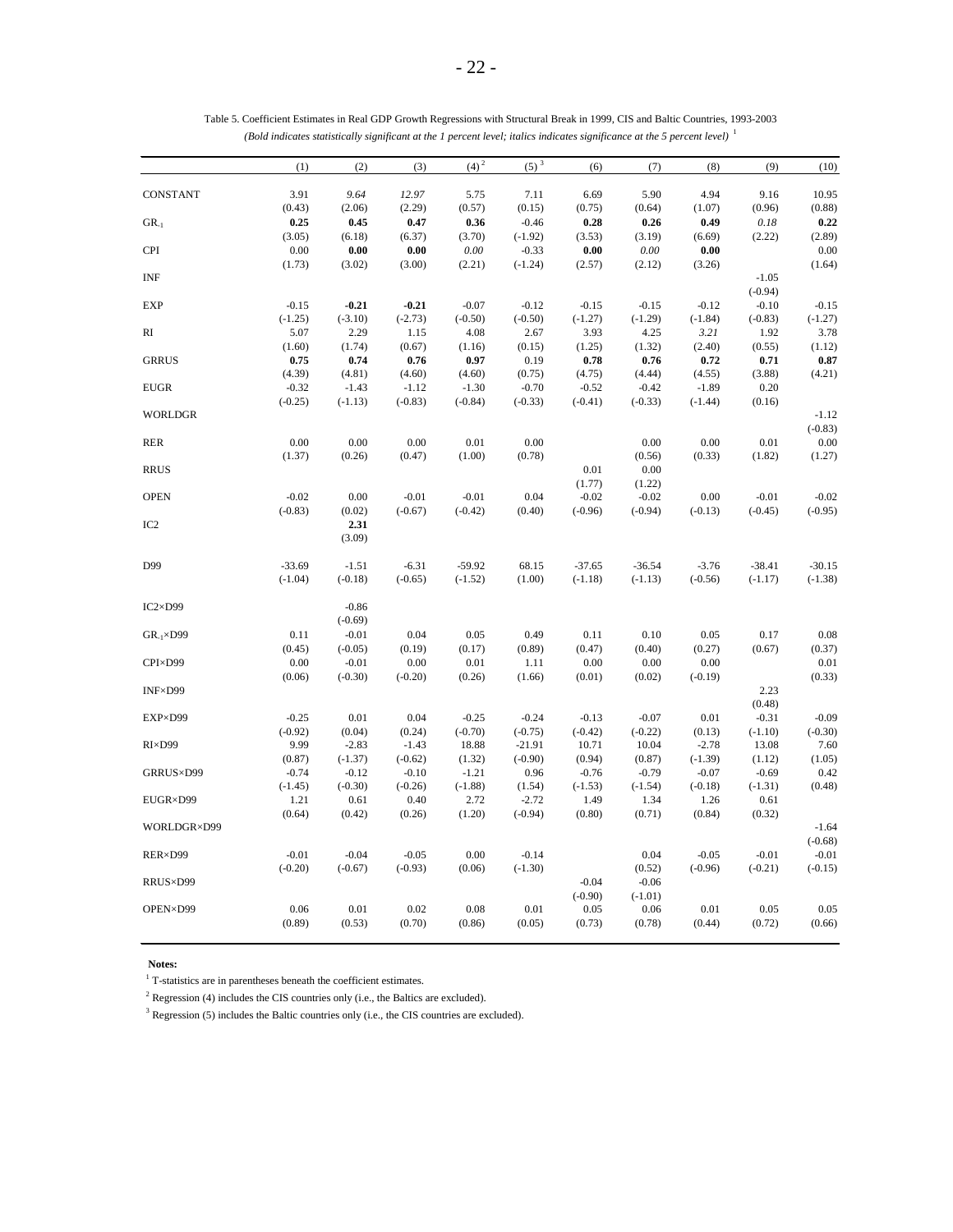| $-4.40$<br>$-2.96$<br>$-4.26$<br>$-4.36$<br>$-6.54$<br>D <sub>2</sub><br>D <sub>3</sub><br>0.91<br>$-0.42$<br>0.78<br>0.87<br>$-1.97$<br>D <sub>4</sub><br>$-2.40$<br>$-0.62$<br>$-1.00$<br>$-2.05$<br>$-4.38$<br>$-3.86$<br>D <sub>5</sub><br>$-3.63$<br>$-4.02$<br>$-2.60$<br>$-8.21$<br>$-10.12$<br>$-8.30$<br>$-8.76$<br>$-10.04$<br>D <sub>6</sub><br>$-6.09$<br>$-4.56$<br>$-4.78$<br>$-6.06$<br>D7<br>$-4.85$<br>$-2.94$<br>$-1.63$<br>$-1.91$<br>$-3.00$<br>D8<br>$-2.64$<br>$-2.22$<br>D9<br>$-2.10$<br>$-2.44$<br>$-12.13$<br>$-10.91$<br>D <sub>10</sub><br>$-11.82$<br>$-11.20$<br>$-14.31$<br>$-5.43$<br>$-4.81$<br>$-5.05$<br>$-5.21$<br>$-8.59$<br>D11<br>$-8.96$<br>$-8.99$<br>$-9.50$<br>$-8.79$<br>$-11.89$<br>D12<br>D13<br>$-3.54$<br>$-3.54$<br>$-3.34$<br>$-3.35$<br>$-4.51$<br>3.14<br><b>BALT</b><br>$-3.15$<br><b>CASIA</b><br>$-1.92$<br>CAU<br>$D2\times D99$<br>10.27<br>11.14<br>9.54<br>9.45<br>12.43<br>9.72<br>D3×D99<br>19.24<br>25.37<br>16.83<br>21.66<br>12.34<br>14.66<br>D4×D99<br>$-10.51$<br>$-12.95$<br>$-10.57$<br>$-9.95$<br>$-12.33$<br>$D5\times D99$<br>$-0.43$<br>$-1.30$<br>$-0.60$<br>$-0.37$<br>$-2.33$<br>0.13<br>7.46<br>7.94<br>9.91<br>$D6 \times D99$<br>9.69<br>8.24<br>9.57<br>D7×D99<br>5.02<br>2.83<br>3.20<br>2.47<br>4.91<br>3.63<br>$-2.14$<br>D8×D99<br>$-3.33$<br>$-4.11$<br>$-0.38$<br>$-5.77$<br>$-6.30$<br>$-5.62$<br>D9×D99<br>$-5.40$<br>$-7.34$<br>$-5.48$<br>10.99<br>9.75<br>$D10\times D99$<br>9.14<br>9.40<br>8.66<br>13.08<br>8.20<br>8.94<br>$D11\times D99$<br>11.47<br>9.26<br>9.23<br>11.21<br>16.78<br>12.28<br>D12×D99<br>14.42<br>13.47<br>12.42<br>11.52 |         | (1)   | (2) | (3) | $(4)$ <sup>1</sup> | $(5)^2$ | (6)   | (7)   | (8) | (9)   | (10)      |
|---------------------------------------------------------------------------------------------------------------------------------------------------------------------------------------------------------------------------------------------------------------------------------------------------------------------------------------------------------------------------------------------------------------------------------------------------------------------------------------------------------------------------------------------------------------------------------------------------------------------------------------------------------------------------------------------------------------------------------------------------------------------------------------------------------------------------------------------------------------------------------------------------------------------------------------------------------------------------------------------------------------------------------------------------------------------------------------------------------------------------------------------------------------------------------------------------------------------------------------------------------------------------------------------------------------------------------------------------------------------------------------------------------------------------------------------------------------------------------------------------------------------------------------------------------------------------------------------------------------------------------------------|---------|-------|-----|-----|--------------------|---------|-------|-------|-----|-------|-----------|
|                                                                                                                                                                                                                                                                                                                                                                                                                                                                                                                                                                                                                                                                                                                                                                                                                                                                                                                                                                                                                                                                                                                                                                                                                                                                                                                                                                                                                                                                                                                                                                                                                                             |         |       |     |     |                    |         |       |       |     |       |           |
|                                                                                                                                                                                                                                                                                                                                                                                                                                                                                                                                                                                                                                                                                                                                                                                                                                                                                                                                                                                                                                                                                                                                                                                                                                                                                                                                                                                                                                                                                                                                                                                                                                             |         |       |     |     |                    |         |       |       |     |       | $-5.26$   |
|                                                                                                                                                                                                                                                                                                                                                                                                                                                                                                                                                                                                                                                                                                                                                                                                                                                                                                                                                                                                                                                                                                                                                                                                                                                                                                                                                                                                                                                                                                                                                                                                                                             |         |       |     |     |                    |         |       |       |     |       | 0.17      |
|                                                                                                                                                                                                                                                                                                                                                                                                                                                                                                                                                                                                                                                                                                                                                                                                                                                                                                                                                                                                                                                                                                                                                                                                                                                                                                                                                                                                                                                                                                                                                                                                                                             |         |       |     |     |                    |         |       |       |     |       | $-1.05$   |
|                                                                                                                                                                                                                                                                                                                                                                                                                                                                                                                                                                                                                                                                                                                                                                                                                                                                                                                                                                                                                                                                                                                                                                                                                                                                                                                                                                                                                                                                                                                                                                                                                                             |         |       |     |     |                    |         |       |       |     |       | $-4.49$   |
|                                                                                                                                                                                                                                                                                                                                                                                                                                                                                                                                                                                                                                                                                                                                                                                                                                                                                                                                                                                                                                                                                                                                                                                                                                                                                                                                                                                                                                                                                                                                                                                                                                             |         |       |     |     |                    |         |       |       |     |       | $-10.17$  |
|                                                                                                                                                                                                                                                                                                                                                                                                                                                                                                                                                                                                                                                                                                                                                                                                                                                                                                                                                                                                                                                                                                                                                                                                                                                                                                                                                                                                                                                                                                                                                                                                                                             |         |       |     |     |                    |         |       |       |     |       | $-5.86$   |
|                                                                                                                                                                                                                                                                                                                                                                                                                                                                                                                                                                                                                                                                                                                                                                                                                                                                                                                                                                                                                                                                                                                                                                                                                                                                                                                                                                                                                                                                                                                                                                                                                                             |         |       |     |     |                    |         |       |       |     |       | $-2.14$   |
|                                                                                                                                                                                                                                                                                                                                                                                                                                                                                                                                                                                                                                                                                                                                                                                                                                                                                                                                                                                                                                                                                                                                                                                                                                                                                                                                                                                                                                                                                                                                                                                                                                             |         |       |     |     |                    |         |       |       |     |       | $-1.95$   |
|                                                                                                                                                                                                                                                                                                                                                                                                                                                                                                                                                                                                                                                                                                                                                                                                                                                                                                                                                                                                                                                                                                                                                                                                                                                                                                                                                                                                                                                                                                                                                                                                                                             |         |       |     |     |                    |         |       |       |     |       | $-12.09$  |
|                                                                                                                                                                                                                                                                                                                                                                                                                                                                                                                                                                                                                                                                                                                                                                                                                                                                                                                                                                                                                                                                                                                                                                                                                                                                                                                                                                                                                                                                                                                                                                                                                                             |         |       |     |     |                    |         |       |       |     |       | $-6.18$   |
|                                                                                                                                                                                                                                                                                                                                                                                                                                                                                                                                                                                                                                                                                                                                                                                                                                                                                                                                                                                                                                                                                                                                                                                                                                                                                                                                                                                                                                                                                                                                                                                                                                             |         |       |     |     |                    |         |       |       |     |       | $-9.99$   |
|                                                                                                                                                                                                                                                                                                                                                                                                                                                                                                                                                                                                                                                                                                                                                                                                                                                                                                                                                                                                                                                                                                                                                                                                                                                                                                                                                                                                                                                                                                                                                                                                                                             |         |       |     |     |                    |         |       |       |     |       | $-3.83$   |
|                                                                                                                                                                                                                                                                                                                                                                                                                                                                                                                                                                                                                                                                                                                                                                                                                                                                                                                                                                                                                                                                                                                                                                                                                                                                                                                                                                                                                                                                                                                                                                                                                                             |         |       |     |     |                    |         |       |       |     |       |           |
|                                                                                                                                                                                                                                                                                                                                                                                                                                                                                                                                                                                                                                                                                                                                                                                                                                                                                                                                                                                                                                                                                                                                                                                                                                                                                                                                                                                                                                                                                                                                                                                                                                             |         |       |     |     |                    |         |       |       |     |       |           |
|                                                                                                                                                                                                                                                                                                                                                                                                                                                                                                                                                                                                                                                                                                                                                                                                                                                                                                                                                                                                                                                                                                                                                                                                                                                                                                                                                                                                                                                                                                                                                                                                                                             |         |       |     |     |                    |         |       |       |     |       |           |
|                                                                                                                                                                                                                                                                                                                                                                                                                                                                                                                                                                                                                                                                                                                                                                                                                                                                                                                                                                                                                                                                                                                                                                                                                                                                                                                                                                                                                                                                                                                                                                                                                                             |         |       |     |     |                    |         |       |       |     |       |           |
|                                                                                                                                                                                                                                                                                                                                                                                                                                                                                                                                                                                                                                                                                                                                                                                                                                                                                                                                                                                                                                                                                                                                                                                                                                                                                                                                                                                                                                                                                                                                                                                                                                             |         |       |     |     |                    |         |       |       |     |       |           |
|                                                                                                                                                                                                                                                                                                                                                                                                                                                                                                                                                                                                                                                                                                                                                                                                                                                                                                                                                                                                                                                                                                                                                                                                                                                                                                                                                                                                                                                                                                                                                                                                                                             |         |       |     |     |                    |         |       |       |     |       |           |
|                                                                                                                                                                                                                                                                                                                                                                                                                                                                                                                                                                                                                                                                                                                                                                                                                                                                                                                                                                                                                                                                                                                                                                                                                                                                                                                                                                                                                                                                                                                                                                                                                                             |         |       |     |     |                    |         |       |       |     |       |           |
|                                                                                                                                                                                                                                                                                                                                                                                                                                                                                                                                                                                                                                                                                                                                                                                                                                                                                                                                                                                                                                                                                                                                                                                                                                                                                                                                                                                                                                                                                                                                                                                                                                             |         |       |     |     |                    |         |       |       |     |       |           |
|                                                                                                                                                                                                                                                                                                                                                                                                                                                                                                                                                                                                                                                                                                                                                                                                                                                                                                                                                                                                                                                                                                                                                                                                                                                                                                                                                                                                                                                                                                                                                                                                                                             |         |       |     |     |                    |         |       |       |     |       |           |
|                                                                                                                                                                                                                                                                                                                                                                                                                                                                                                                                                                                                                                                                                                                                                                                                                                                                                                                                                                                                                                                                                                                                                                                                                                                                                                                                                                                                                                                                                                                                                                                                                                             |         |       |     |     |                    |         |       |       |     |       |           |
|                                                                                                                                                                                                                                                                                                                                                                                                                                                                                                                                                                                                                                                                                                                                                                                                                                                                                                                                                                                                                                                                                                                                                                                                                                                                                                                                                                                                                                                                                                                                                                                                                                             |         |       |     |     |                    |         |       |       |     |       |           |
|                                                                                                                                                                                                                                                                                                                                                                                                                                                                                                                                                                                                                                                                                                                                                                                                                                                                                                                                                                                                                                                                                                                                                                                                                                                                                                                                                                                                                                                                                                                                                                                                                                             |         |       |     |     |                    |         |       |       |     |       |           |
|                                                                                                                                                                                                                                                                                                                                                                                                                                                                                                                                                                                                                                                                                                                                                                                                                                                                                                                                                                                                                                                                                                                                                                                                                                                                                                                                                                                                                                                                                                                                                                                                                                             |         |       |     |     |                    |         |       |       |     |       |           |
|                                                                                                                                                                                                                                                                                                                                                                                                                                                                                                                                                                                                                                                                                                                                                                                                                                                                                                                                                                                                                                                                                                                                                                                                                                                                                                                                                                                                                                                                                                                                                                                                                                             |         |       |     |     |                    |         |       |       |     |       |           |
|                                                                                                                                                                                                                                                                                                                                                                                                                                                                                                                                                                                                                                                                                                                                                                                                                                                                                                                                                                                                                                                                                                                                                                                                                                                                                                                                                                                                                                                                                                                                                                                                                                             | D13×D99 | 12.74 |     |     | 18.13              |         | 11.26 | 10.64 |     | 13.31 | 8.57      |
| $-2.77$<br>BALT×D99                                                                                                                                                                                                                                                                                                                                                                                                                                                                                                                                                                                                                                                                                                                                                                                                                                                                                                                                                                                                                                                                                                                                                                                                                                                                                                                                                                                                                                                                                                                                                                                                                         |         |       |     |     |                    |         |       |       |     |       |           |
| CASIA×D99<br>1.11                                                                                                                                                                                                                                                                                                                                                                                                                                                                                                                                                                                                                                                                                                                                                                                                                                                                                                                                                                                                                                                                                                                                                                                                                                                                                                                                                                                                                                                                                                                                                                                                                           |         |       |     |     |                    |         |       |       |     |       |           |
| CAU×D99<br>0.84                                                                                                                                                                                                                                                                                                                                                                                                                                                                                                                                                                                                                                                                                                                                                                                                                                                                                                                                                                                                                                                                                                                                                                                                                                                                                                                                                                                                                                                                                                                                                                                                                             |         |       |     |     |                    |         |       |       |     |       |           |
| <b>Memorandum items:</b>                                                                                                                                                                                                                                                                                                                                                                                                                                                                                                                                                                                                                                                                                                                                                                                                                                                                                                                                                                                                                                                                                                                                                                                                                                                                                                                                                                                                                                                                                                                                                                                                                    |         |       |     |     |                    |         |       |       |     |       |           |
| <b>GRRUS</b><br>0.75<br>0.74<br>0.76<br>0.97<br>0.78<br>0.72<br>0.71<br>0.19<br>0.76                                                                                                                                                                                                                                                                                                                                                                                                                                                                                                                                                                                                                                                                                                                                                                                                                                                                                                                                                                                                                                                                                                                                                                                                                                                                                                                                                                                                                                                                                                                                                        |         |       |     |     |                    |         |       |       |     |       | 0.87      |
| $-0.74$<br>$-0.12$<br>$-0.69$<br>GRRUS×D99<br>$-0.10$<br>$-1.21$<br>0.96<br>$-0.76$<br>$-0.79$<br>$-0.07$                                                                                                                                                                                                                                                                                                                                                                                                                                                                                                                                                                                                                                                                                                                                                                                                                                                                                                                                                                                                                                                                                                                                                                                                                                                                                                                                                                                                                                                                                                                                   |         |       |     |     |                    |         |       |       |     |       | 0.42      |
| 0.62<br>0.01<br>0.65<br>$-0.25$<br>0.02<br>$-0.03$<br>0.65<br>0.02<br>Sum<br>1.16                                                                                                                                                                                                                                                                                                                                                                                                                                                                                                                                                                                                                                                                                                                                                                                                                                                                                                                                                                                                                                                                                                                                                                                                                                                                                                                                                                                                                                                                                                                                                           |         |       |     |     |                    |         |       |       |     |       | 1.29      |
| 0.00<br>2.92<br>3.07<br>2.99<br>0.00<br>F-test<br>0.16<br>4.13<br>0.00<br>0.01                                                                                                                                                                                                                                                                                                                                                                                                                                                                                                                                                                                                                                                                                                                                                                                                                                                                                                                                                                                                                                                                                                                                                                                                                                                                                                                                                                                                                                                                                                                                                              |         |       |     |     |                    |         |       |       |     |       | 2.30      |
| 0.99<br>0.09<br>0.08<br>0.06<br>0.97<br>0.94<br>0.09<br>0.97<br>P-value<br>0.69                                                                                                                                                                                                                                                                                                                                                                                                                                                                                                                                                                                                                                                                                                                                                                                                                                                                                                                                                                                                                                                                                                                                                                                                                                                                                                                                                                                                                                                                                                                                                             |         |       |     |     |                    |         |       |       |     |       | 0.13      |
| 42<br>20<br>24<br>36<br>18<br>42<br>44<br>18<br>42<br>Number of parameters                                                                                                                                                                                                                                                                                                                                                                                                                                                                                                                                                                                                                                                                                                                                                                                                                                                                                                                                                                                                                                                                                                                                                                                                                                                                                                                                                                                                                                                                                                                                                                  |         |       |     |     |                    |         |       |       |     |       | 42        |
| $-343.37$<br>$-364.52$<br>$-365.59$<br>$-267.63$<br>$-49.25$<br>$-342.08$<br>$-341.62$<br>$-371.02$<br>$-344.86$<br>Log-likelihood                                                                                                                                                                                                                                                                                                                                                                                                                                                                                                                                                                                                                                                                                                                                                                                                                                                                                                                                                                                                                                                                                                                                                                                                                                                                                                                                                                                                                                                                                                          |         |       |     |     |                    |         |       |       |     |       | $-341.84$ |
| <b>AIC</b><br>3.11<br>3.08<br>3.10<br>3.14<br>3.16<br>3.27<br>1.83<br>3.12<br>3.15                                                                                                                                                                                                                                                                                                                                                                                                                                                                                                                                                                                                                                                                                                                                                                                                                                                                                                                                                                                                                                                                                                                                                                                                                                                                                                                                                                                                                                                                                                                                                          |         |       |     |     |                    |         |       |       |     |       | 3.09      |
| $\mathbb{R}^2$<br>0.82<br>0.75<br>0.75<br>0.84<br>0.90<br>0.82<br>0.82<br>0.72<br>0.81                                                                                                                                                                                                                                                                                                                                                                                                                                                                                                                                                                                                                                                                                                                                                                                                                                                                                                                                                                                                                                                                                                                                                                                                                                                                                                                                                                                                                                                                                                                                                      |         |       |     |     |                    |         |       |       |     |       | 0.82      |
| Adjusted $R^2$<br>0.73<br>0.71<br>0.77<br>0.74<br>0.74<br>0.73<br>0.69<br>0.75<br>0.68                                                                                                                                                                                                                                                                                                                                                                                                                                                                                                                                                                                                                                                                                                                                                                                                                                                                                                                                                                                                                                                                                                                                                                                                                                                                                                                                                                                                                                                                                                                                                      |         |       |     |     |                    |         |       |       |     |       | 0.74      |

| Table 5. Coefficient Estimates in Real GDP Growth Regressions with Structural Break in 1999, CIS and Baltic Countries, 1993-2003 (cont'd) |
|-------------------------------------------------------------------------------------------------------------------------------------------|
| (Bold indicates statistically significant at the 1 percent level; italics indicates significance at the 5 percent level)                  |

 $1$  Regression (4) includes the CIS countries only (i.e., the Baltics are excluded).

 $^{\rm 2}$  Regression (5) includes the Baltic countries only (i.e., the CIS countries are excluded).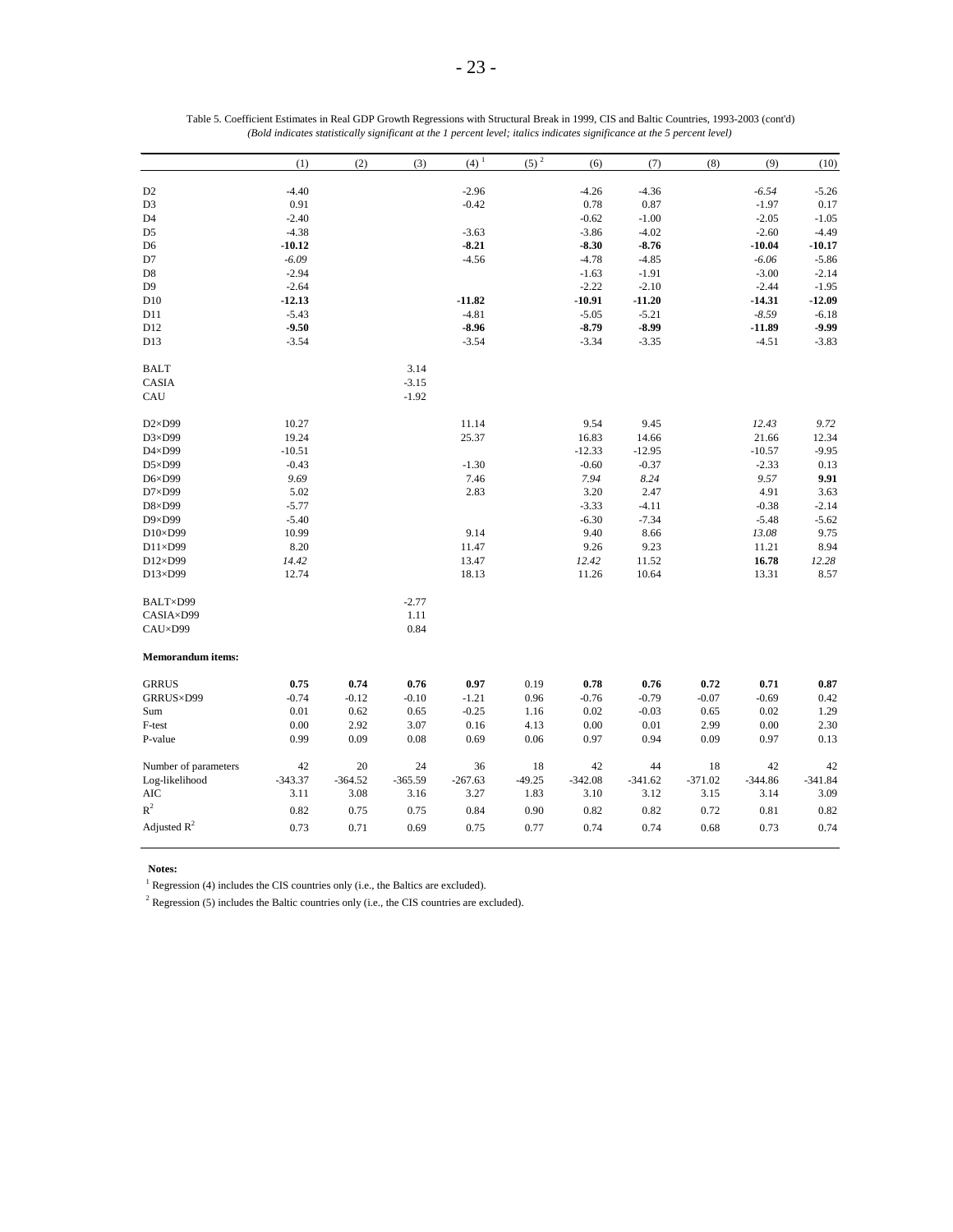|                                             | <b>LSDV</b> Estimates |             |                     |                   | Strictly Exogenous Explanatory Variables |                     | <b>Endogeneity Correction</b> |                   |
|---------------------------------------------|-----------------------|-------------|---------------------|-------------------|------------------------------------------|---------------------|-------------------------------|-------------------|
|                                             | (1)<br>Coefficient    | t-statistic | (11)<br>Coefficient | t-statistic       | (12)<br>Coefficient                      | t-statistic         | (13)<br>Coefficient           | t-statistic       |
| CONSTANT                                    | 23.99                 | 2.11        | 1.50                | 1.73              | 0.60                                     | 1.79                | 0.49                          | 1.42              |
| ${\rm GR}_{\text{-}1}$                      | 0.07                  | 0.84        | 0.32                | 4.50              | 0.45                                     | 6.36                | 0.43                          | 6.17              |
| <b>CPI</b>                                  | 0.00                  | $-0.12$     | $0.00\,$            | 2.15              | 0.00                                     | 2.39                | 0.00                          | 3.17              |
| <b>EXP</b>                                  | $-0.04$               | $-0.35$     | $-0.11$             | $-1.16$           | $-0.20$                                  | $-2.02$             | $-0.36$                       | $-3.04$           |
| RI                                          | $-1.23$               | $-0.31$     | 4.34                | 1.46              |                                          |                     |                               |                   |
| <b>GRRUS</b>                                | 0.96                  | 4.86        | 0.39                | 1.72              | 0.69                                     | 4.52                | 0.79                          | 5.31              |
| <b>EURGR</b>                                | $-2.94$               | $-2.06$     | $-2.35$             | $-1.82$           |                                          |                     |                               |                   |
| <b>WORLDGR</b>                              |                       |             |                     |                   | 0.28                                     | 0.36                | 0.33                          | 0.43              |
| <b>RER</b>                                  | $-0.07$               | $-3.38$     | $-0.02$             | $-1.68$           |                                          |                     |                               |                   |
| <b>OPEN</b>                                 | $-0.03$               | $-1.36$     | 0.00                | 0.15              |                                          |                     |                               |                   |
| D98                                         | $-25.49$              | $-1.18$     | 3.73                | 0.50              | $-4.12$                                  | $-2.81$             | $-3.89$                       | $-2.68$           |
| $GR_{-1} \times D98$                        | 0.25                  | 1.48        | 0.00                | $-0.14$           |                                          |                     |                               |                   |
| CPI×D98                                     | 0.00                  | $-0.07$     | $-0.01$             | $-0.43$           |                                          |                     |                               |                   |
| EXP×D98                                     | $-0.47$               | $-2.39$     | $-0.28$             | $-2.52$           |                                          |                     |                               |                   |
| $RI \times D98$                             | 6.69                  | 0.88        | $-5.86$             | $-2.66$           |                                          |                     |                               |                   |
| GRRUS×D98                                   | $-0.91$               | $-4.07$     | $-0.52$             | $-2.87$           | $-0.63$                                  | $-3.55$             | $-0.74$                       | $-4.35$           |
| EURGR×D98                                   | 3.10                  | 1.95        | 3.73                | 2.52              |                                          |                     |                               |                   |
| RER×D98                                     | 0.08                  | 3.60        | 0.04                | 1.43              |                                          |                     |                               |                   |
| OPEN×D98                                    | 0.11                  | 2.05        | 0.07                | 2.40              |                                          |                     |                               |                   |
| <b>Memorandum</b> items:                    |                       |             |                     |                   |                                          |                     |                               |                   |
| Sargan test of overidentifying restrictions |                       |             | 52.31               | 0.18 <sup>3</sup> | 30.99                                    | 0.93 <sup>3</sup>   | 80.07                         | $1.00-3$          |
| Arellano-Bond test for AR(1)                |                       |             | $-1.83$             | 0.07 <sup>3</sup> | $-3.08$                                  | 0.00 <sup>3</sup>   | $-2.95$                       | 0.00 <sup>3</sup> |
| Arellano-Bond test for AR(2)                |                       |             | 0.03                | 0.98 <sup>3</sup> | 0.47                                     | $0.64$ <sup>3</sup> | 0.37                          | $0.71^{-3}$       |

| Table 6. Arellano-Bond <sup>1</sup> Estimates of Real GDP Growth Regressions with a Structural Break in 1998, CIS and Baltic Countries, 1993-2003 |
|---------------------------------------------------------------------------------------------------------------------------------------------------|
| (Bold indicates statistically significant at the 1 percent level; italics indicates significance at the 5 percent level)                          |

<sup>1</sup> Arellano and Bond, 1991.

 $2$  Coefficient estimates in this column assume that CPI and EXP are endogenous. First-order lagged values of these variables are used as instruments.

 $^3$  These figures refer to p-values instead of t-statistics.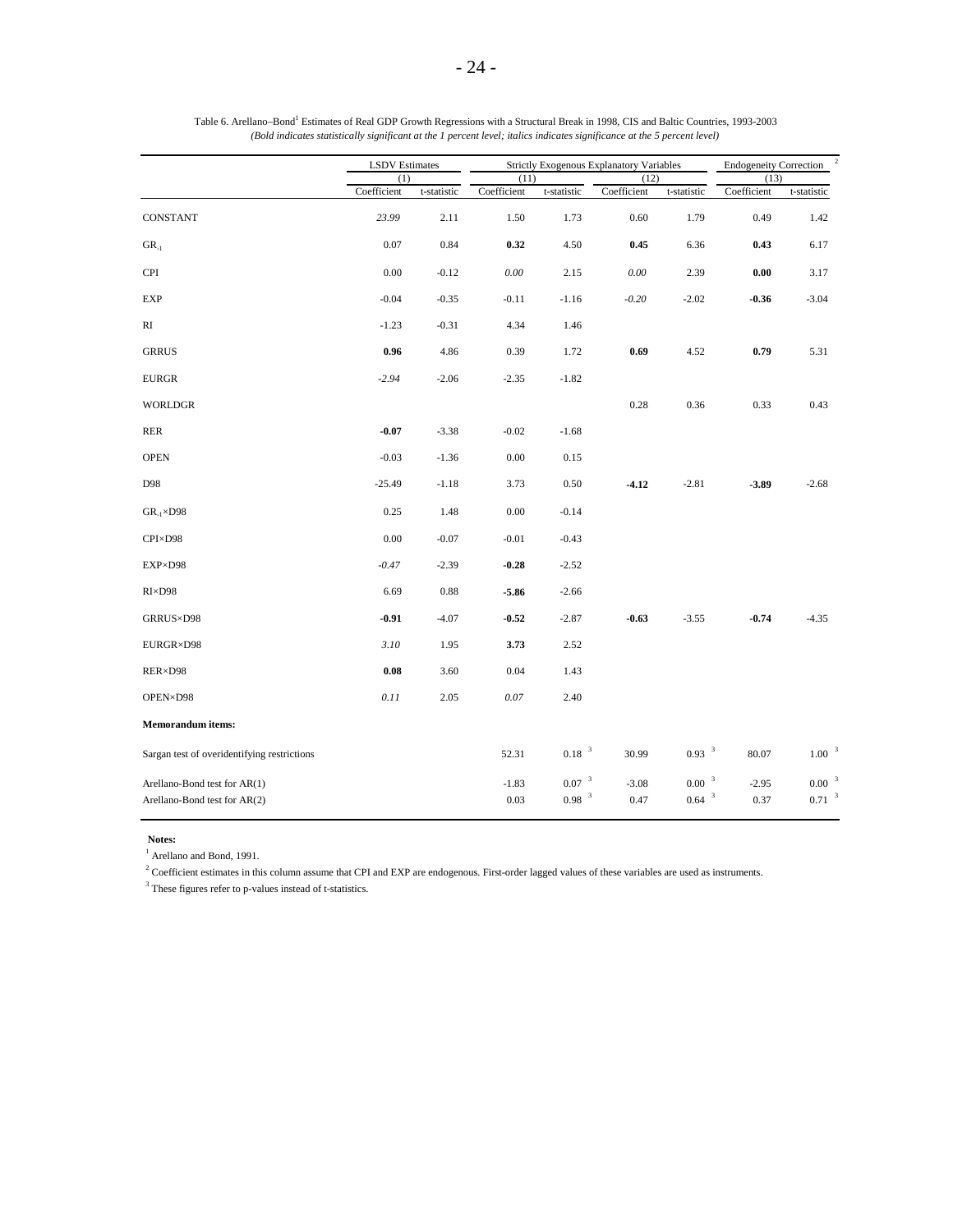

Figure 1. Real GDP in the CIS and Baltic Countries, 1993–2003  $(1993=1)$ 

Source: IMF World Economic Outlook database; Fund staff estimates.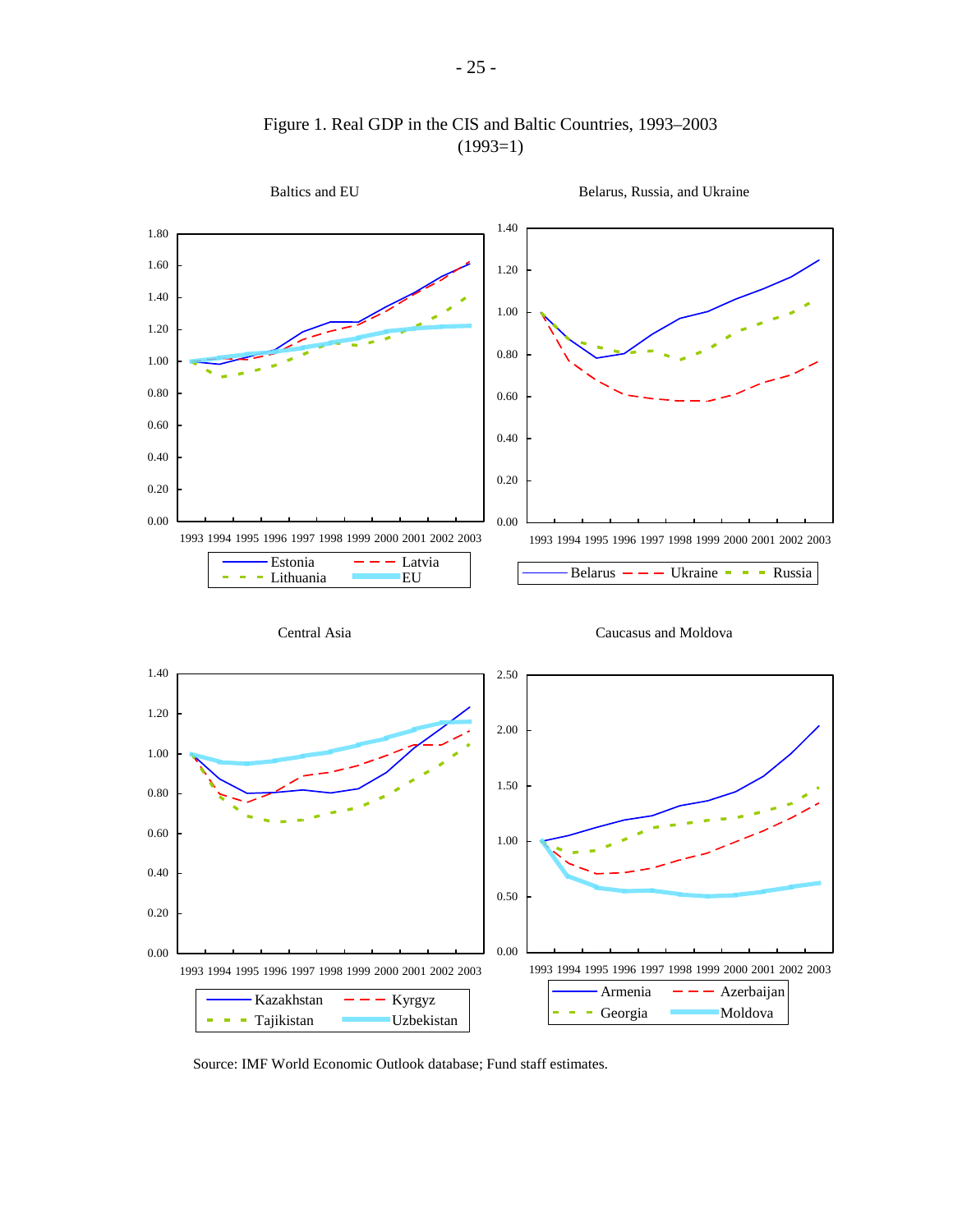

# Figure 2. Consumer Price Inflation in the CIS and Baltic Countries, 1993–2003 (In percent change per annum)

Source: IMF World Economic Outlook database; Fund staff estimates.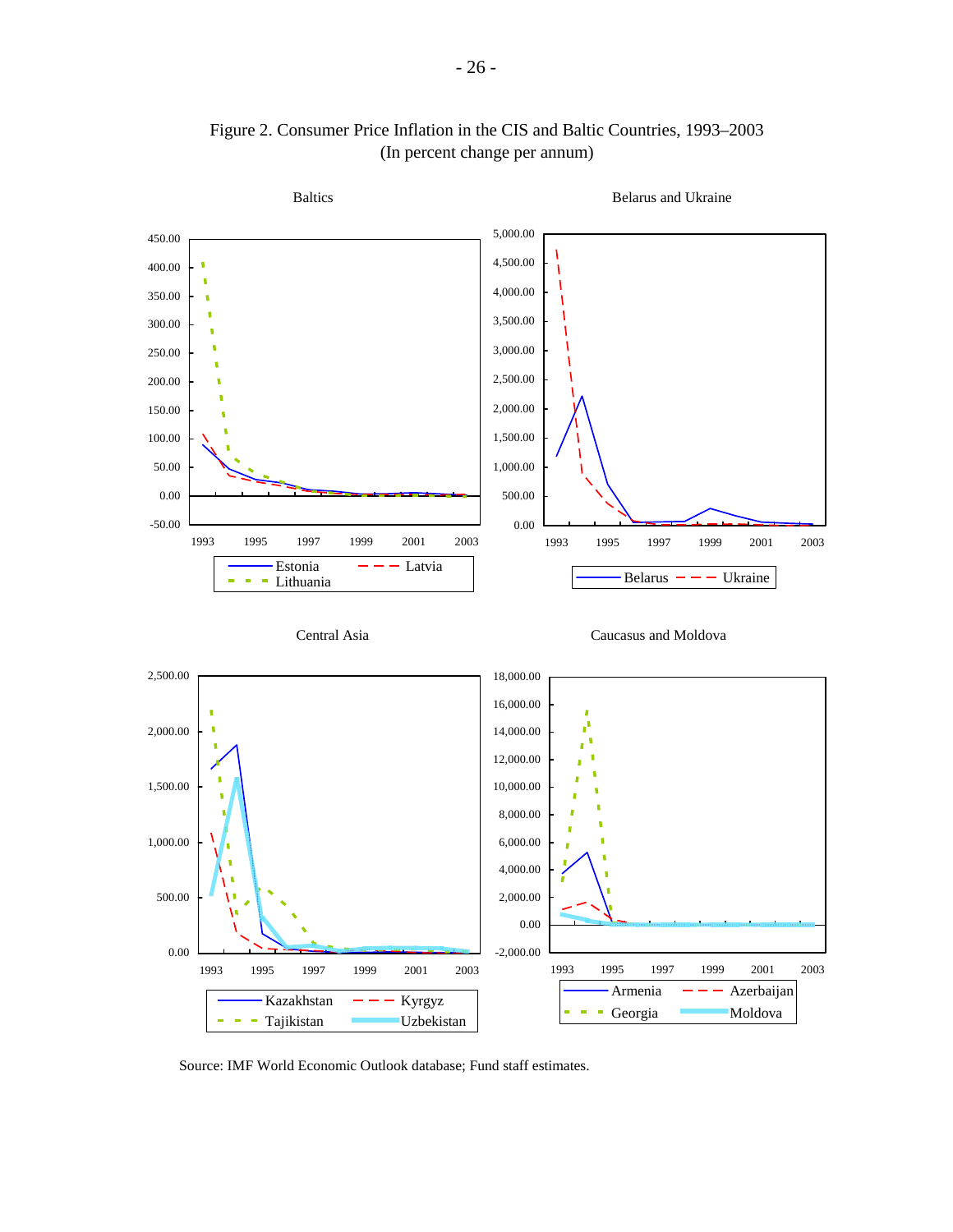



Source: IMF World Economic Outlook database; Fund staff estimates.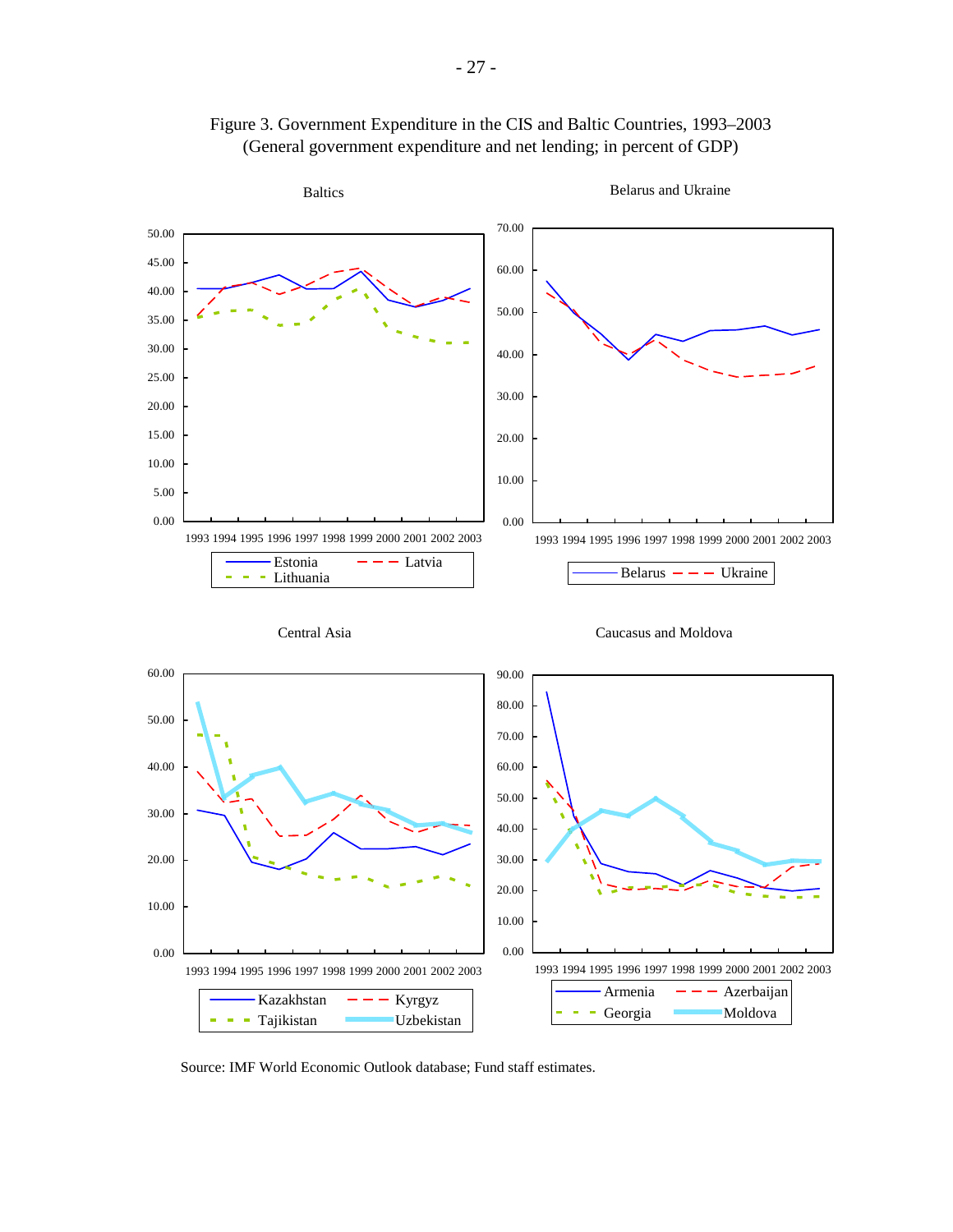

Figure 4. Merchandise Trade with Russia as a Percent of Total Merchandise Trade for the CIS and Baltic Countries, 1994–2003

Exports to Russia

Imports from Russia



Source: IMF Direction of Trade database; Fund staff estimates.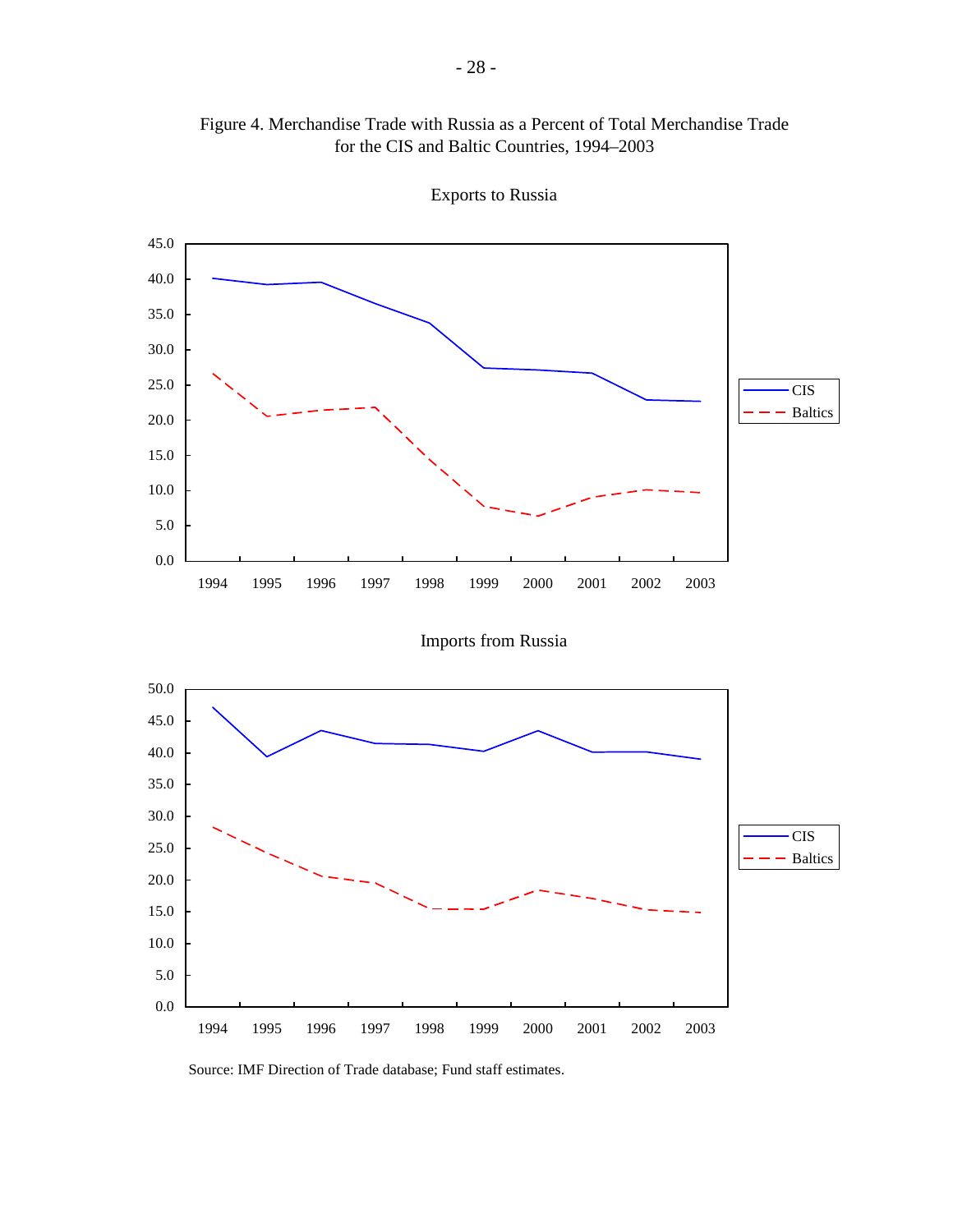

Figure 5. CIS and Baltics: Net Capital Inflows, 1993-2003 ( In percent of GDP)

Sources: IMF Balance of Payments database, national authorities, and Fund staff estimates.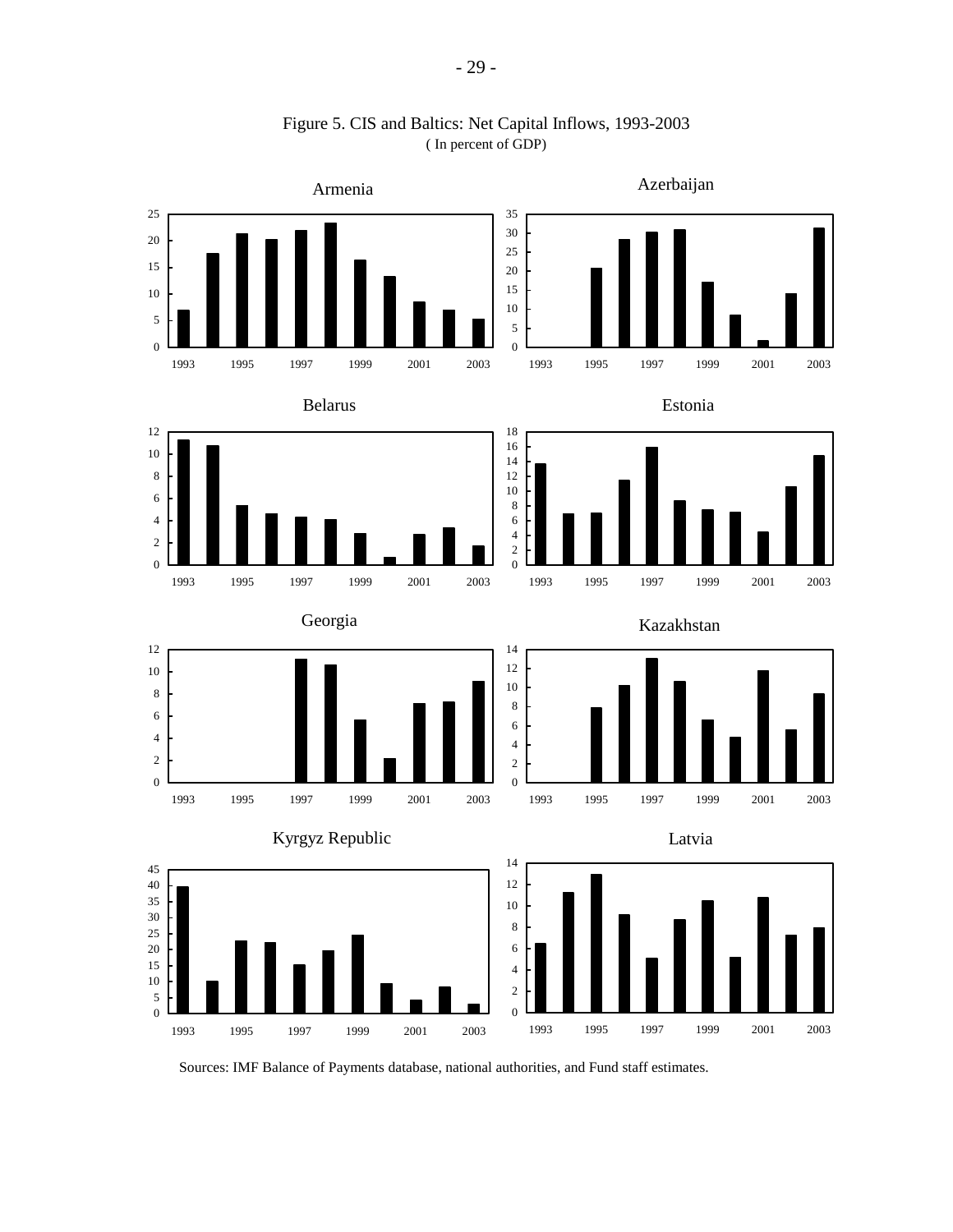

Figure 5. CIS and Baltics: Net Capital Inflows, 1993-2003 (Continued) (In percent of GDP)

Sources: IMF Balance of Payments database, national authorities, and Fund staff estimates.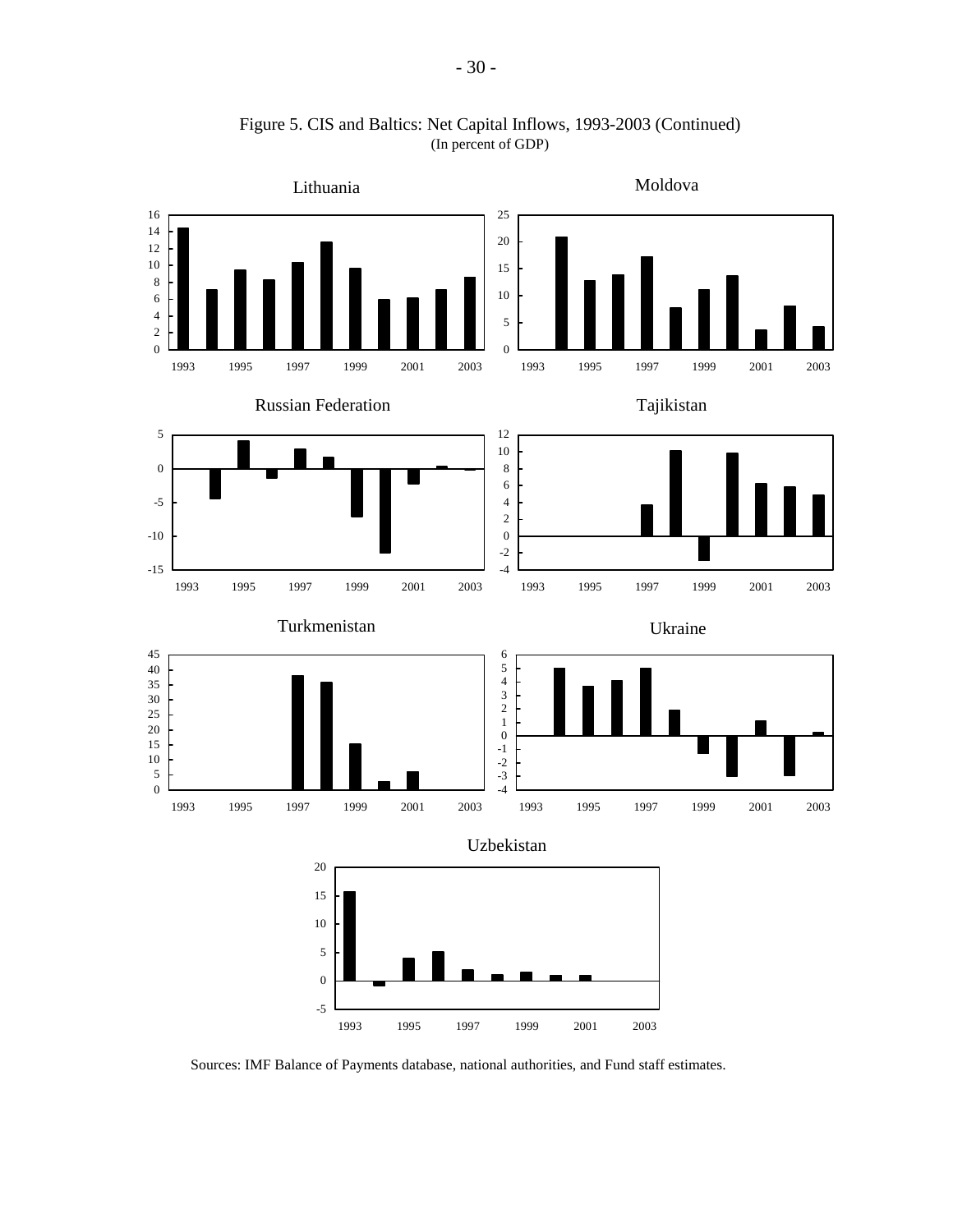|                                | EST                          | LVA                                         | LTU            | ELE              | <b>UKR</b>           | KAZ                 | KGZ                 | TJK  | <b>UZB</b> | ARM      | <b>AZE</b> | <b>GEO</b> | MDA      | <b>RUS</b>       | $\mathbf{E}$ |
|--------------------------------|------------------------------|---------------------------------------------|----------------|------------------|----------------------|---------------------|---------------------|------|------------|----------|------------|------------|----------|------------------|--------------|
| EST                            | $1.00\,$                     |                                             |                |                  |                      |                     |                     |      |            |          |            |            |          |                  |              |
| LVA<br>LTU                     | 0.89                         | 1.00                                        |                |                  |                      |                     |                     |      |            |          |            |            |          |                  |              |
|                                | 0.96                         | 0.80                                        | $1.00\,$       |                  |                      |                     |                     |      |            |          |            |            |          |                  |              |
| <b>BLR</b>                     | 0.70                         | 0.60                                        |                | $\leq$           |                      |                     |                     |      |            |          |            |            |          |                  |              |
| UKR                            | 0.70                         | 0.40                                        | $0.74$<br>0.71 | 0.88             | 1.00                 |                     |                     |      |            |          |            |            |          |                  |              |
|                                |                              | 0.60                                        | 0.77           | 0.95             | 0.89                 | $1.00\,$            |                     |      |            |          |            |            |          |                  |              |
| <b>KGZ<br/>KGZ<br/>TIK UZB</b> | 0.74<br>0.85<br>0.64<br>0.78 |                                             | $0.89\,$       | 0.89             | 0.96<br>0.97<br>0.96 | 0.97                |                     |      |            |          |            |            |          |                  |              |
|                                |                              | $0.66$<br>0.42                              | 0.66           | 0.95             |                      | 0.95                | $\frac{1.00}{0.91}$ | 00.1 |            |          |            |            |          |                  |              |
|                                |                              | 0.56                                        | 0.83           | $\overline{0.9}$ |                      | 0.98                | 0.99                | 0.96 | 1.00       |          |            |            |          |                  |              |
| ARM                            |                              |                                             | 0.74           | 0.13             | 0.06                 | 0.25                | 0.40                | 0.02 | 0.27       | $1.00\,$ |            |            |          |                  |              |
| AZE                            | $0.74$<br>0.91               | $\begin{array}{c} 0.82 \\ 0.81 \end{array}$ | 0.91           | $\overline{0.9}$ | 0.82                 | 0.95                | 0.97                | 0.85 | 0.94       | 0.53     | $1.00\,$   |            |          |                  |              |
|                                | 0.95                         | 0.89                                        | 0.98           | 0.62             | 0.59                 | 0.73                | 0.84                | 0.57 | 0.76       | 0.83     | 0.90       | 1.00       |          |                  |              |
| <b>GEO</b><br>MDA              | 0.22                         | $-0.07$                                     | 0.26           | 0.73             | 0.85                 | 0.72                | 0.63                | 0.87 | 0.74       | $-0.45$  | 64.0       | 0.12       | $1.00\,$ |                  |              |
| <b>RUS</b>                     | 0.82<br>0.76                 | 0.53<br>0.86                                | 0.84           | 0.85             | 0.98                 | $\boldsymbol{0.88}$ | 0.94                | 0.93 | 0.95       | 0.27     | $0.88\,$   | 0.73       | 0.72     | $1.00$<br>$0.27$ |              |
| $\mathbf{E}\mathbf{U}$         |                              |                                             | 0.67           | 0.16             | 0.08                 | 0.17                | 0.33                |      | 0.20       | 0.93     | 0.48       |            | $-0.46$  |                  | 1.00         |

- 31 - APPENDIX I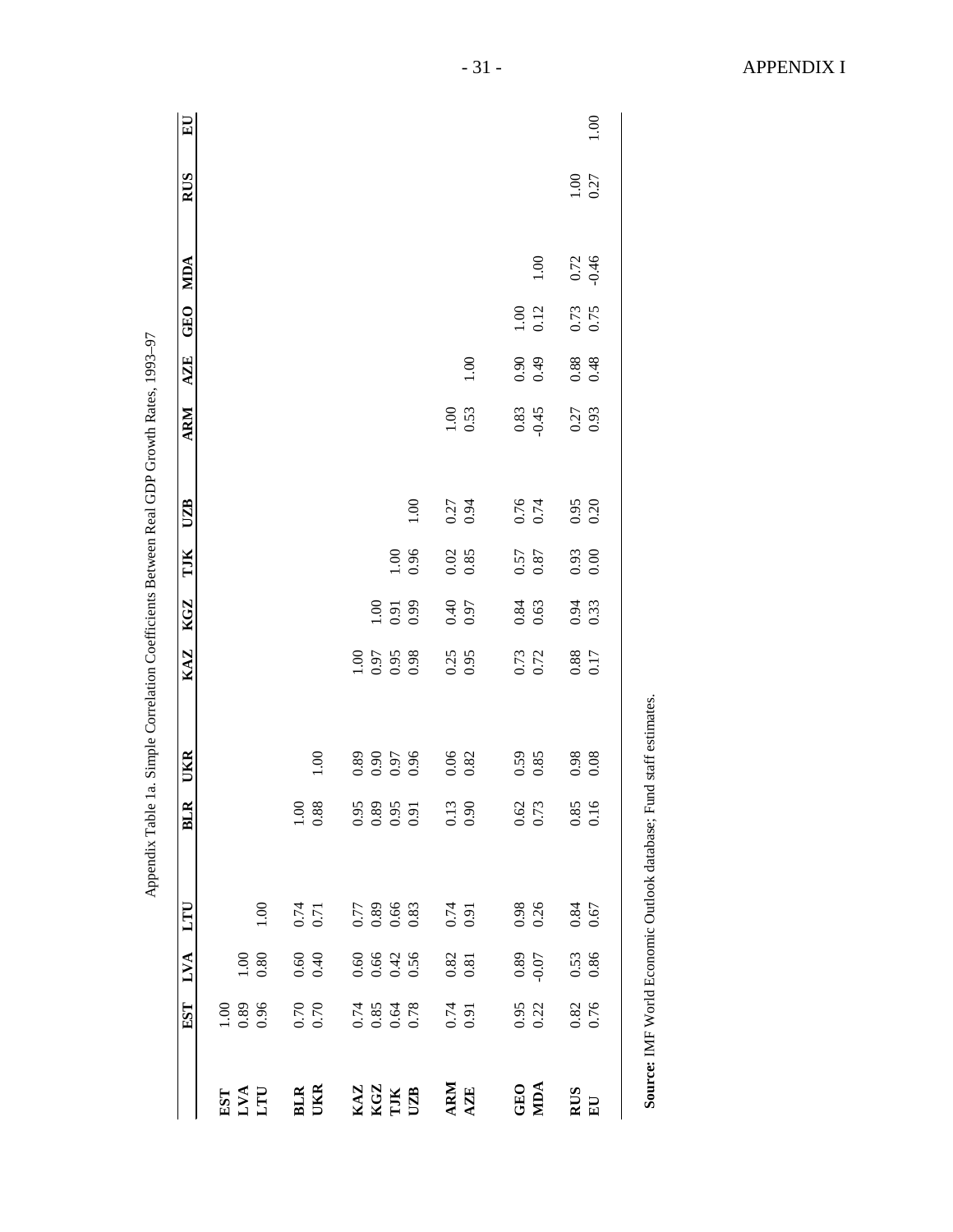|                                               | EST                                                         | LVA                                                         | LTU                                                         | <b>BLR</b>                                                  | UKR                                  | KAZ                          | KGZ                                                  | TJK                  | UZB                                  | <b>ARM</b>           | AZE                    | GEO               | MDA              | RUS               | $E_{\rm U}$ |
|-----------------------------------------------|-------------------------------------------------------------|-------------------------------------------------------------|-------------------------------------------------------------|-------------------------------------------------------------|--------------------------------------|------------------------------|------------------------------------------------------|----------------------|--------------------------------------|----------------------|------------------------|-------------------|------------------|-------------------|-------------|
|                                               |                                                             |                                                             |                                                             |                                                             |                                      |                              |                                                      |                      |                                      |                      |                        |                   |                  |                   |             |
|                                               | 1.00<br>77.0                                                |                                                             |                                                             |                                                             |                                      |                              |                                                      |                      |                                      |                      |                        |                   |                  |                   |             |
| EST<br>LVA<br>LITU                            |                                                             | $\frac{1.00}{0.69}$                                         | $1.00\,$                                                    |                                                             |                                      |                              |                                                      |                      |                                      |                      |                        |                   |                  |                   |             |
|                                               |                                                             |                                                             |                                                             |                                                             |                                      |                              |                                                      |                      |                                      |                      |                        |                   |                  |                   |             |
| <b>BLR</b><br>UKR                             | $0.40$<br>$0.52$                                            | $0.15$<br>0.92                                              | $0.84$<br>0.48                                              | $1.00$<br>$0.14$                                            | $1.00\,$                             |                              |                                                      |                      |                                      |                      |                        |                   |                  |                   |             |
|                                               |                                                             |                                                             |                                                             |                                                             |                                      |                              |                                                      |                      |                                      |                      |                        |                   |                  |                   |             |
|                                               |                                                             | $0.84$<br>$0.45$<br>$0.98$<br>$0.11$                        |                                                             |                                                             | $0.93$<br>$0.55$<br>$0.94$<br>$0.16$ | 1.00<br>0.37<br>0.86<br>0.23 |                                                      |                      |                                      |                      |                        |                   |                  |                   |             |
|                                               |                                                             |                                                             |                                                             |                                                             |                                      |                              |                                                      |                      |                                      |                      |                        |                   |                  |                   |             |
| KAZ<br>KGZ<br>UJK<br>UZB                      | $0.54$<br>0.04<br>0.02                                      |                                                             | $\begin{array}{c} 0.26 \\ 0.05 \\ 0.71 \\ 0.53 \end{array}$ | $0.10$<br>0.10<br>0.10<br>0.4                               |                                      |                              | $\begin{array}{c} 1.00 \\ 0.34 \\ -0.31 \end{array}$ | $1.00$<br>$0.16$     | $1.00\,$                             |                      |                        |                   |                  |                   |             |
| <b>ARM</b><br><b>AZE</b><br>GEO<br><b>MDA</b> |                                                             |                                                             |                                                             |                                                             |                                      |                              |                                                      |                      |                                      |                      |                        |                   |                  |                   |             |
|                                               | $\begin{array}{c} 0.53 \\ 0.89 \\ 0.06 \\ 0.54 \end{array}$ | $\begin{array}{c} 0.68 \\ 0.78 \\ 0.48 \\ 0.81 \end{array}$ | 0.84<br>0.82<br>0.59                                        | $\begin{array}{c} 0.29 \\ 0.59 \\ 0.18 \\ 0.27 \end{array}$ | $0.59$<br>$0.51$<br>$0.91$           | 0.45<br>0.34<br>0.92         | $-0.01$<br>0.18<br>0.36<br>0.17                      | 0.80<br>0.50<br>0.50 | $0.49$<br>$0.74$<br>$0.01$<br>$0.01$ | 1.00<br>0.68<br>0.76 |                        |                   |                  |                   |             |
|                                               |                                                             |                                                             |                                                             |                                                             |                                      |                              |                                                      |                      |                                      |                      | $1.00$<br>0.41<br>0.54 | 1.00<br>0.58      |                  |                   |             |
|                                               |                                                             |                                                             |                                                             |                                                             |                                      |                              |                                                      |                      |                                      |                      |                        |                   | $1.00\,$         |                   |             |
| RUS<br>EU                                     |                                                             |                                                             |                                                             |                                                             |                                      |                              |                                                      |                      |                                      |                      |                        |                   |                  |                   |             |
|                                               | $0.07$<br>0.18                                              | $0.38$<br>$-0.51$                                           | $-0.29$                                                     | 0.60                                                        | $0.63$<br>$-0.62$                    | $0.71$<br>$-0.47$            | 0.51                                                 | $0.40$<br>$0.66$     | $0.11$<br>0.40                       | 0.04                 | 0.13                   | $0.20$<br>$-0.88$ | $0.59$<br>$0.74$ | $1.00$<br>$-0.11$ | $1.00\,$    |

Appendix Table 1b. Simple Correlation Coefficients Between Real GDP Growth Rates, 1998-2003 Appendix Table 1b. Simple Correlation Coefficients Between Real GDP Growth Rates, 1998–2003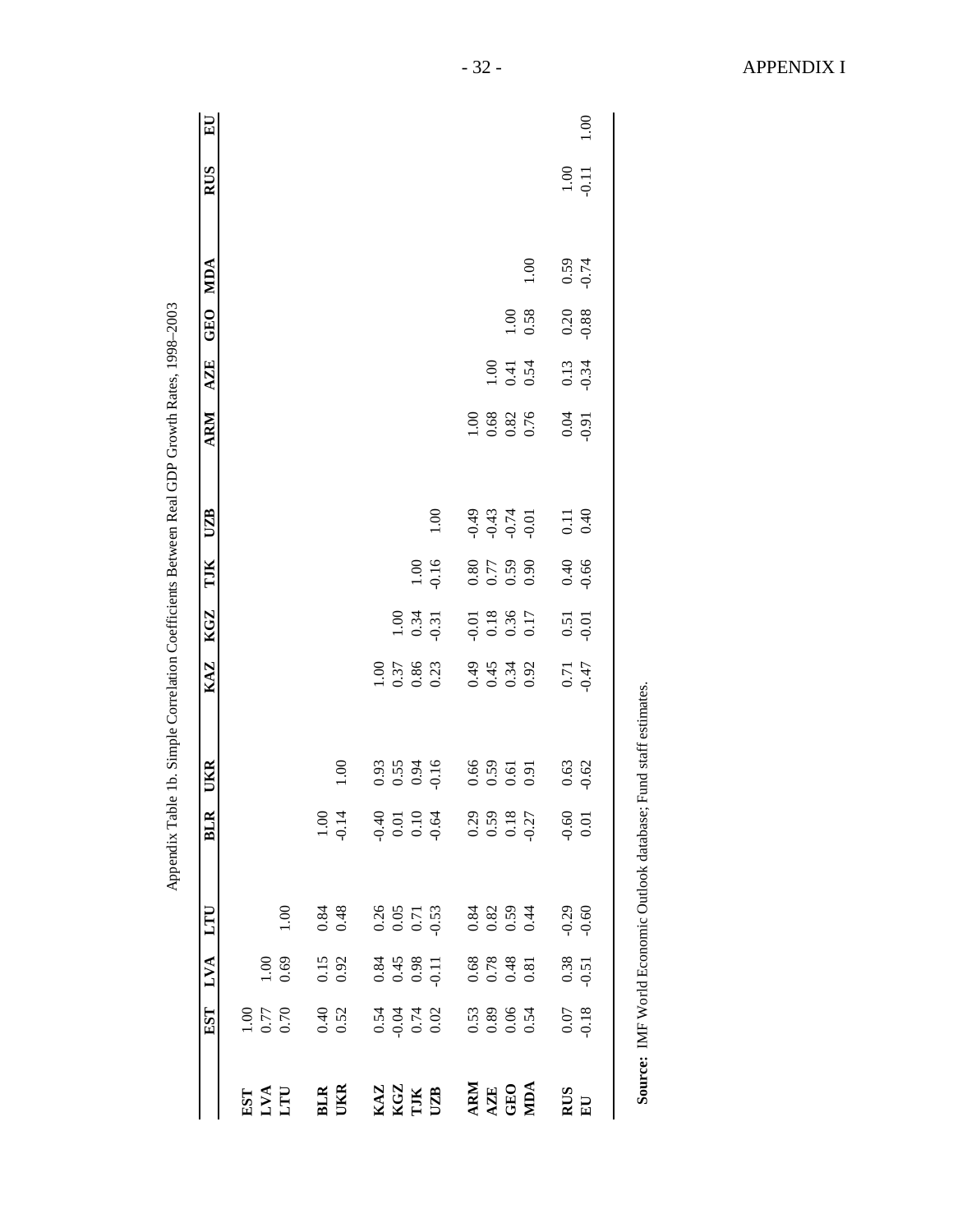|                                                                                                             | EST                                                         | LVA                    | LTU                          | <b>BLR</b> | UKR                                                         | KAZ                          | <b>KGZ</b>           | TJK                  | UZB                  | ARM                            | <b>AZE</b>                                          | <b>GEO</b>       | MDA              | <b>RUS</b>     | $E$ U |
|-------------------------------------------------------------------------------------------------------------|-------------------------------------------------------------|------------------------|------------------------------|------------|-------------------------------------------------------------|------------------------------|----------------------|----------------------|----------------------|--------------------------------|-----------------------------------------------------|------------------|------------------|----------------|-------|
| EST                                                                                                         | 1.00                                                        |                        |                              |            |                                                             |                              |                      |                      |                      |                                |                                                     |                  |                  |                |       |
| LVA<br>LTU                                                                                                  | 0.89                                                        | 00.1                   |                              |            |                                                             |                              |                      |                      |                      |                                |                                                     |                  |                  |                |       |
|                                                                                                             | 0.95                                                        | 0.81                   | 1.00                         |            |                                                             |                              |                      |                      |                      |                                |                                                     |                  |                  |                |       |
| <b>BLR</b>                                                                                                  | 0.70                                                        |                        |                              | 1.00       |                                                             |                              |                      |                      |                      |                                |                                                     |                  |                  |                |       |
| UKR                                                                                                         | 0.68                                                        | 0.46                   | 0.76                         | 0.91       | 1.00                                                        |                              |                      |                      |                      |                                |                                                     |                  |                  |                |       |
|                                                                                                             |                                                             |                        |                              | 0.94       | 0.86                                                        |                              |                      |                      |                      |                                |                                                     |                  |                  |                |       |
| $\begin{array}{l} \textbf{K1Z} \\ \textbf{K1Z} \\ \textbf{I1K} \\ \textbf{I2L} \\ \textbf{I3L} \end{array}$ | $\begin{array}{c} 0.75 \\ 0.85 \\ 0.62 \\ 0.78 \end{array}$ | $0.62$<br>0.68<br>0.47 | 0.78<br>0.89<br>0.86         | 0.88       | 0.86<br>0.98                                                | 1.00<br>0.97<br>0.88<br>0.97 |                      |                      |                      |                                |                                                     |                  |                  |                |       |
|                                                                                                             |                                                             |                        |                              | 0.95       |                                                             |                              | 1.00<br>0.84<br>0.97 |                      |                      |                                |                                                     |                  |                  |                |       |
|                                                                                                             |                                                             | 0.60                   |                              | 0.93       |                                                             |                              |                      | 1.00                 | $1.00\,$             |                                |                                                     |                  |                  |                |       |
| ARM                                                                                                         |                                                             |                        |                              | 0.24       |                                                             |                              |                      |                      |                      |                                |                                                     |                  |                  |                |       |
|                                                                                                             | 0.75<br>0.84<br>0.24                                        | $0.83$<br>0.79<br>0.89 | 0.76<br>0.91<br>0.95<br>0.29 | 0.92       | $\begin{array}{c} 0.21 \\ 0.88 \\ 0.57 \\ 0.77 \end{array}$ | $0.30$<br>$0.90$<br>$0.72$   | 0.35<br>0.35<br>0.64 | 0.19<br>0.54<br>0.76 | 0.36<br>0.75<br>0.72 | $1.00$<br>0.58<br>0.63<br>0.39 |                                                     |                  |                  |                |       |
| AZE<br>GEO                                                                                                  |                                                             |                        |                              | 0.62       |                                                             |                              |                      |                      |                      |                                | $\begin{array}{c} 1.00 \\ 0.82 \\ 0.47 \end{array}$ |                  |                  |                |       |
| MIDA                                                                                                        |                                                             | $-0.04$                |                              | 0.70       |                                                             |                              |                      |                      |                      |                                |                                                     | $1.00$<br>0.14   | $1.00\,$         |                |       |
| <b>RUS</b>                                                                                                  |                                                             |                        |                              | 0.76       | 0.82                                                        |                              | 0.91                 | 0.74<br>0.26         |                      | 0.26                           | $0.73$<br>$0.60$                                    |                  |                  |                |       |
| $\mathbf{E}\mathbf{U}$                                                                                      | 0.81<br>0.76                                                | 0.52<br>0.86           | $0.78$<br>$0.72$             | 0.32       | 0.29                                                        | 0.86<br>0.26                 |                      |                      | 0.34                 |                                |                                                     | $0.72$<br>$0.74$ | $0.71$<br>$0.36$ | $1.00$<br>0.25 | 00.1  |

Appendix Table 1c. Simple Correlation Coefficients Between Real GDP Growth Rates, 1993-98 Appendix Table 1c. Simple Correlation Coefficients Between Real GDP Growth Rates, 1993–98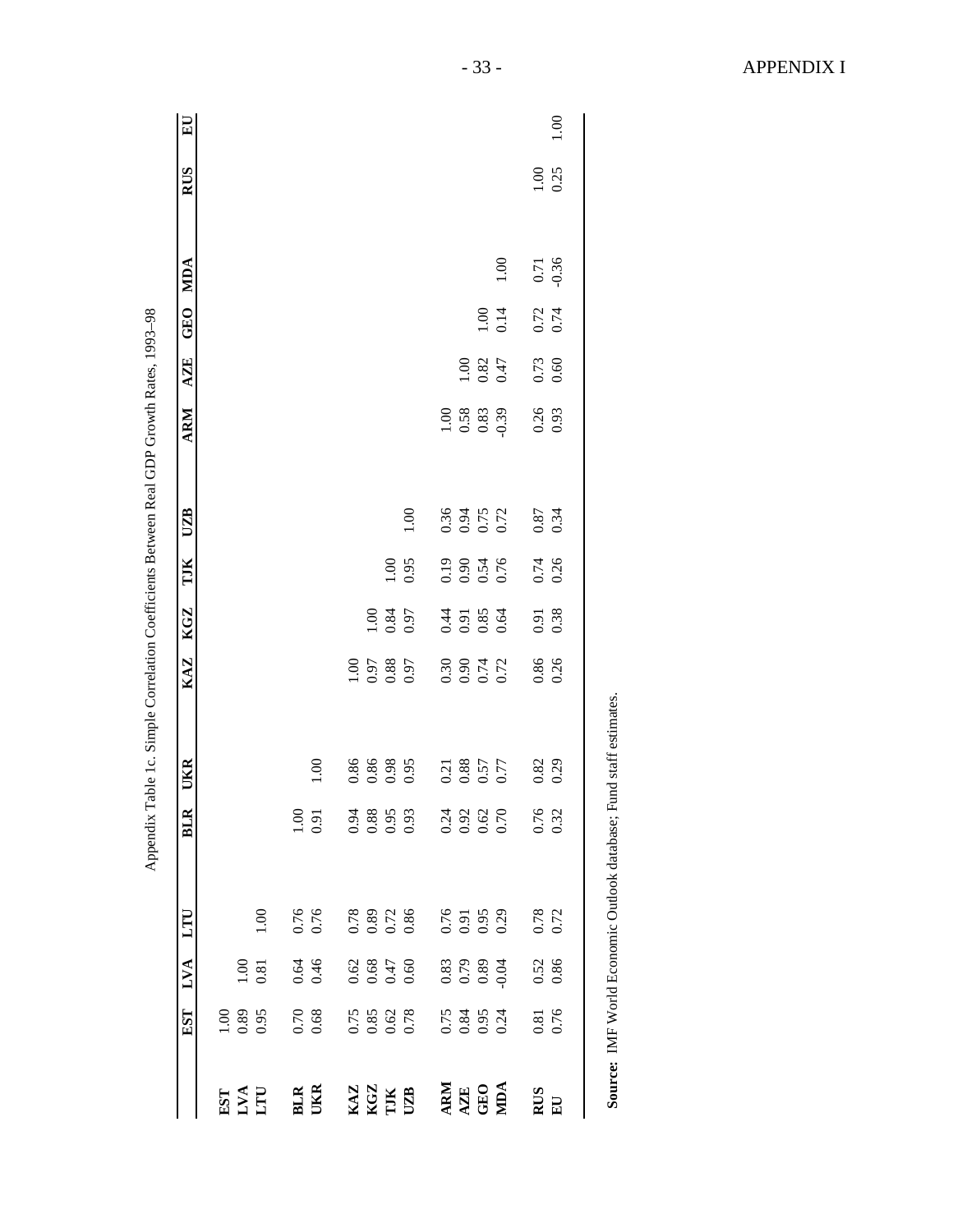|                                                                                             | <b>EST</b>                                          | LVA                                                         | LTU                            | BLR                 | UKR                          | KAZ                          | KGZ                          | TJK                        | UZB                          | <b>ARM</b>                                                  | <b>AZE</b> | GEO     | MDA     | <b>RUS</b> | $E_{\rm U}$ |
|---------------------------------------------------------------------------------------------|-----------------------------------------------------|-------------------------------------------------------------|--------------------------------|---------------------|------------------------------|------------------------------|------------------------------|----------------------------|------------------------------|-------------------------------------------------------------|------------|---------|---------|------------|-------------|
|                                                                                             |                                                     |                                                             |                                |                     |                              |                              |                              |                            |                              |                                                             |            |         |         |            |             |
| EST<br>LVA<br>LTU                                                                           | $\begin{array}{c} 1.00 \\ 0.83 \\ 0.72 \end{array}$ |                                                             |                                |                     |                              |                              |                              |                            |                              |                                                             |            |         |         |            |             |
|                                                                                             |                                                     | 1.00<br>0.89                                                | 1.00                           |                     |                              |                              |                              |                            |                              |                                                             |            |         |         |            |             |
| <b>BLR</b>                                                                                  |                                                     |                                                             | 0.93                           | $\frac{0}{1}$       |                              |                              |                              |                            |                              |                                                             |            |         |         |            |             |
| UKR                                                                                         | $\begin{array}{c} 0.63 \\ 0.70 \end{array}$         | 0.74                                                        | 0.92                           | 0.77                | 1.00                         |                              |                              |                            |                              |                                                             |            |         |         |            |             |
|                                                                                             |                                                     |                                                             |                                |                     |                              |                              |                              |                            |                              |                                                             |            |         |         |            |             |
| $\begin{array}{l} \textbf{KAZ} \\ \textbf{KGZ} \\ \textbf{IJK} \\ \textbf{IJK} \end{array}$ | $0.85$<br>$0.04$<br>$0.02$<br>$0.02$                | 0.95<br>0.98<br>0.0.22                                      | $0.78$<br>0.96<br>0.90<br>0.50 | 0.56<br>0.45<br>0.5 | 0.36<br>0.46<br>0.50<br>0.90 | 1.00<br>0.17<br>0.91<br>0.09 |                              |                            |                              |                                                             |            |         |         |            |             |
|                                                                                             |                                                     |                                                             |                                |                     |                              |                              | $1.00$<br>0.22               | $1.00\,$                   |                              |                                                             |            |         |         |            |             |
|                                                                                             |                                                     |                                                             |                                | $-0.74$             |                              |                              | $-0.42$                      | 0.30                       | 1.00                         |                                                             |            |         |         |            |             |
|                                                                                             |                                                     |                                                             |                                | 0.67                |                              |                              |                              |                            |                              |                                                             |            |         |         |            |             |
| <b>ARM</b><br><b>AZE</b><br>GEO<br>MDA                                                      | 0.53<br>0.89<br>0.77                                | $\begin{array}{c} 0.68 \\ 0.85 \\ 0.42 \\ 0.83 \end{array}$ | $0.93$<br>$0.86$<br>$0.72$     | 0.92                | $0.80$<br>0.59               | 0.57<br>0.71<br>0.19<br>0.82 | 0.19<br>0.19<br>0.12<br>0.12 | $0.82$<br>$0.86$<br>$0.54$ | $0.488$<br>$0.488$<br>$0.55$ | $\begin{array}{c} 1.00 \\ 0.69 \\ 0.82 \\ 0.92 \end{array}$ | 00.1       |         |         |            |             |
|                                                                                             |                                                     |                                                             |                                | 0.64                |                              |                              |                              |                            |                              |                                                             | 0.43       | 1.00    |         |            |             |
|                                                                                             |                                                     |                                                             | 0.95                           | 0.62                | 0.82                         |                              |                              | 0.93                       |                              |                                                             | 0.77       | 0.56    | 1.00    |            |             |
| RUS<br>EU                                                                                   |                                                     |                                                             | $-0.13$                        | $\frac{4}{3}$       | 0.01                         | $-0.11$                      | $0.54$<br>$0.12$             | 0.08                       | $-0.27$                      | $-0.36$                                                     |            | $-0.20$ | $-0.34$ | $1.00\,$   |             |
|                                                                                             | $0.17$<br>$-0.18$                                   | $0.06$<br>$-0.43$                                           | $-0.76$                        | $-0.41$             | $-0.55$                      | $-0.35$                      |                              |                            | 0.53                         | $-0.92$                                                     | 0.33       | $-0.87$ | $-0.76$ | 0.61       | 1.00        |

1999-2003  $\tilde{P}$  $\frac{1}{4}$ י"י פרדי <sub>ה</sub>' ă  $\frac{1}{2}$  $\ddot{\phantom{a}}$ ਪੰ  $\zeta$  $\cdot$ ÷ ć J. ृ  $\mathbf{1}$ Table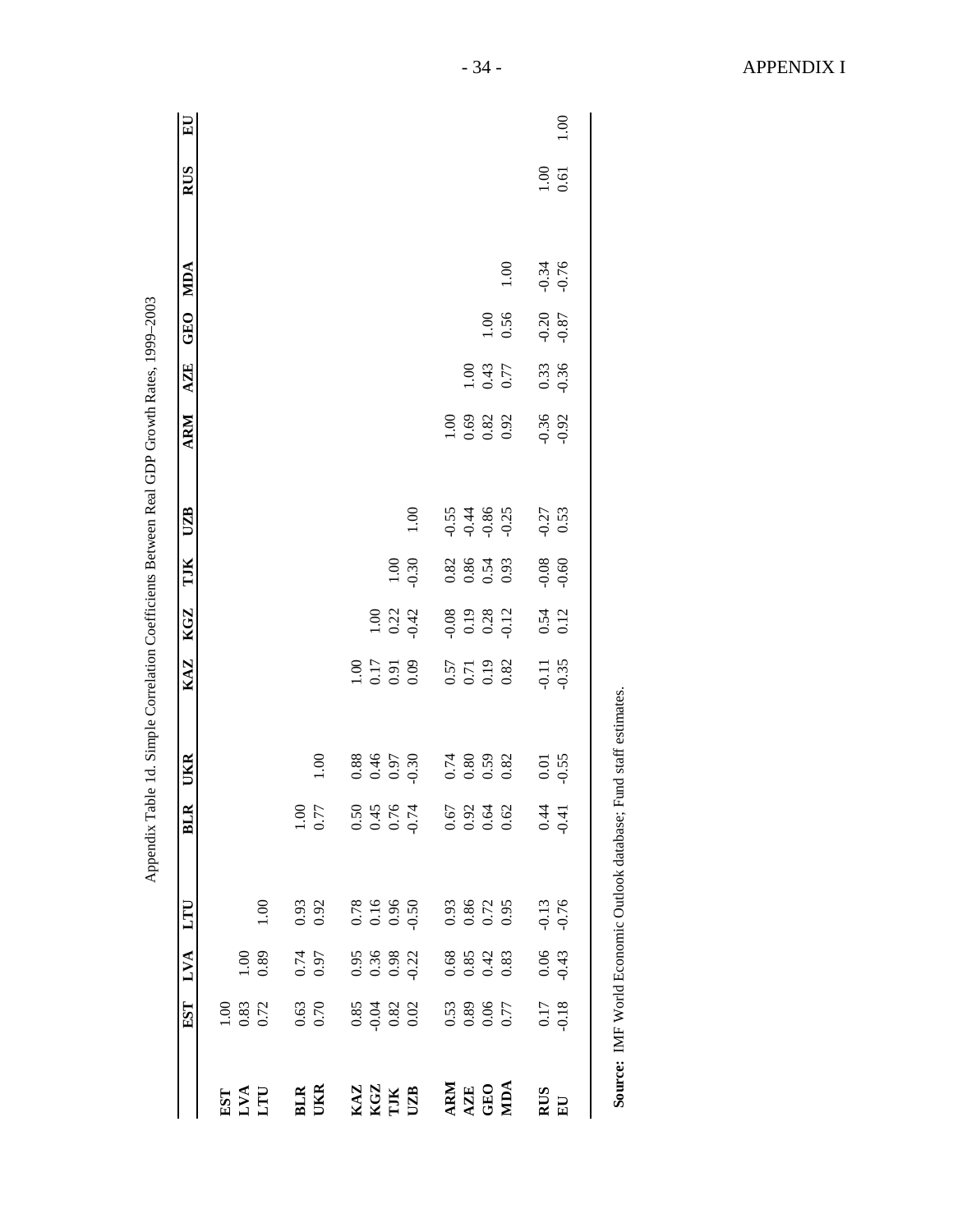|                   | 1993                        | 1994           | 1995         | 1996           | 1997                                                     | 1998         | 1999                                                                     | 2000                         | <b>2001</b> | 2002         | 2003                        |
|-------------------|-----------------------------|----------------|--------------|----------------|----------------------------------------------------------|--------------|--------------------------------------------------------------------------|------------------------------|-------------|--------------|-----------------------------|
| Armenia           | 34.2                        |                |              |                |                                                          |              |                                                                          |                              |             |              |                             |
| Azerbaijan        |                             |                |              |                | 0 1 1 2 3 3 4 4 5 6 7 7 9 7<br>5 5 7 8 9 7 7 7 7 8 7 8 7 |              | 1 8 9 9 10 10 10 10 11 11 12 10 11<br>1 8 9 9 11 12 10 10 11 11 12 10 11 | はってるのにいい!!<br>はってるのにいい!! おおび |             |              | $2149117777777778887288728$ |
| <b>Belarus</b>    | 210<br>40.7<br>45.5<br>45.5 |                |              |                |                                                          |              |                                                                          |                              |             |              |                             |
| Estonia           |                             |                |              |                |                                                          |              |                                                                          |                              |             |              |                             |
| Georgia           |                             |                |              |                |                                                          |              |                                                                          |                              |             |              |                             |
| Kazakhstan        |                             |                |              |                |                                                          |              |                                                                          |                              |             |              |                             |
| Kyrgyz Republic   |                             |                |              |                |                                                          |              |                                                                          |                              |             |              |                             |
| Latvia            | $31.5$<br>$28.5$            |                |              |                |                                                          |              |                                                                          |                              |             |              |                             |
| Lithuania         | 4.2                         |                |              |                |                                                          |              |                                                                          |                              |             |              |                             |
| Moldova           |                             |                |              |                |                                                          |              |                                                                          |                              |             |              |                             |
| <b>Tajikistan</b> | 35.6                        |                |              |                |                                                          |              |                                                                          |                              |             |              |                             |
| <b>Jkraine</b>    |                             |                |              |                |                                                          |              |                                                                          |                              |             |              |                             |
| Uzbekistan        |                             |                |              |                |                                                          |              |                                                                          |                              |             |              |                             |
| CIS excl. Russia  |                             | $\overline{5}$ |              |                |                                                          |              | $27.4$<br>$7.8$                                                          | $27.1$<br>6.4                |             |              |                             |
| <b>Baltics</b>    | 17.6                        | 26.6           | 39.2<br>20.5 | $39.6$<br>21.4 | $36.5$<br>21.8                                           | 33.8<br>14.4 |                                                                          |                              | 26.7<br>9.1 | 22.9<br>10.1 | 22.7<br>9.7                 |

Appendix Table 2a. Merchandise Exports to Russia as a Percent of Total Merchandise Exports, 1993-2003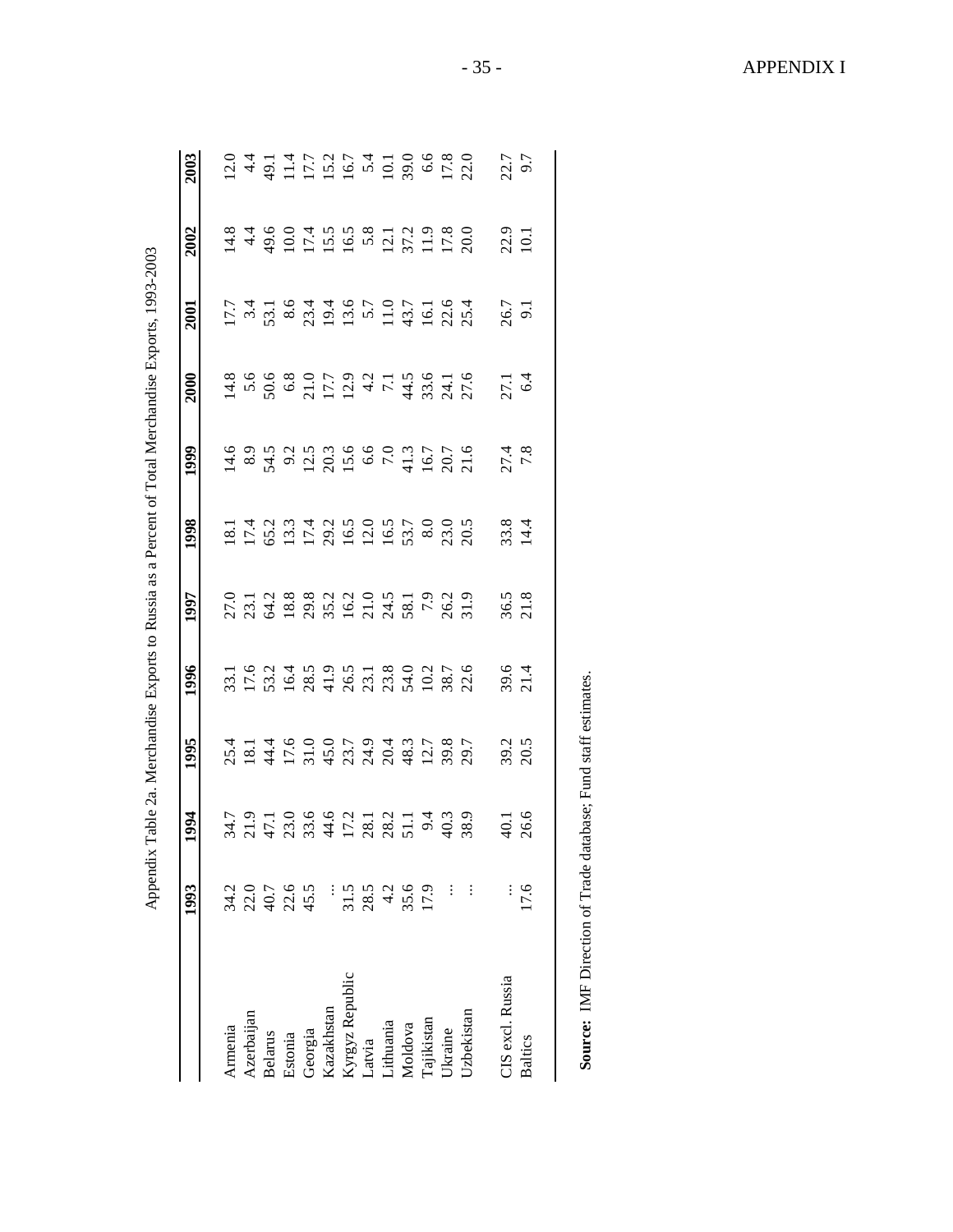|                   | 1993                                 | 1994                | 1995         | 1996            | 1997                                                          | 1998             | 1999                | 2000                               | 2001 | 2002           | 2003         |
|-------------------|--------------------------------------|---------------------|--------------|-----------------|---------------------------------------------------------------|------------------|---------------------|------------------------------------|------|----------------|--------------|
| Armenia           | $\overline{30.1}$                    |                     |              |                 |                                                               |                  |                     |                                    |      |                |              |
| Azerbaijan        |                                      |                     |              | 458445733837175 | 21 1 9 4 4 8 9 9 9 9 9 9 9 9 1<br>2 9 9 4 9 9 9 9 9 9 9 9 9 9 |                  |                     |                                    |      |                |              |
| <b>Belarus</b>    |                                      |                     |              |                 |                                                               |                  |                     |                                    |      |                |              |
| Estonia           | $23.1$<br>46.0<br>17.2<br>4.1        |                     |              |                 |                                                               |                  |                     |                                    |      |                |              |
| Georgia           |                                      |                     |              |                 |                                                               |                  |                     |                                    |      |                |              |
| Kazakhstan        |                                      |                     |              |                 |                                                               |                  |                     |                                    |      |                |              |
| Kyrgyz Republic   |                                      |                     |              |                 |                                                               |                  |                     |                                    |      |                |              |
| Latvia            |                                      |                     |              |                 |                                                               |                  |                     |                                    |      |                |              |
| Lithuania         | $35.1$<br>$28.1$<br>$25.2$<br>$35.7$ |                     |              |                 |                                                               |                  |                     |                                    |      |                |              |
| Moldova           |                                      |                     |              |                 |                                                               |                  |                     |                                    |      |                |              |
| Tajikistan        |                                      |                     |              |                 |                                                               |                  |                     |                                    |      |                |              |
| <b>Jkraine</b>    |                                      |                     |              |                 |                                                               |                  |                     |                                    |      |                |              |
| <b>Jzbekistan</b> |                                      | $28.19688498997774$ |              |                 |                                                               |                  |                     | ちれんにはおおけいけいかい はれる さいりょう いっとう こうきょう |      |                |              |
| CIS excl. Russia  |                                      | 47.2                |              | 43.5            |                                                               | $11.4$<br>$15.5$ | $\frac{40.2}{15.4}$ |                                    | 17.1 |                |              |
| <b>Baltics</b>    | 23.3                                 | 28.3                | 39.4<br>24.2 | 20.6            | $1.5$<br>19.5                                                 |                  |                     | $43.5$<br>18.4                     |      | $40.2$<br>15.3 | 39.0<br>14.9 |

| $\frac{1}{3}$                                                                               |   |
|---------------------------------------------------------------------------------------------|---|
| j<br>Í<br>ļ                                                                                 |   |
|                                                                                             |   |
| .<br>.<br>.                                                                                 |   |
| 1<br>!                                                                                      |   |
| i<br>Santa Caracter                                                                         |   |
| j                                                                                           |   |
| $-10$                                                                                       |   |
| ֧֧֧֧֧֧֧֧֧֧֧֧֧֧֧֡֬֓֝֬֓֝֬֓֝֬֓֓֝֬֓֓֝֬֝֬֓֝֬֝֬֓֝֬֝֬֝֬֝֬֝֬֝֬֓<br>֧֧֖֖֖֖֖֧֖֚֚֚֚֚֚֚֚֚֚֚֚֚֚֚֚֚֝֝֝֟֩֩ |   |
| í                                                                                           | i |
|                                                                                             |   |

Appendix Table 2b. Merchandise Imports from Russia as a Percent of Total Merchandise Imports, 1993-2003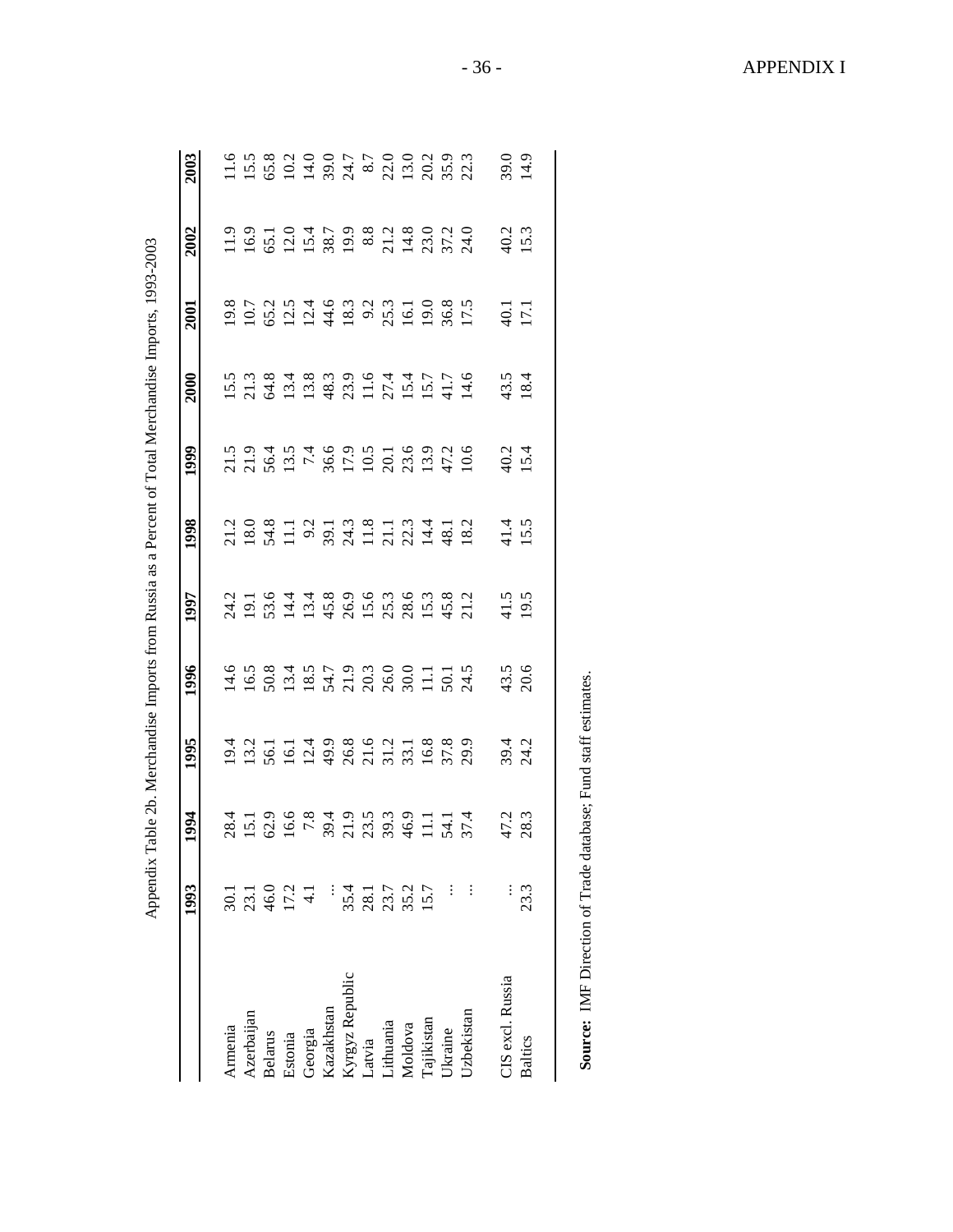| י<br>י                                                                          |  |
|---------------------------------------------------------------------------------|--|
|                                                                                 |  |
|                                                                                 |  |
|                                                                                 |  |
|                                                                                 |  |
| -<br>-<br>-                                                                     |  |
|                                                                                 |  |
|                                                                                 |  |
| ֧֖֖֖֧֧ׅ֧ׅ֧֧֧ׅ֧֪֪֪֪֪֪֪֪֪֪֪֪֪֪֪֪֪֪֪֪֪֪֪֪֪֪֪֪֪֪֚֚֚֚֚֚֚֚֚֚֚֚֚֚֚֚֚֚֚֚֡֬֝֝֓֝֬֜֓֝֬֝֓֜֓ |  |
|                                                                                 |  |
|                                                                                 |  |
| i<br>Si                                                                         |  |
|                                                                                 |  |
|                                                                                 |  |
|                                                                                 |  |
|                                                                                 |  |
|                                                                                 |  |
|                                                                                 |  |
|                                                                                 |  |
|                                                                                 |  |
|                                                                                 |  |
| $\overline{\phantom{a}}$                                                        |  |
|                                                                                 |  |
|                                                                                 |  |
|                                                                                 |  |
|                                                                                 |  |
|                                                                                 |  |
|                                                                                 |  |
|                                                                                 |  |
| ļ                                                                               |  |
|                                                                                 |  |
|                                                                                 |  |
|                                                                                 |  |
|                                                                                 |  |
|                                                                                 |  |
| l                                                                               |  |
| おい 中心につ                                                                         |  |
|                                                                                 |  |
|                                                                                 |  |
| i<br>.<br>וּ                                                                    |  |
|                                                                                 |  |

|                 | Table 3. Contribution of External Demand and Exports to Russia to Real GDP Growth in the CIS and Baltic Countries, 1993-2003<br>Appendix |                  |                                                                                                                                         |                                    |                                                     |                                                                                                                                                                                                              | (In percentage points of real GDP)                           |                                                                                                                                               |                                                                                 |                                                                                                                         |                             |            |                         |        |                         |                |
|-----------------|------------------------------------------------------------------------------------------------------------------------------------------|------------------|-----------------------------------------------------------------------------------------------------------------------------------------|------------------------------------|-----------------------------------------------------|--------------------------------------------------------------------------------------------------------------------------------------------------------------------------------------------------------------|--------------------------------------------------------------|-----------------------------------------------------------------------------------------------------------------------------------------------|---------------------------------------------------------------------------------|-------------------------------------------------------------------------------------------------------------------------|-----------------------------|------------|-------------------------|--------|-------------------------|----------------|
|                 |                                                                                                                                          | 1993             | 1994                                                                                                                                    | 1995                               | 1996                                                | 1997                                                                                                                                                                                                         | 1998                                                         | 1999                                                                                                                                          | 2000                                                                            | 2001                                                                                                                    | 2002                        | 2003       | Averages<br>94-97 98-03 |        | 94-98 99-03<br>Averages |                |
| Armenia         | Real GDP                                                                                                                                 | $-14.1$          | 5.4                                                                                                                                     |                                    |                                                     |                                                                                                                                                                                                              | $7.\overline{3}$                                             |                                                                                                                                               |                                                                                 |                                                                                                                         | 13.2                        | 13.9       |                         |        |                         |                |
|                 | Domestic demand                                                                                                                          |                  |                                                                                                                                         | $6.9$<br>$32.9$<br>$26.0$          | $5.9$<br>$87.1$<br>$81.2$                           | $3.30$<br>$-4.7$                                                                                                                                                                                             |                                                              | $3.3$<br>$-16.1$<br>$19.4$                                                                                                                    | 6.0<br>28.2<br>22.2                                                             | 9.59                                                                                                                    |                             | 14.5       |                         |        |                         |                |
|                 | Net exports                                                                                                                              | - 3              | - :                                                                                                                                     |                                    |                                                     |                                                                                                                                                                                                              | $\overline{1.0}$                                             |                                                                                                                                               |                                                                                 |                                                                                                                         | $-4.3$                      |            |                         |        |                         |                |
| Belarus         | Real GDP                                                                                                                                 | $-7.6$           | $-11.7$                                                                                                                                 | $-10.4$                            |                                                     |                                                                                                                                                                                                              |                                                              |                                                                                                                                               |                                                                                 |                                                                                                                         |                             |            |                         |        |                         |                |
|                 | Domestic demand                                                                                                                          |                  |                                                                                                                                         | ÷                                  |                                                     | $11.9$<br>$11.9$                                                                                                                                                                                             |                                                              |                                                                                                                                               |                                                                                 |                                                                                                                         | $5.0$<br>$6.2$              |            |                         |        |                         |                |
|                 | Net exports                                                                                                                              | 王王               | 王王王                                                                                                                                     |                                    |                                                     | $-0.5$<br>27.5                                                                                                                                                                                               |                                                              |                                                                                                                                               |                                                                                 |                                                                                                                         |                             |            |                         |        |                         |                |
|                 | Exports                                                                                                                                  | -303             |                                                                                                                                         |                                    |                                                     |                                                                                                                                                                                                              |                                                              |                                                                                                                                               |                                                                                 |                                                                                                                         |                             |            |                         |        |                         |                |
|                 | $o/w$ Russia                                                                                                                             |                  |                                                                                                                                         |                                    |                                                     | 24.8                                                                                                                                                                                                         |                                                              |                                                                                                                                               |                                                                                 |                                                                                                                         |                             |            | 19.3                    | 0.7    | $10.6\,$                | 2.2            |
|                 | Imports                                                                                                                                  | - 101            |                                                                                                                                         | 计主主义主                              |                                                     | $-28.0$                                                                                                                                                                                                      |                                                              | $\frac{4}{3}$ , $\frac{6}{3}$ , $\frac{3}{4}$ , $\frac{3}{5}$ , $\frac{6}{7}$ , $\frac{1}{1}$ , $\frac{3}{7}$ , $\frac{6}{7}$ , $\frac{1}{1}$ | $\begin{array}{c} 8,8,8,9,9,9,1\\ 8,8,9,9,8,1\\ 9,1,9,1\\ 1,1,1\\ 1\end{array}$ | 7.040404                                                                                                                | $7.399$ $7.49$              |            |                         |        |                         |                |
|                 | o/w Russia                                                                                                                               |                  |                                                                                                                                         |                                    | $-6.9$                                              |                                                                                                                                                                                                              |                                                              |                                                                                                                                               |                                                                                 |                                                                                                                         |                             |            |                         |        |                         |                |
| Estonia         | Real GDP                                                                                                                                 |                  | $^{0.9}$                                                                                                                                |                                    |                                                     |                                                                                                                                                                                                              |                                                              |                                                                                                                                               |                                                                                 |                                                                                                                         |                             |            |                         |        |                         |                |
|                 | Domestic demand                                                                                                                          | $\frac{8}{3}$ .6 |                                                                                                                                         |                                    |                                                     |                                                                                                                                                                                                              |                                                              |                                                                                                                                               |                                                                                 |                                                                                                                         |                             |            |                         |        |                         |                |
|                 | Net exports                                                                                                                              | 0.4              |                                                                                                                                         |                                    |                                                     |                                                                                                                                                                                                              |                                                              |                                                                                                                                               |                                                                                 |                                                                                                                         |                             |            |                         |        |                         |                |
|                 | Exports                                                                                                                                  | 13.8             |                                                                                                                                         | 4 5 9 9 9 9 9 9<br>4 5 9 9 9 9 9 9 | $4 - 4 - 5 - 4 - 1$<br>$4 - 5 - 4 - 1 - 1$          | $\begin{array}{c} 10.5 \\ 12.1 \\ 1 \end{array} \begin{array}{c} 12.1 \\ 1 \end{array} \begin{array}{c} 12.1 \\ 1 \end{array} \begin{array}{c} 12.1 \\ 1 \end{array} \begin{array}{c} 12.1 \\ 1 \end{array}$ | 25.33777                                                     | $-3.8899997$                                                                                                                                  | 78.9979999                                                                      | $\frac{45}{6}$ $\frac{11}{6}$ $\frac{11}{6}$ $\frac{11}{6}$ $\frac{11}{6}$ $\frac{11}{6}$ $\frac{11}{6}$ $\frac{11}{6}$ | 7.8972190                   |            |                         |        |                         |                |
|                 | $\mathrm{o/w}$ Russia                                                                                                                    |                  |                                                                                                                                         |                                    |                                                     |                                                                                                                                                                                                              |                                                              |                                                                                                                                               |                                                                                 |                                                                                                                         |                             |            | $\Xi$                   | $-0.3$ | 0.4                     | 0.2            |
|                 | Imports                                                                                                                                  | $-13.4$          | $-16.5$                                                                                                                                 |                                    |                                                     |                                                                                                                                                                                                              |                                                              |                                                                                                                                               |                                                                                 |                                                                                                                         |                             |            |                         |        |                         |                |
|                 | o/w Russia                                                                                                                               |                  |                                                                                                                                         |                                    |                                                     |                                                                                                                                                                                                              |                                                              |                                                                                                                                               |                                                                                 |                                                                                                                         |                             |            |                         |        |                         |                |
| Kazakhstan      | Real GDP                                                                                                                                 | $-9.2$           | $-12.6$                                                                                                                                 |                                    |                                                     |                                                                                                                                                                                                              |                                                              |                                                                                                                                               |                                                                                 |                                                                                                                         |                             |            |                         |        |                         |                |
|                 | Domestic demand                                                                                                                          |                  |                                                                                                                                         |                                    |                                                     |                                                                                                                                                                                                              |                                                              |                                                                                                                                               |                                                                                 |                                                                                                                         |                             |            |                         |        |                         |                |
|                 | Net exports                                                                                                                              | 主任               | $\frac{1}{2}$                                                                                                                           | $-8.3$<br>$-2.8$<br>$-19.5$        | $\begin{array}{c} 0.5 \\ -10.2 \\ 10.7 \end{array}$ | $1.6$<br>$4.5$<br>$-2.9$                                                                                                                                                                                     | $-1.3$                                                       | $2.50$<br>$-2.5$                                                                                                                              | 9.38                                                                            | $13.5$<br>$21.5$<br>$-8.0$                                                                                              | $3.7$<br>$7.7$<br>$2.1$     | 3.74.5     |                         |        |                         |                |
|                 |                                                                                                                                          |                  |                                                                                                                                         |                                    |                                                     |                                                                                                                                                                                                              |                                                              |                                                                                                                                               |                                                                                 |                                                                                                                         |                             |            |                         |        |                         |                |
| Kyrgyz Republic | Real GDP                                                                                                                                 | $-13.0$          |                                                                                                                                         |                                    |                                                     |                                                                                                                                                                                                              |                                                              |                                                                                                                                               |                                                                                 |                                                                                                                         |                             |            |                         |        |                         |                |
|                 | Domestic demand                                                                                                                          | ÷                |                                                                                                                                         |                                    |                                                     |                                                                                                                                                                                                              |                                                              |                                                                                                                                               |                                                                                 |                                                                                                                         |                             |            |                         |        |                         |                |
|                 | Net exports                                                                                                                              | $\cdot$ :        |                                                                                                                                         |                                    |                                                     |                                                                                                                                                                                                              |                                                              |                                                                                                                                               |                                                                                 |                                                                                                                         |                             |            |                         |        |                         |                |
|                 | Exports                                                                                                                                  | - 194            |                                                                                                                                         |                                    |                                                     |                                                                                                                                                                                                              |                                                              |                                                                                                                                               |                                                                                 |                                                                                                                         |                             |            |                         |        |                         |                |
|                 | $o/w$ Russia                                                                                                                             |                  | $\frac{38}{12}$<br>$\frac{36}{12}$<br>$\frac{8}{12}$<br>$\frac{6}{12}$<br>$\frac{6}{12}$<br>$\frac{6}{12}$<br>$\frac{6}{12}$<br><br>7.6 |                                    | $7.1$ $20.1$ $4.6$ $7.1$ $5.1$ $6.1$ $7.1$          | $9.9.9.26$ $1.366$                                                                                                                                                                                           | 7.8777499                                                    |                                                                                                                                               | 4 1 1 1 2 3 4 5 4<br>5 6 7 8 9 9 9 9                                            | contropical<br>contropical                                                                                              | $0.55$ $0.73$ $0.73$ $1.43$ | 9.7277998  | $-1.3$                  | 0.0    | 급                       | $\overline{c}$ |
|                 | Imports                                                                                                                                  | - 194            |                                                                                                                                         |                                    |                                                     |                                                                                                                                                                                                              |                                                              |                                                                                                                                               |                                                                                 |                                                                                                                         |                             |            |                         |        |                         |                |
|                 | $\mathrm{o/w}$ Russia                                                                                                                    |                  |                                                                                                                                         |                                    |                                                     |                                                                                                                                                                                                              |                                                              |                                                                                                                                               |                                                                                 |                                                                                                                         |                             |            |                         |        |                         |                |
|                 |                                                                                                                                          |                  |                                                                                                                                         |                                    |                                                     |                                                                                                                                                                                                              |                                                              |                                                                                                                                               |                                                                                 |                                                                                                                         |                             |            |                         |        |                         |                |
| Latvia          | Real GDP                                                                                                                                 | $-11.4$          |                                                                                                                                         |                                    |                                                     |                                                                                                                                                                                                              |                                                              |                                                                                                                                               |                                                                                 |                                                                                                                         |                             |            |                         |        |                         |                |
|                 | Domestic demand                                                                                                                          | $-13.9$          | 2.364                                                                                                                                   |                                    |                                                     |                                                                                                                                                                                                              |                                                              |                                                                                                                                               |                                                                                 |                                                                                                                         |                             |            |                         |        |                         |                |
|                 | Net exports                                                                                                                              | $2.5$<br>9.9     |                                                                                                                                         |                                    |                                                     | $8.3$ $1.3$ $8.3$ $0.2$                                                                                                                                                                                      |                                                              |                                                                                                                                               |                                                                                 |                                                                                                                         |                             |            |                         |        |                         |                |
|                 | Exports                                                                                                                                  |                  |                                                                                                                                         |                                    |                                                     |                                                                                                                                                                                                              |                                                              |                                                                                                                                               |                                                                                 |                                                                                                                         |                             |            |                         |        |                         |                |
|                 | $\mathrm{o/w}$ Russia                                                                                                                    | $\frac{1}{7}$    | 69994                                                                                                                                   |                                    | $8.8994 - 7.78$<br>$8.894 - 7.78$                   |                                                                                                                                                                                                              | $7.9$ $2.2$ $7.3$ $7.4$ $9.8$<br>$4$ $1.7$ $1.7$ $9.9$ $9.8$ | $\begin{array}{ccc}\n3.2 & 7.8 & 6 & 3 \\ 3.2 & 7 & 3 & 3 \\ 4.2 & 6 & 3 & 3\n\end{array}$                                                    |                                                                                 | 9.9449896                                                                                                               |                             | 7.40819899 | 0.2                     | $-1.0$ | $-0.6$                  | $-0.5$         |
|                 | Imports                                                                                                                                  |                  |                                                                                                                                         |                                    |                                                     | $-3.\overline{4}$<br>1.8                                                                                                                                                                                     |                                                              |                                                                                                                                               |                                                                                 |                                                                                                                         | $-2.4$<br>0.0               |            |                         |        |                         |                |
|                 | o/w Russia                                                                                                                               | $\vdots$         |                                                                                                                                         |                                    |                                                     |                                                                                                                                                                                                              |                                                              |                                                                                                                                               |                                                                                 |                                                                                                                         |                             |            |                         |        |                         |                |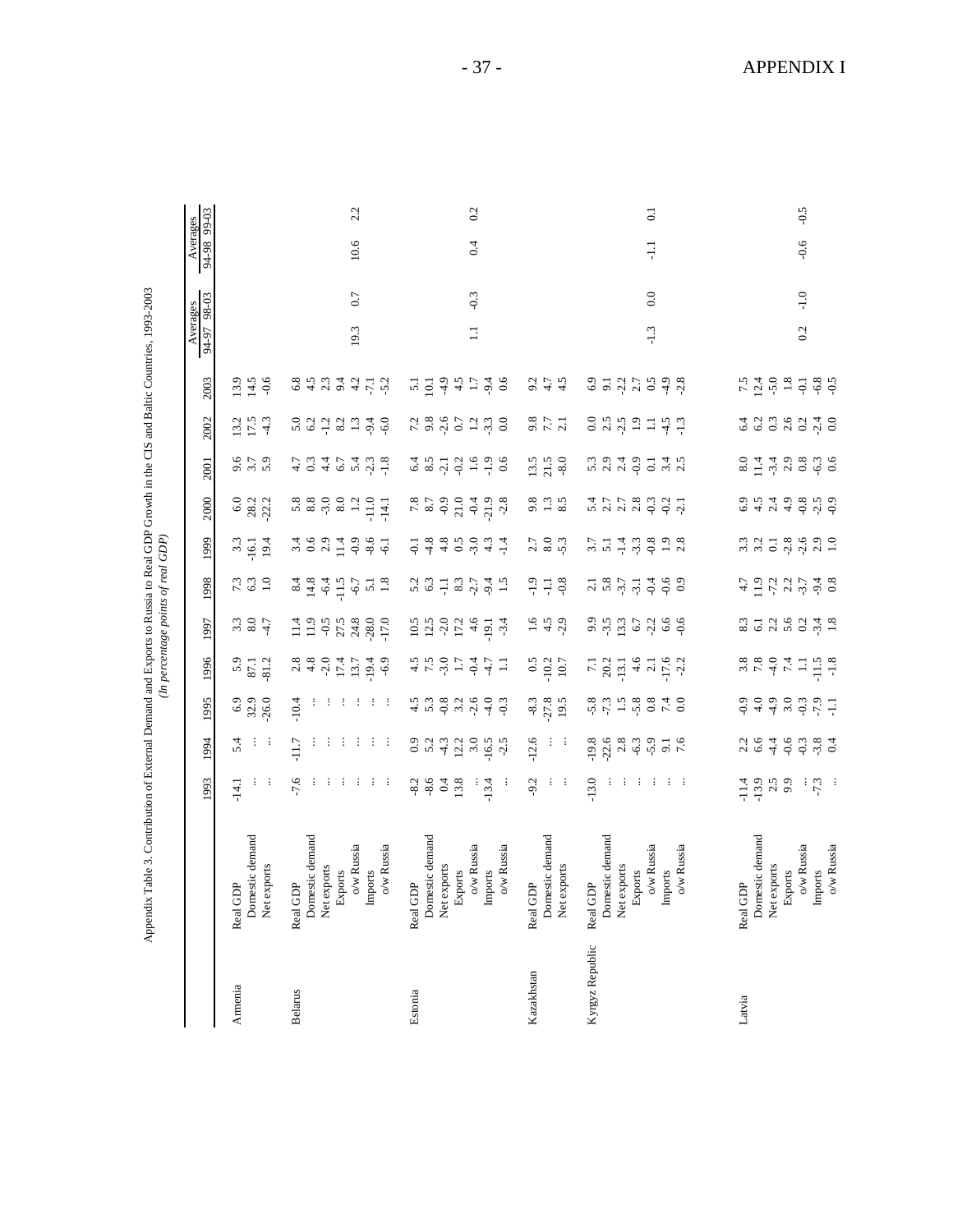|           |                       | 993                                                      | 1994                                             | 1995                                                      | 1996                                                                                                                                                                                                                                                                                                  | 1997                                                                                                                                                                                                                                                                                                          | 1998                                 | 1999                                                                                                                                                                                                                                                          | 2000                                                                       | 2001                                            | 2002                                                    | 2003                                                                    | Averages<br>94-97 | $\frac{6}{98-03}$ | Averages<br>86-16 | 99-03  |
|-----------|-----------------------|----------------------------------------------------------|--------------------------------------------------|-----------------------------------------------------------|-------------------------------------------------------------------------------------------------------------------------------------------------------------------------------------------------------------------------------------------------------------------------------------------------------|---------------------------------------------------------------------------------------------------------------------------------------------------------------------------------------------------------------------------------------------------------------------------------------------------------------|--------------------------------------|---------------------------------------------------------------------------------------------------------------------------------------------------------------------------------------------------------------------------------------------------------------|----------------------------------------------------------------------------|-------------------------------------------------|---------------------------------------------------------|-------------------------------------------------------------------------|-------------------|-------------------|-------------------|--------|
| Lithuania | Real GDP              | 6.2<br>$\blacksquare$                                    | 9.8                                              | 3.3                                                       | 4.7                                                                                                                                                                                                                                                                                                   |                                                                                                                                                                                                                                                                                                               |                                      |                                                                                                                                                                                                                                                               |                                                                            |                                                 |                                                         |                                                                         |                   |                   |                   |        |
|           | Domestic demand       |                                                          |                                                  |                                                           |                                                                                                                                                                                                                                                                                                       |                                                                                                                                                                                                                                                                                                               |                                      |                                                                                                                                                                                                                                                               | $3.2824$<br>$3.4824$<br>$4.544$<br>$5.44$                                  | 6.999877                                        |                                                         | $9.78$<br>$1.39$<br>$1.99$<br>$1.99$<br>$1.89$<br>$1.99$                |                   |                   |                   |        |
|           | Net exports           |                                                          |                                                  |                                                           |                                                                                                                                                                                                                                                                                                       |                                                                                                                                                                                                                                                                                                               |                                      |                                                                                                                                                                                                                                                               |                                                                            |                                                 |                                                         |                                                                         |                   |                   |                   |        |
|           | Exports               |                                                          |                                                  |                                                           |                                                                                                                                                                                                                                                                                                       |                                                                                                                                                                                                                                                                                                               |                                      |                                                                                                                                                                                                                                                               |                                                                            |                                                 |                                                         |                                                                         |                   |                   |                   |        |
|           | $o/w$ Russia          |                                                          |                                                  |                                                           |                                                                                                                                                                                                                                                                                                       |                                                                                                                                                                                                                                                                                                               |                                      |                                                                                                                                                                                                                                                               |                                                                            |                                                 |                                                         |                                                                         | 2.4               | $-0.8$            | $-0.6$            | $-0.2$ |
|           | Imports               |                                                          |                                                  |                                                           |                                                                                                                                                                                                                                                                                                       |                                                                                                                                                                                                                                                                                                               |                                      |                                                                                                                                                                                                                                                               |                                                                            |                                                 |                                                         |                                                                         |                   |                   |                   |        |
|           | $o/w$ Russia          | 生生生生生生                                                   | 生生生生生生                                           | 生生生主主主                                                    |                                                                                                                                                                                                                                                                                                       | $7.9667$<br>$10.697$<br>$8.747$<br>$10.38$                                                                                                                                                                                                                                                                    |                                      |                                                                                                                                                                                                                                                               |                                                                            |                                                 | $6880000000000000$                                      |                                                                         |                   |                   |                   |        |
| Moldova   | Real GDP              |                                                          |                                                  |                                                           |                                                                                                                                                                                                                                                                                                       |                                                                                                                                                                                                                                                                                                               |                                      |                                                                                                                                                                                                                                                               |                                                                            |                                                 |                                                         |                                                                         |                   |                   |                   |        |
|           | Domestic demand       |                                                          |                                                  |                                                           | $5,8$<br>$-3$<br>$-1$<br>$-5$<br>$-5$<br>$-5$<br>$-5$<br>$-5$<br>$-5$<br>$-5$<br>$-5$<br>$-5$<br>$-5$<br>$-5$<br>$-5$<br>$-5$<br>$-5$<br>$-5$<br>$-5$<br>$-5$<br>$-5$<br>$-5$<br>$-5$<br>$-5$<br>$-5$<br>$-5$<br>$-5$<br>$-5$<br>$-5$<br>$-5$<br>$-5$<br>$-5$<br>$-5$<br>$-5$<br>$-5$<br>$-5$<br>$-5$ | $\begin{array}{c} 1.6 \\ 1.08 \\ 1.01 \\ 1.01 \\ 1.01 \\ 1.01 \\ 1.01 \\ 1.01 \\ 1.01 \\ 1.01 \\ 1.01 \\ 1.01 \\ 1.01 \\ 1.01 \\ 1.01 \\ 1.01 \\ 1.01 \\ 1.01 \\ 1.01 \\ 1.01 \\ 1.01 \\ 1.01 \\ 1.01 \\ 1.01 \\ 1.01 \\ 1.01 \\ 1.01 \\ 1.01 \\ 1.01 \\ 1.01 \\ 1.01 \\ 1.01 \\ 1.01 \\ 1.01 \\ 1.01 \\ 1.0$ | 6500000000000                        |                                                                                                                                                                                                                                                               | $\begin{array}{c} 2.1 \\ 18.4 \\ 19.6 \\ 4.8 \\ 7.7 \\ 2.3 \\ \end{array}$ | $6.1$<br>$7.1$ $7.7$<br>$8.7$<br>$9.2$<br>$9.2$ | $7.3$<br>$12.5$<br>$15.6$<br>$15.7$<br>$15.7$<br>$15.7$ | $6.3$<br>$27.1$<br>$20.7$<br>$10.7$<br>$7.4$<br>$7.3$<br>$7.4$<br>$7.3$ |                   |                   |                   |        |
|           | Net exports           |                                                          |                                                  |                                                           |                                                                                                                                                                                                                                                                                                       |                                                                                                                                                                                                                                                                                                               |                                      |                                                                                                                                                                                                                                                               |                                                                            |                                                 |                                                         |                                                                         |                   |                   |                   |        |
|           | Exports               |                                                          |                                                  |                                                           |                                                                                                                                                                                                                                                                                                       |                                                                                                                                                                                                                                                                                                               |                                      |                                                                                                                                                                                                                                                               |                                                                            |                                                 |                                                         |                                                                         |                   |                   |                   |        |
|           | $\mathrm{o/w}$ Russia |                                                          |                                                  |                                                           |                                                                                                                                                                                                                                                                                                       |                                                                                                                                                                                                                                                                                                               |                                      |                                                                                                                                                                                                                                                               |                                                                            |                                                 |                                                         |                                                                         | 2.7               | $-0.5$            | $0.0\,$           | 1.6    |
|           | Imports               |                                                          |                                                  |                                                           |                                                                                                                                                                                                                                                                                                       |                                                                                                                                                                                                                                                                                                               |                                      |                                                                                                                                                                                                                                                               |                                                                            |                                                 |                                                         |                                                                         |                   |                   |                   |        |
|           | $\rm o/w$ Russia      | $77.9$<br>$77.9$<br>$77.9$<br>$78.9$<br>$79.9$<br>$69.9$ |                                                  | $15.9$ $9.8$ $0.3$ $4.8$ $0.5$ $0.5$                      |                                                                                                                                                                                                                                                                                                       |                                                                                                                                                                                                                                                                                                               |                                      |                                                                                                                                                                                                                                                               |                                                                            |                                                 |                                                         |                                                                         |                   |                   |                   |        |
| Russia    | Real GDP              |                                                          |                                                  | $77.37 - 9.8$                                             | $-9.6$<br>$-9.6$<br>$-1.4$<br>$-9.6$                                                                                                                                                                                                                                                                  | $1.7$ $-0.2$ $-0.1$                                                                                                                                                                                                                                                                                           | $-5.3$<br>$-1.2$<br>$-5.8$<br>$-5.1$ |                                                                                                                                                                                                                                                               | $0.023$<br>$0.033$<br>$0.045$<br>$0.05$                                    |                                                 |                                                         |                                                                         |                   |                   |                   |        |
|           | Domestic demand       | $\overline{\phantom{a}}$                                 |                                                  |                                                           |                                                                                                                                                                                                                                                                                                       |                                                                                                                                                                                                                                                                                                               |                                      |                                                                                                                                                                                                                                                               |                                                                            |                                                 |                                                         |                                                                         |                   |                   |                   |        |
|           | Net exports           | $-8.7$<br>$-1.4$<br>$-6.9$<br>$-1.9$                     |                                                  |                                                           |                                                                                                                                                                                                                                                                                                       |                                                                                                                                                                                                                                                                                                               |                                      | 699244                                                                                                                                                                                                                                                        |                                                                            | 5.759999                                        | 44044<br>44044                                          | 7. 9. 9. 9. 9.<br>7. 9. 9. 9. 9. 9.                                     |                   |                   |                   |        |
|           | Exports               |                                                          |                                                  |                                                           |                                                                                                                                                                                                                                                                                                       |                                                                                                                                                                                                                                                                                                               |                                      |                                                                                                                                                                                                                                                               |                                                                            |                                                 |                                                         |                                                                         |                   |                   |                   |        |
|           | Imports               |                                                          |                                                  |                                                           |                                                                                                                                                                                                                                                                                                       |                                                                                                                                                                                                                                                                                                               |                                      |                                                                                                                                                                                                                                                               |                                                                            |                                                 |                                                         |                                                                         |                   |                   |                   |        |
| Ukraine   | Real GDP              | 14.2<br>$\mathbf{r}$                                     | $-22.7$<br>$-23.7$<br>$-3.7$<br>$+3.5$<br>$-5.5$ | $12.2$<br>$-20.7$<br>$-8.6$<br>$-6.5$<br>$-6.9$<br>$-6.9$ | $10.0$<br>$-9.2$<br>$-9.3$<br>$-9.5$<br>$-1.5$<br>$-1.5$<br>$-7.5$                                                                                                                                                                                                                                    | 304492720                                                                                                                                                                                                                                                                                                     | 9.7788806                            | $\begin{array}{c} 0.997140000\\ 0.99744000\\ 0.997400\\ 0.99900\\ 0.99900\\ 0.99900\\ 0.99900\\ 0.99900\\ 0.99900\\ 0.99900\\ 0.99900\\ 0.99900\\ 0.99900\\ 0.99900\\ 0.99900\\ 0.99900\\ 0.99900\\ 0.99900\\ 0.99900\\ 0.99900\\ 0.99900\\ 0.99900\\ 0.9990$ |                                                                            |                                                 |                                                         |                                                                         |                   |                   |                   |        |
|           | Domestic demand       |                                                          |                                                  |                                                           |                                                                                                                                                                                                                                                                                                       |                                                                                                                                                                                                                                                                                                               |                                      |                                                                                                                                                                                                                                                               | 0. 4. 4. 0. 0. 0. 1.<br>0. 4. 4. 0. 0. 0. 1.                               | 3.549299                                        |                                                         |                                                                         |                   |                   |                   |        |
|           | Net exports           |                                                          |                                                  |                                                           |                                                                                                                                                                                                                                                                                                       |                                                                                                                                                                                                                                                                                                               |                                      |                                                                                                                                                                                                                                                               |                                                                            |                                                 |                                                         |                                                                         |                   |                   |                   |        |
|           | Exports               |                                                          |                                                  |                                                           |                                                                                                                                                                                                                                                                                                       |                                                                                                                                                                                                                                                                                                               |                                      |                                                                                                                                                                                                                                                               |                                                                            |                                                 |                                                         |                                                                         |                   |                   |                   |        |
|           | $\mathrm{o/w}$ Russia |                                                          |                                                  |                                                           |                                                                                                                                                                                                                                                                                                       |                                                                                                                                                                                                                                                                                                               |                                      |                                                                                                                                                                                                                                                               |                                                                            |                                                 |                                                         |                                                                         | $-1.6$            | $-0.3$            | $-1.9$            | 0.2    |
|           | Imports               | 注目 主任 主任                                                 |                                                  |                                                           |                                                                                                                                                                                                                                                                                                       |                                                                                                                                                                                                                                                                                                               |                                      |                                                                                                                                                                                                                                                               |                                                                            |                                                 |                                                         |                                                                         |                   |                   |                   |        |
|           | $\rm o/w$ Russia      |                                                          |                                                  |                                                           |                                                                                                                                                                                                                                                                                                       |                                                                                                                                                                                                                                                                                                               |                                      |                                                                                                                                                                                                                                                               |                                                                            |                                                 |                                                         |                                                                         |                   |                   |                   |        |
| Average   |                       |                                                          |                                                  |                                                           |                                                                                                                                                                                                                                                                                                       |                                                                                                                                                                                                                                                                                                               |                                      |                                                                                                                                                                                                                                                               |                                                                            |                                                 |                                                         |                                                                         | 3.3               | $-0.3$            | $\overline{1.0}$  | 6.5    |

Appendix Table 3. Contribution of External Demand and Exports to Russia to Real GDP Growth in the CIS and Baltic Countries, 1993-2003 (cont'd)

- 38 - APPENDIX I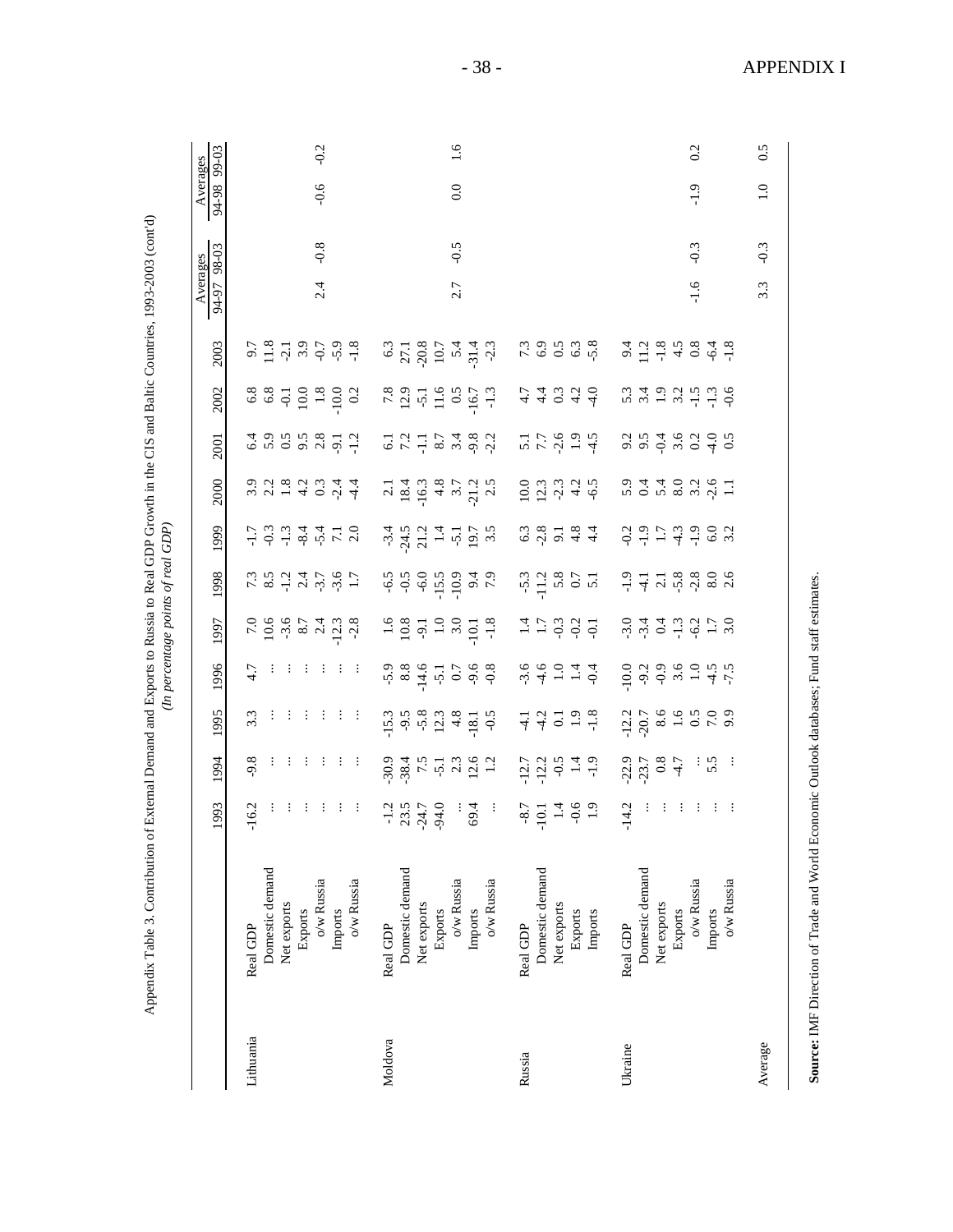#### **REFERENCES**

- Agénor, Pierre–Richard, C. John McDermott, and Eswar S. Prasad, 1999, "Macroeconomic Fluctuations in Developing Countries: Some Stylized Facts," IMF Working Paper 99/35 (Washington: International Monetary Fund).
- Andrews, Donald W.K., 1993, "Tests for Parameter Instability and Structural Change with Unknown Change Point," *Econometrica*, Vol. 61, No. 4 (July), pp. 821–56.
- Arellano, Manuel, and Stephen Bond, 1991, "Some Tests of Specification for Panel Data: Monte Carlo Evidence and an Application to Employment Equations," *Review of Economic Studies*, Vol. 58 (April), pp. 277–97.
- Arora, Vivek, and Athanasios Vamvakidis, 2004, "The Impact of U.S. Economic Growth on the Rest of the World: How Much Does It Matter?" *Journal of Economic Integration*, Vol. 19 (March), pp. 1–18.
- ———, 2005a, "How Much Do Trading Partners Matter for Economic Growth?" *IMF Staff Papers*, Vol. 52, No. 1, pp. 24–40.
- ———, 2005b, "The Implications of South African Economic Growth for the Rest of Africa" IMF Working Paper 05/58 (Washington: International Monetary Fund).
- Backus, David K., and Patrick J. Kehoe, 1992, "International Evidence on the Historical Properties of Business Cycles," *American Economic Review*, Vol. 82, No. 4 (September), pp. 864–88.
- ———, Patrick J. Kehoe, and Finn E. Kydland, 1992, "International Real Business Cycles," *Journal of Political Economy*, Vol. 100, No. 4 (August), pp. 745–75.
- Baltagi, Badi H., 2001, *Econometric Analysis of Panel Data*, Second Edition (New York: John Wiley & Sons, Ltd.).
- Berengaut, Julian, Erik De Vrijer, Katrin Elborgh-Woytek, Mark Lewis, and Bogdan Lissovolik, 2002, "An Interim Assessment of Ukrainian Output Developments, 2000-01," IMF Working Paper 02/97 (Washington: International Monetary Fund).
- Berg, Andrew, Eduardo Borensztein, Ratna Sahay, and Jeromin Zettlemeyer, 1999, "The Evolution of Output in Transition Economies: Explaining the Differences," IMF Working Paper 99/73 (Washington: International Monetary Fund).
- Campos, Nauro F., and Fabrizio Coricelli, 2002, "Growth in Transition: What We Know, What We Don't, and What We Should," *Journal of Economic Literature*, Vol. 40, No. 3 (September), pp. 793–836.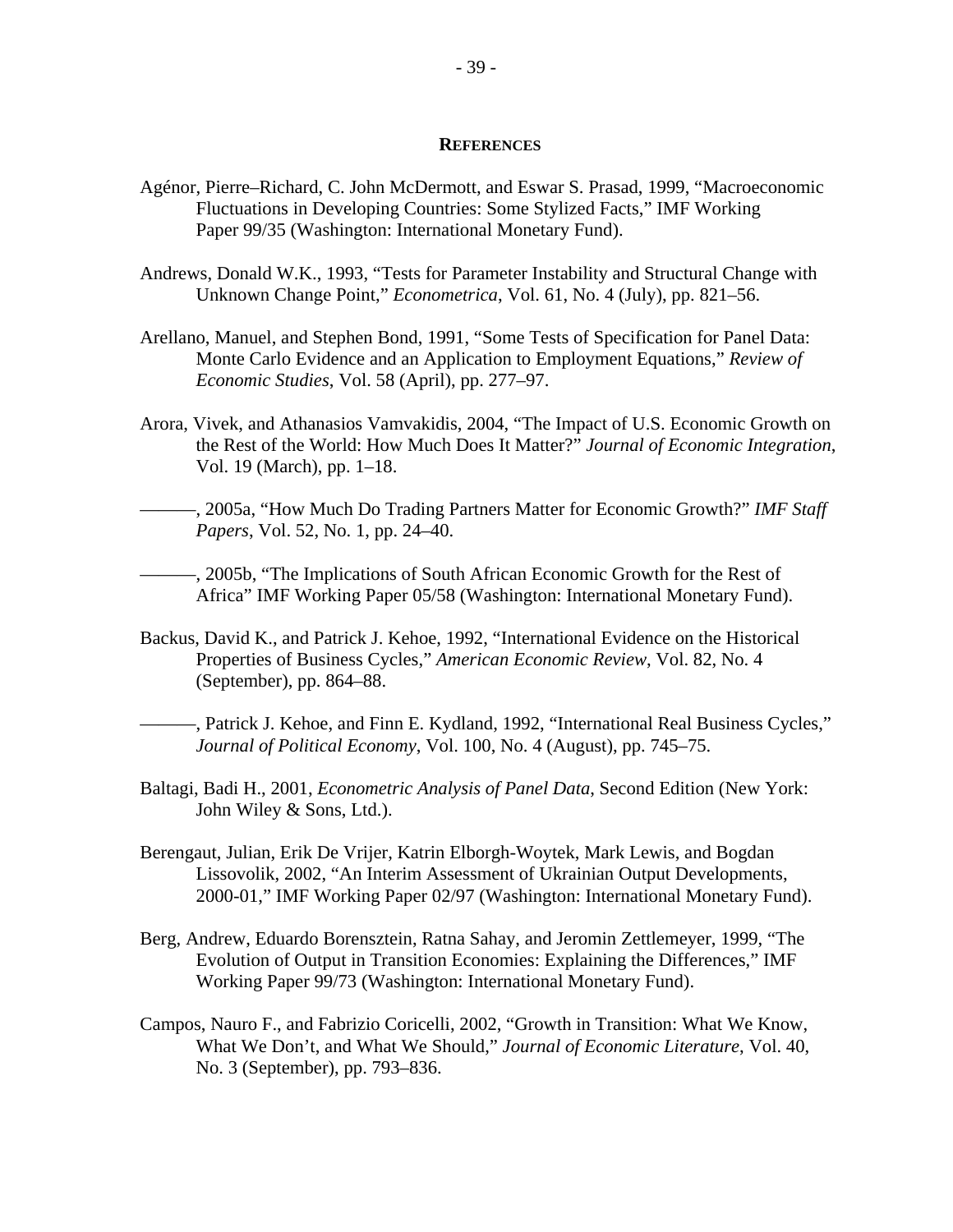- Doyle, Brian M., and Jon Faust, 2002, "An Investigation of Co-Movements Among the Growth Rates of the G–7 Countries," *Federal Reserve Bulletin*, October, pp. 427–37.
- Elborgh-Woytek, Katrin, 2003, "Of Openness and Distance: Trade Developments in the Commonwealth of Independent States, 1993–2002," IMF Working Paper 03/207 (Washington: International Monetary Fund).
- Ericsson, Neil R., Julia Campos, and Hong-Anh Tran, 1990, "PC-GIVE and David Hendry's Econometric Methodology," *Revista de Econometria*, Vol. 10, No. 1 (April), pp. 7-117.
- Fischer, Stanley, Ratna Sahay, and Carlos A. Végh, 1998, "From Transition to Market: Evidence and Growth Prospects," IMF Working Paper 98/52 (Washington: International Monetary Fund).
- Hausman, Jerry A., and William E. Taylor, 1981, "Panel Data and Unobservable Individual Effects," *Econometrica*, Vol. 49, No. 6 (November), pp. 1377–98.
- Havrylyshyn, Oleh, 2001, "Recovery and Growth in Transition: A Decade of Evidence," *IMF Staff Papers*, Vol. 48 (Special Issue), pp. 53–87.

———, Ivailo Izvorski, and Ron van Rooden, 1998, "Recovery and Growth in Transition Economies 1990–97: A Stylized Regression Analysis," IMF Working Paper 98/141 (Washington: International Monetary Fund).

- Havrylyshyn, Oleh, and Ron van Rooden, 2000, "Institutions Matter in Transition, But So Do Policies," IMF Working Paper 00/70 (Washington: International Monetary Fund).
- Helbling, Thomas, and Tamim Bayoumi, 2003, "Are They All in the Same Boat? The 2000-2001 Growth Slowdown and the G–7 Business Cycle Linkages," IMF Working Paper 03/46 (Washington: International Monetary Fund).
- Im, Kyung So, M. Hashem Pesaran, and Yongcheol Shin, 2003, "Testing for Unit Roots in Heterogeneous Panels," *Journal of Econometrics*, Vol. 115, No. 1 (July), pp. 53–74.
- International Monetary Fund, 1999, *Turkmenistan: Recent Economic Developments*, IMF Staff Country Report No. 99/140 (Washington: International Monetary Fund).
- Johnson, Simon, Daniel Kaufmann, and Andrei Shleifer, 1997, "The Unofficial Economy in Transition," *Brookings Papers on Economic Activity*, Vol. 2, pp. 159–239.
- Loukoianova, Elena, and Anna Unigovskaya, 2004, "Analysis of Recent Growth in Low-Income CIS Countries," IMF Working Paper 04/151 (Washington: International Monetary Fund).